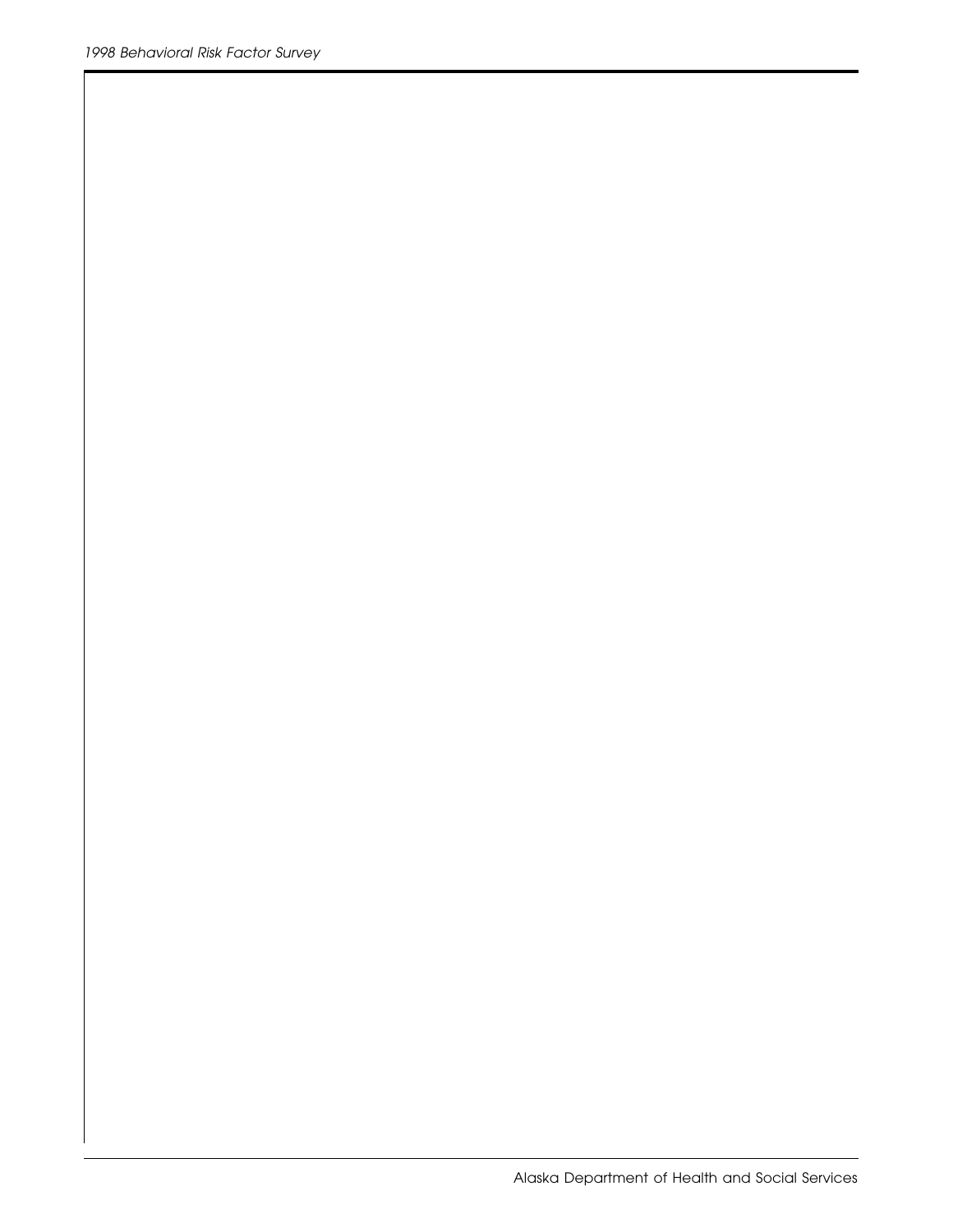## **BRFSS Interviewers**

Cindy Britten, Survey Supervisor Sunshine Brown, College Intern II Matt Dusenberry, College Intern Jason Gasper, College Intern Christa Grabenstein, College Intern Christine Krejca, College Intern Autumn Lowrey, College Intern Laurel McCullough, College Intern Jennifer Pilby, College Intern

## **Report Preparation**

Patricia Owen, BRFSS Coordinator Autumn Lowrey, College Intern Jennifer Pilby, College Intern

# **Contributing Staff**

Catherine Schumacher, M.D., M.S.P.H. Phillip Mitchell, M.S.

# **Public Health Advisor**

Craig Leutzinger Centers for Disease Control and Prevention

# **Funded by:**

The Centers for Disease Control and Prevention, Cooperative Agreement No. U58/CCUO10659 and the Preventive Health and Health Services Block Grant, National Center for Chronic Disease Prevention and Health Promotion, Division of Adult and Community Health.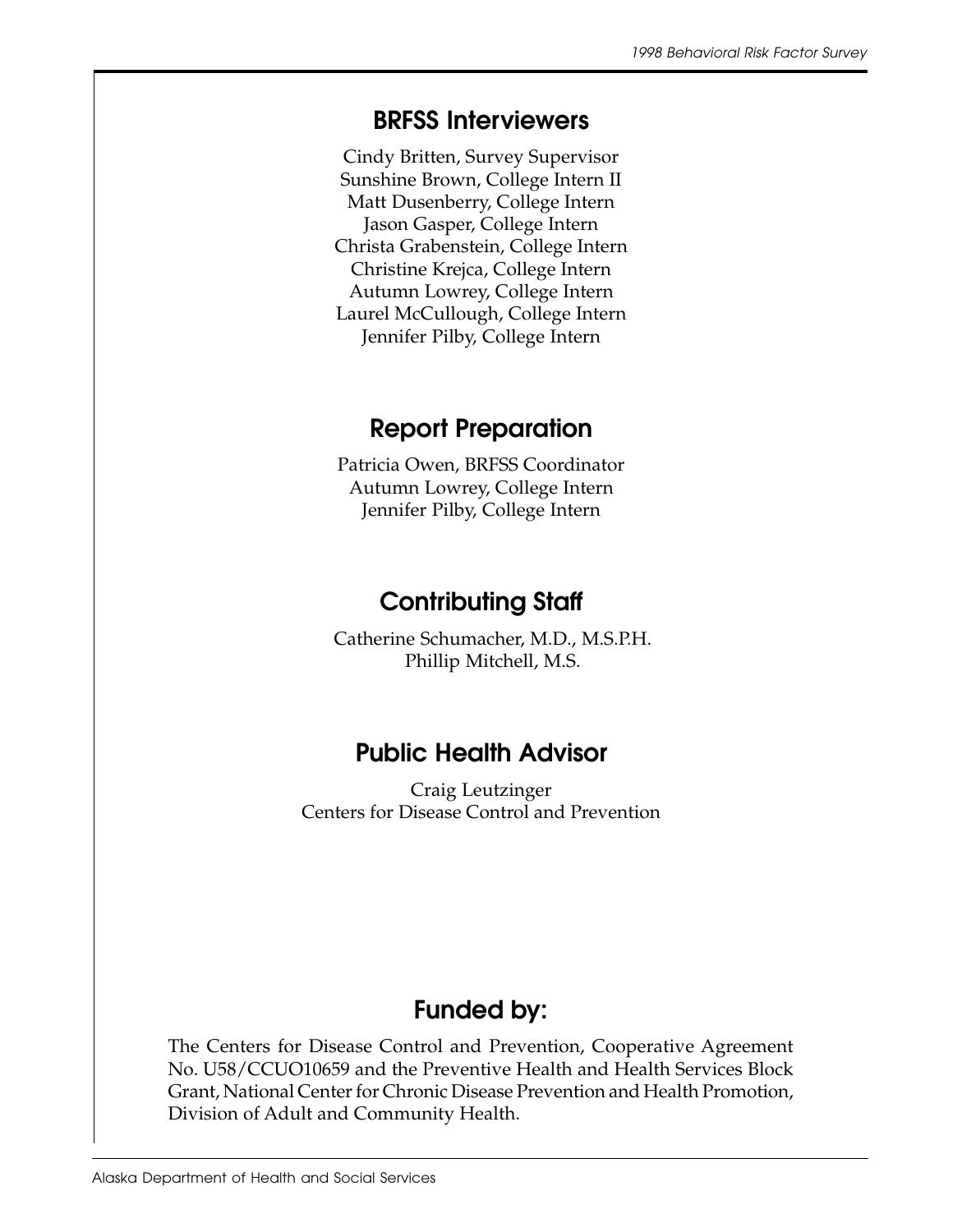# **Acknowledgments**

The program staff would like to acknowledge the technical support provided by John Middaugh, M.D., Chief, Section of Epidemiology, Alaska Division of Public Health; Al Zangri, Chief, Bureau of Vital Statistics, Alaska Division of Public Health; and Greg Williams Ph.D., State Demographer, Alaska Department of Labor.

The staff also wishes to thank Diane Ingle and Phillip Mitchell, Alaska Division of Public Health; Alexandra Hill of the Institute of Social and Economic Research; Craig Leutzinger, William Garvin and Peter Mariolis from the Centers for Disease Control and Prevention for technical assistance.

Finally, a special thanks goes to the people of Alaska who participated in this survey.

For additional copies of this report or more information contact:

Alaska Department of Health and Social Services Division of Public Health Section of Community Health and Emergency Medical Services Health Promotion Program P.O. Box 110616 Juneau, Alaska 99811-0616 907-465-3140 E-mail address: BRFSS@health.state.ak.us

or visit our web site at http://www.chems.alaska.gov/brfs.htm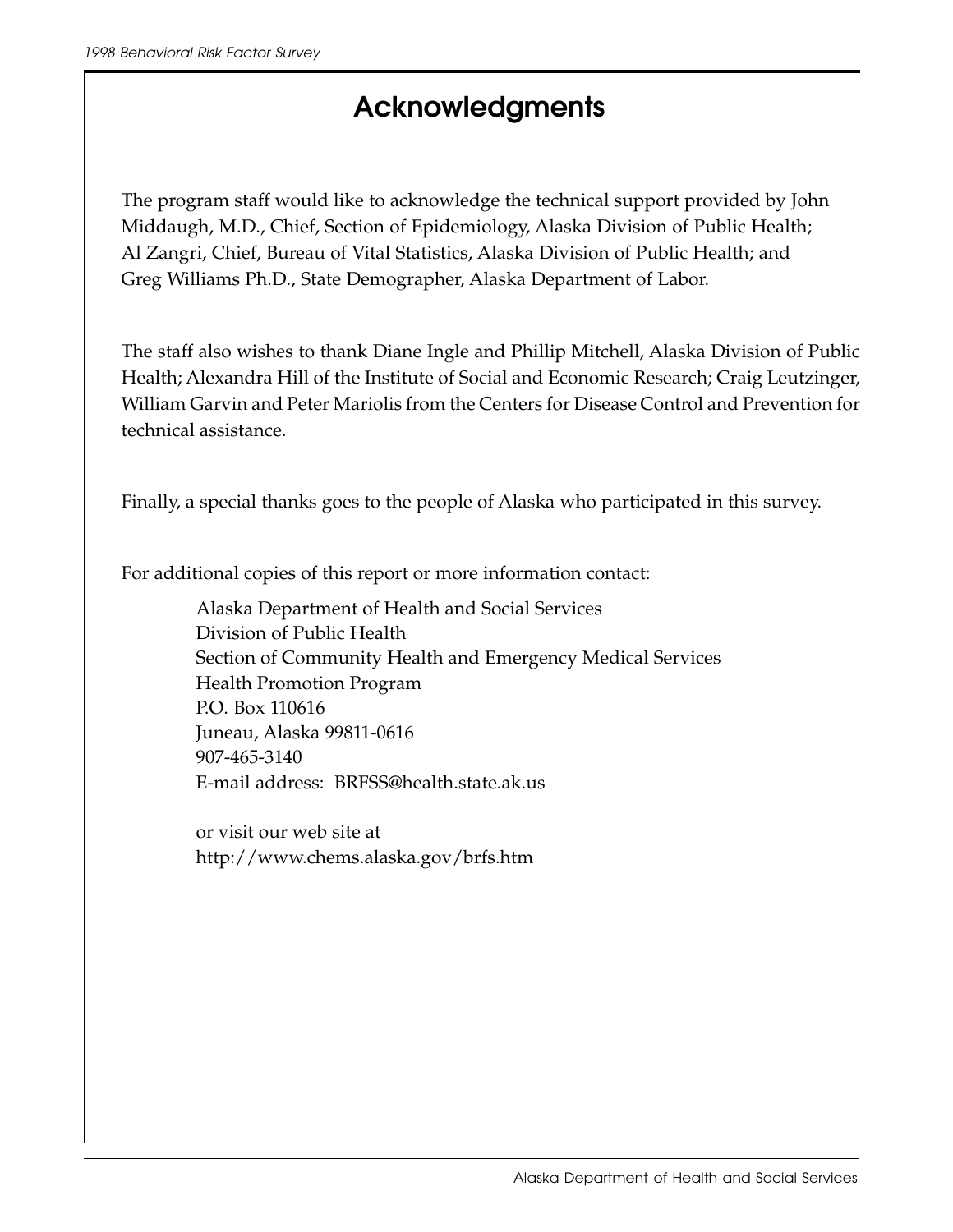# **Contents**

| <b>Risk Factors</b> |  |
|---------------------|--|
|                     |  |
|                     |  |
|                     |  |
|                     |  |
|                     |  |
|                     |  |
|                     |  |
|                     |  |
|                     |  |
|                     |  |
|                     |  |
|                     |  |
|                     |  |
|                     |  |
|                     |  |
|                     |  |
|                     |  |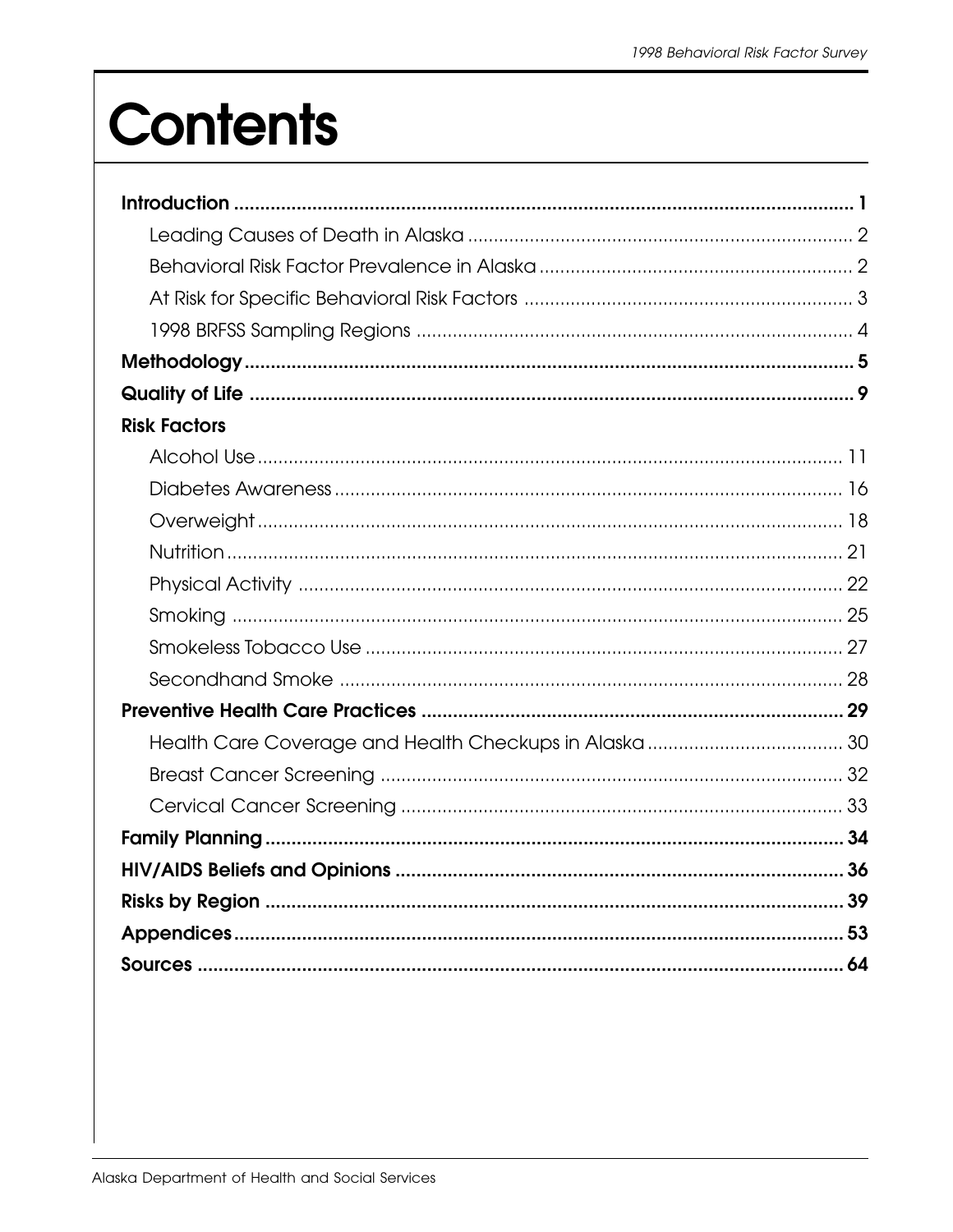| <b>Appendices</b> |          |                                                                   |  |
|-------------------|----------|-------------------------------------------------------------------|--|
|                   |          |                                                                   |  |
|                   | B        |                                                                   |  |
|                   | С        |                                                                   |  |
|                   | D        |                                                                   |  |
|                   | E.       | Alaska BRFSS 1998 Survey Population by Age and Gender 57          |  |
|                   | F        | Alaska BRFSS 1998 Survey Population by Age and Race 58            |  |
|                   |          |                                                                   |  |
|                   | H.       |                                                                   |  |
|                   |          |                                                                   |  |
|                   |          |                                                                   |  |
|                   |          |                                                                   |  |
| <b>Tables</b>     |          |                                                                   |  |
|                   | Table 1  |                                                                   |  |
|                   |          | Prevalence of Risk Factors by Selected Demographics               |  |
|                   | Table 2  |                                                                   |  |
|                   | Table 3  |                                                                   |  |
|                   | Table 4  |                                                                   |  |
|                   | Table 5  |                                                                   |  |
|                   | Table 6  |                                                                   |  |
|                   | Table 7  |                                                                   |  |
|                   | Table 8  |                                                                   |  |
|                   | Table 9  |                                                                   |  |
|                   |          | Summary of Prevalence of Select Risk Factors by Geographic Region |  |
|                   | Table 10 |                                                                   |  |
|                   |          |                                                                   |  |
|                   | Table 12 |                                                                   |  |
|                   | Table 13 |                                                                   |  |
|                   | Table 14 |                                                                   |  |
|                   |          | <b>Comparison of Select Risk Factors by Geographic Regions</b>    |  |
|                   | Table 15 |                                                                   |  |
|                   | Table 16 |                                                                   |  |
|                   | Table 17 |                                                                   |  |
|                   | Table 18 |                                                                   |  |
|                   | Table 19 |                                                                   |  |
|                   | Table 20 |                                                                   |  |
|                   | Table 21 |                                                                   |  |
|                   |          |                                                                   |  |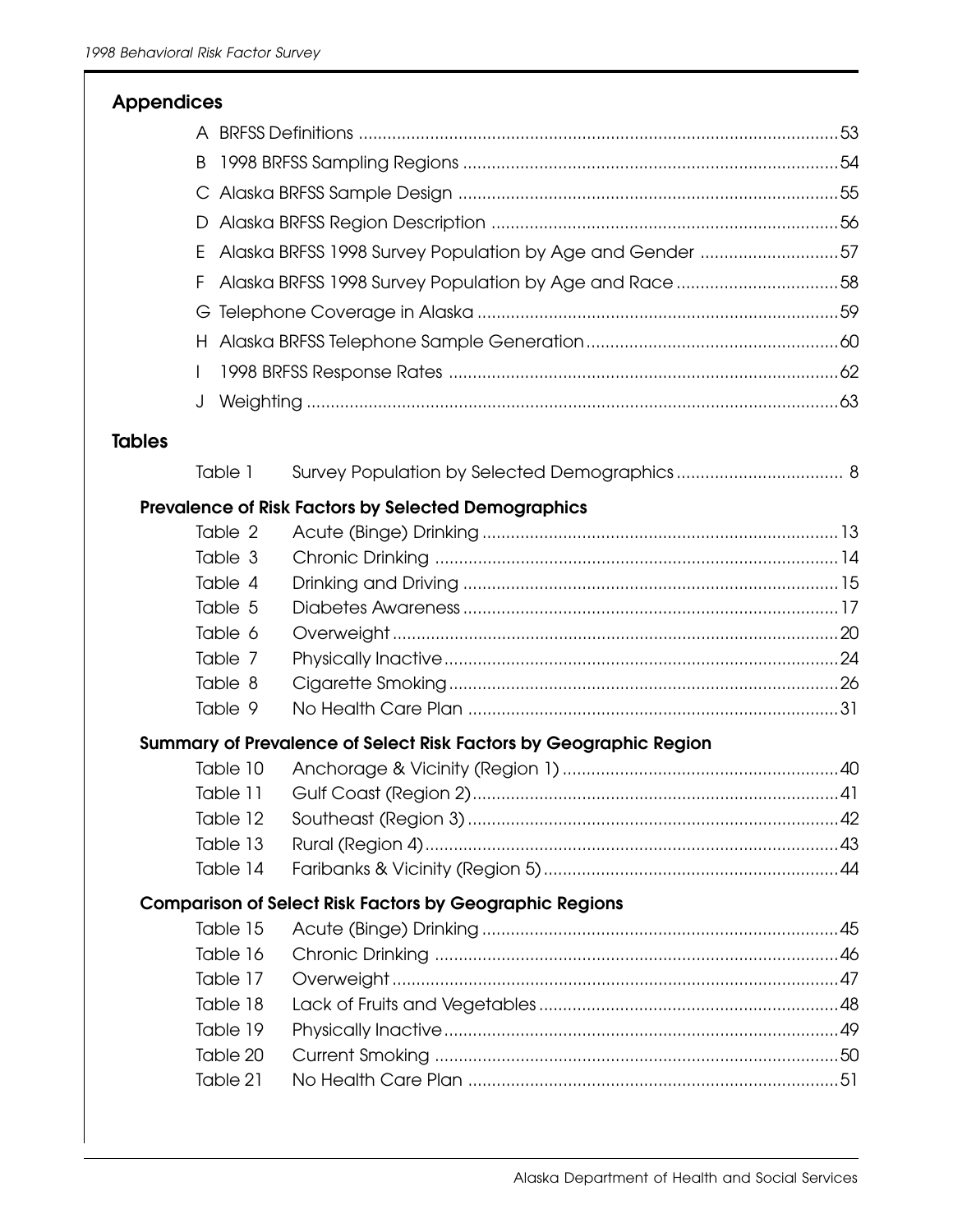# **Introduction**

In recent years, both health professionals and the general public have shown increased interest in how behavioral changes can reduce a person's risk for developing health problems. This interest results from growing evidence that lifestyle strongly influences health. Behaviors linked to health problems are referred to as behavioral risk factors, and they include such things as cigarette smoking, being overweight, alcohol use, having a sedentary lifestyle, poor diet and more.

Behavioral risk factors are associated with the ten leading causes of death in the United States and Alaska. Many chronic diseases (such as heart disease, cancer and diabetes) and premature deaths could be prevented through better control of these behavioral risk factors.

Data on behavioral risk factors are necessary for formulating intervention strategies, justifying resources to support these strategies, and proposing new policies or legislation. Surveillance of behavioral risk factors allows us to monitor trends in health behavior and particularly enables us to measure progress toward reaching the "Healthy People 2000, Health Promotion and Disease Prevention Objectives" for the nation. It can also provide the basis for launching and evaluating programs designed to reduce the prevalence of unhealthy behaviors and attain Year 2000 health goals.

Since 1981, the Centers for Disease Control and Prevention (CDC) has helped states survey adults about their health behaviors, by conducting one time telephone surveys. In 1984, CDC initiated the Behavioral Risk Factor Surveillance System (BRFSS), by which 17 states began collecting behavioral risk data through monthly telephone surveys.

The Behavioral Risk Factor Surveillance System was implemented in Alaska in the fall of 1990, when a Point-in-Time Survey of 400 residents was conducted. In 1991, the Alaska Behavioral Risk Factor Surveillance System became part of an ongoing surveillance system, conducting telephone surveys monthly. Each month, 165 adults, aged 18 and older are interviewed regarding their health and day-to-day living habits.

This report contains the 1998 survey results. These surveys were conducted from January through December 1998, for a total sample size of 1,989 interviews. The Division of Public Health, BRFSS continues to conduct monthly telephone surveys each year.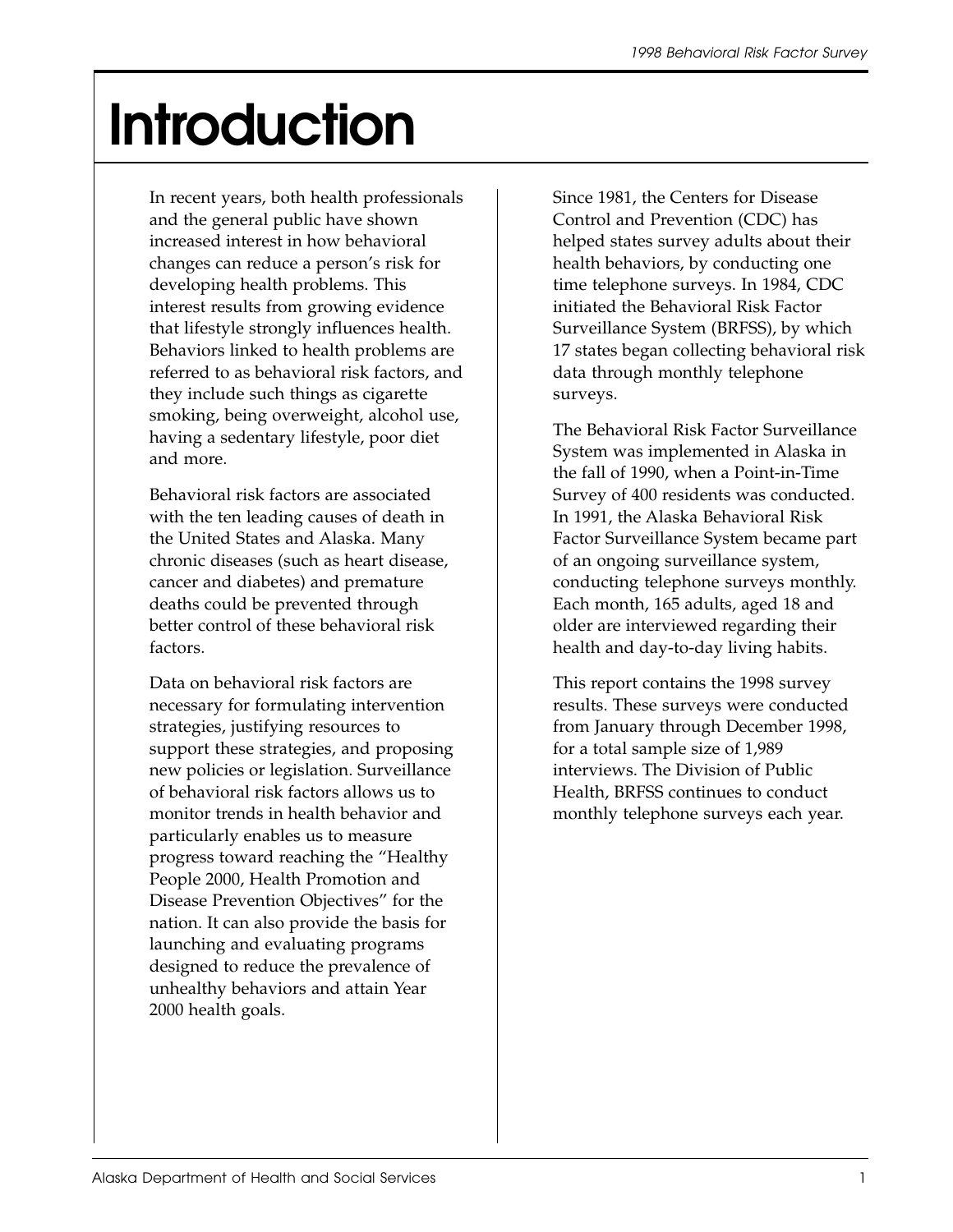# **Leading Causes of Death in Alaska**



**Smokeless Tobacco No Health Care Plan Acute (Binge) Drinking**

**Drinking Drivers Chronic Drinking 2.2% 3.8%**



0% 50% 60% 10% 30% 20% 40%

**Proportion of adult population at risk, 1998**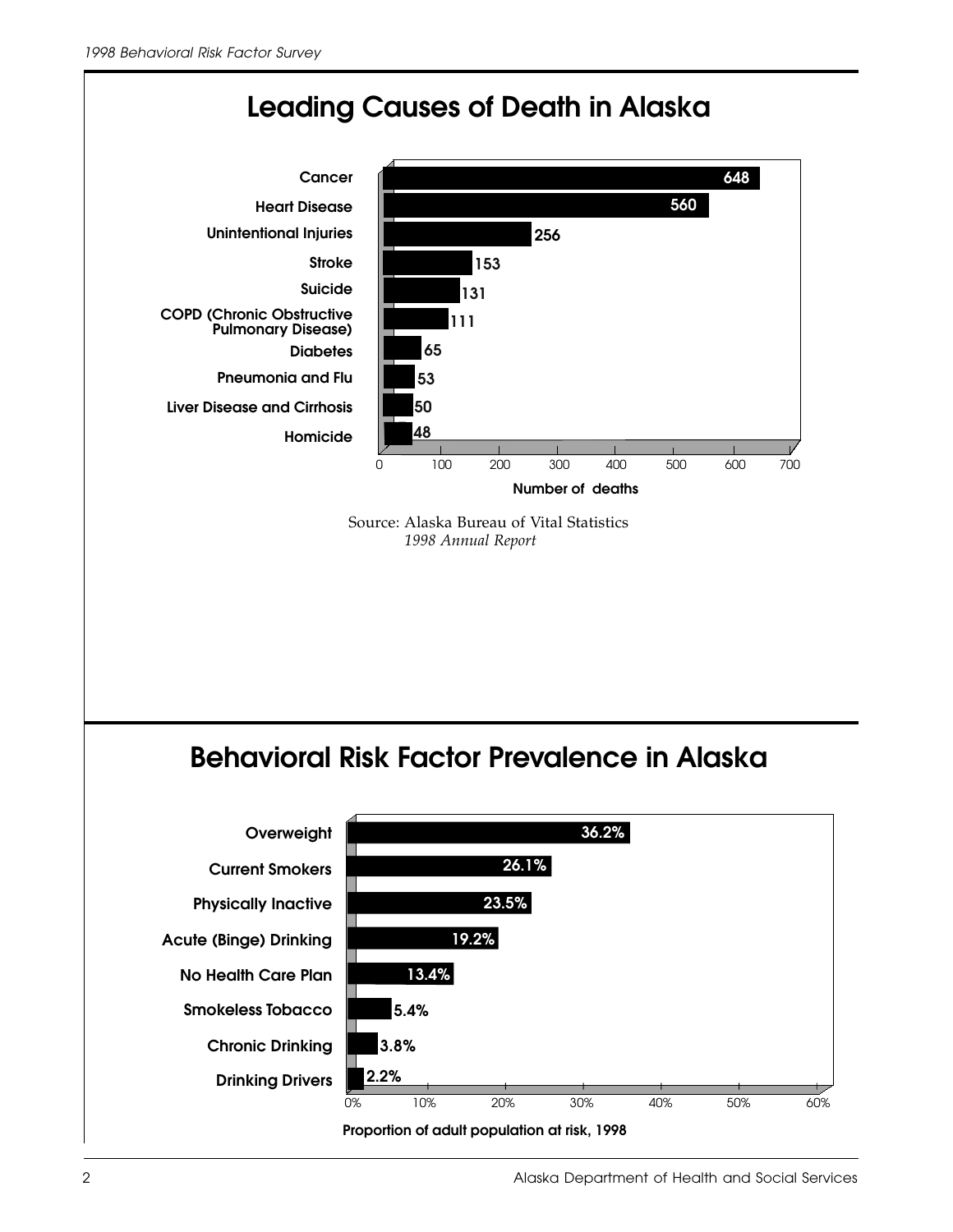| <b>Behavioral Risk</b><br><b>Factor *</b> | <b>Proportion of Population</b><br>at Risk (Prevalence) | <b>Estimated Adults</b><br>at Risk ** |
|-------------------------------------------|---------------------------------------------------------|---------------------------------------|
| Overweight                                | 36.2                                                    | 154,287                               |
| Cigarette Smoking                         | 26.1                                                    | 111,204                               |
| <b>Physically Inactive</b>                | 23.5                                                    | 100,159                               |
| <b>Acute Drinking</b>                     | 19.2                                                    | 81,832                                |
| No Health Care Plan                       | 13.4                                                    | 57,112                                |
| Smokeless Tobacco                         | 5.4                                                     | 23,015                                |
| Chronic Drinking                          | 3.8                                                     | 16,196                                |
| Drinking and Driving                      | 2.2                                                     | 9,377                                 |

# **At Risk for Specific Risk Factors, 1998**

◆ See Appendix A for Behavioral Risk Factor definitions.

◆◆ Based on 1998 intercensal population estimates of 426,207 adults 18 years and older in Alaska (Claritas).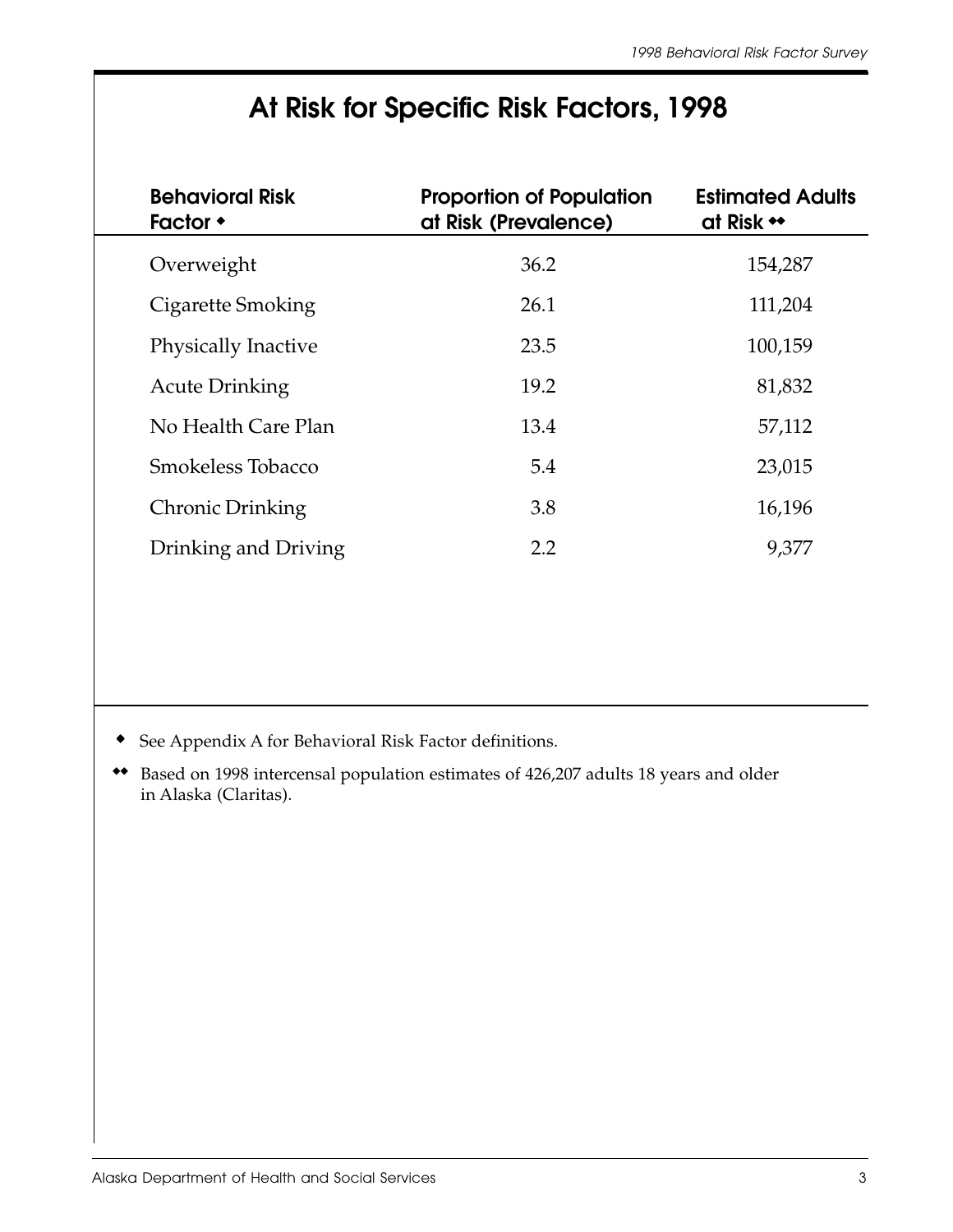

|                                                                  | Population<br>18 years<br>and older $\bullet$ | Number of<br>interviews<br>expected |
|------------------------------------------------------------------|-----------------------------------------------|-------------------------------------|
|                                                                  |                                               |                                     |
| Anchorage & vicinity                                             |                                               |                                     |
| <b>Gulf Coast</b> (Region 2) <b><i>manufacture 1996</i></b> 1996 |                                               |                                     |
| Kenai, Kodiak, Valdez, Cordova & vicinity                        |                                               |                                     |
|                                                                  |                                               |                                     |
| All of Southeast Alaska                                          |                                               |                                     |
|                                                                  |                                               |                                     |
| All other nonurban areas of Alaska                               |                                               |                                     |
|                                                                  |                                               |                                     |
| Fairbanks & vicinity                                             |                                               |                                     |
|                                                                  |                                               |                                     |

Claritas. 1998 Race by Age by Sex Report for All Counties Nationwide. Ithaca, New York.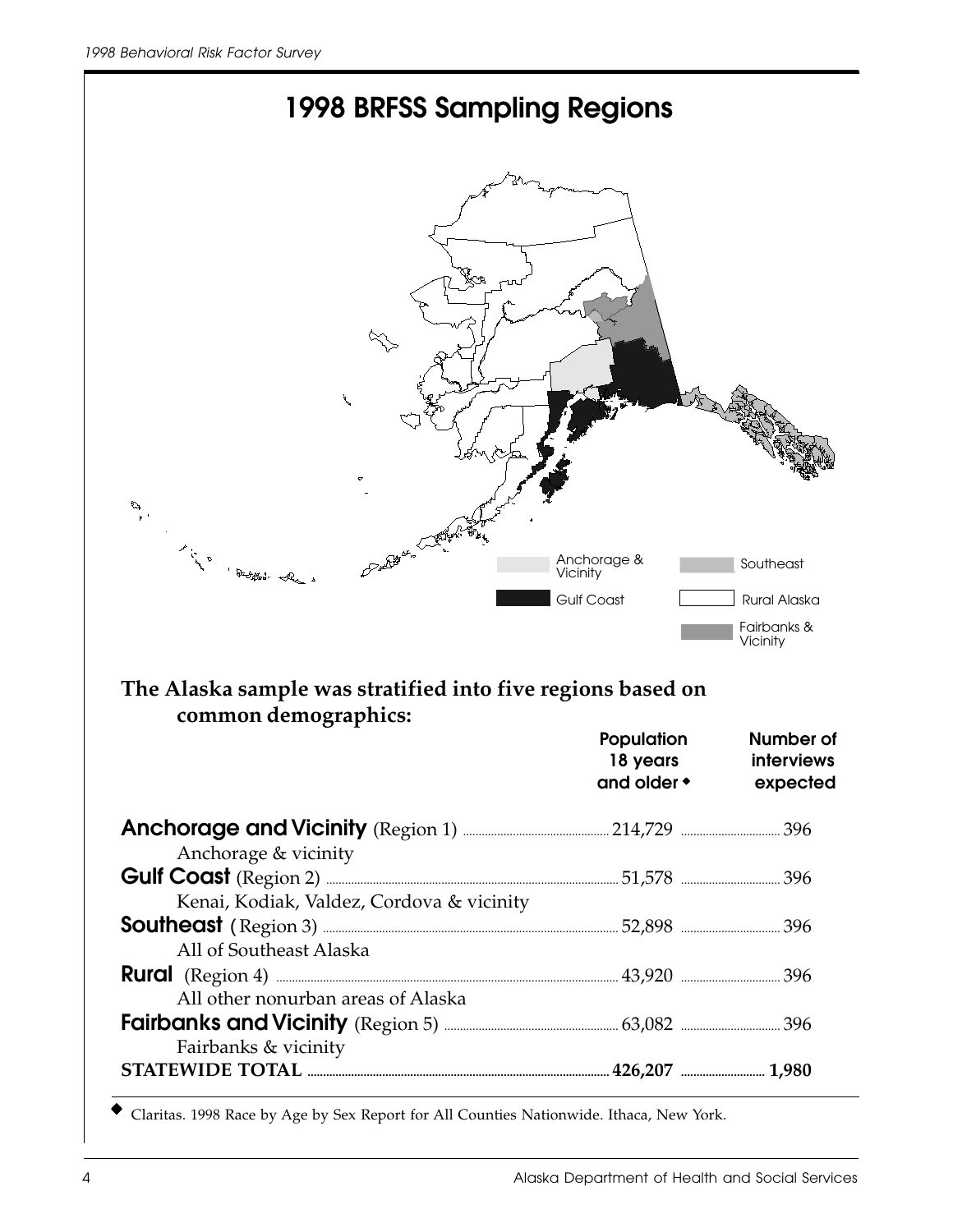# **Methodology**

The Behavioral Risk Factor Surveillance System is conducted by the Alaska Division of Public Health in cooperation with the National Centers for Disease Control and Prevention (CDC). It is a monthly telephone survey that utilizes a standard protocol and interviewing methods developed by the CDC.

## **Sample Design**

Although the main purpose of the BRFSS is to estimate the prevalence of behavioral risk factors in the general population, interviewing each person is not economically feasible. Thus, a probability (or random) sample is selected in which all persons have a known chance of selection. The BRFSS in Alaska uses a stratified random sampling design. The Alaska sample is stratified into five regions based on common demographics. An equal number of interviews are conducted from each region, which purposely oversamples the nonurban areas of Alaska (see Appendix B).

## **Sample Size**

Each month 165 Alaska residents age 18 and older are interviewed over the telephone regarding their health practices and day to day living habits, to reach an annual sample size of 1,980 (396 per region). The data in this report were collected from January through December, 1998, and are based on a sample size of 1,989 interviews.

## **Sampling Process**

Since 1990, the telephone sample has been generated by the University of Alaska Anchorage, Institute of Social and Economic Research (ISER). In 1998, the Institute of Social and Economic Research used a method of computer random generation using the RANDY method (see Appendix H).

## **Survey Instrument**

The BRFSS instrument is a standardized questionnaire which consists of three sections:

- ◗ the core (which includes demographics),
- ◗ a set of optional modules and
- state specific questions.

The 1998 questionnaire covered the topics of Health Status, Health Care Access, Nutrition, Physical Activity, Diabetes, Tobacco Use (including Smokeless Tobacco), Alcohol Use, Demographics, Women's Health, Family Planning, and HIV/AIDS Awareness.

Participation is random, anonymous and confidential. Respondents are randomly selected from among the adult members of the household. Only those living in households are surveyed. Those living in institutions (i.e., nursing homes and dormitories) are not surveyed.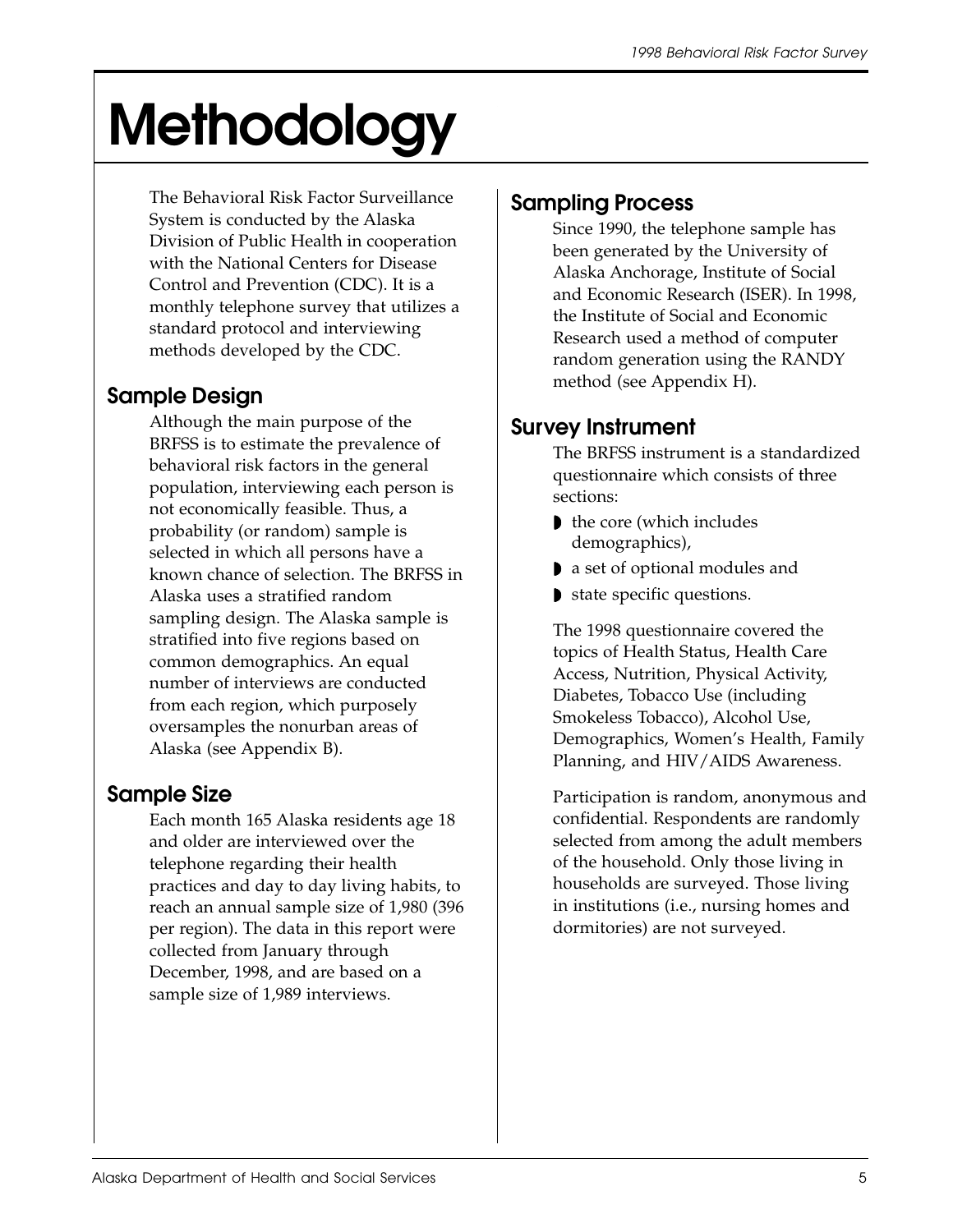## **Data Collection**

In 1998, interviews were conducted by trained college interns. The interviews were conducted primarily in the evenings and on weekends, during the two weeks of every month specified by the CDC for all states.

Data was collected via computer using Ci3 CATI (Computer Assisted Telephone Interviewing) software. Monthly data files were sent to the Centers for Disease Control and Prevention.

## **Data Analysis**

The Behavioral Risk Factor Surveillance System (BRFSS) data contains information on Alaskan adults only (aged 18 and above).

Data collected by BRFSS were edited using PCEdits software produced by the CDC. Edit reports were produced monthly and corrections made. Corrected data files and edit reports were sent to the CDC monthly. At the end of each survey year, data are compiled and weighted by CDC, and cross tabulations and prevalence reports are prepared.

**Weighting:** Unweighted data are the actual responses of each survey respondent. The data are weighted or adjusted to compensate for the overrepresentation or underrepresentation of persons in various subgroups. The data are further weighted to adjust the distribution of the sample data so that it reflects the total population of the sampled area. In 1998, survey results were weighted using 1998 intercensal population estimates for Alaska obtained from Claritas (See Appendix J).

## **Reporting**

This report provides standard tables describing survey results based on sex, race (Native and Non-native), state total, age, education, income, marital status and employment.

Prevalence estimates for the sex, race and state total table reflect the total number of respondents, excluding those who did not respond to the question. Tables for other subgroups (age, education, income, marital status, and employment) reflect the total number of respondents including those responses that are unknown or refused for a total sample size of 1,989. All prevalence estimates in this report are based on analysis produced by the CDC with the exception of health care coverage.

#### **Reporting on Health Care Coverage:**

Health care coverage results for this report were based on a special analysis produced by the Alaska Division of Public Health, Bureau of Vital Statistics. This analysis adjusted for survey respondents who first reported that they had no health care coverage and then in a follow up question reported to be covered by a health care plan. This explains the reason that these prevalence estimates may not match the estimates published by the CDC.

**Reporting on Overweight:** Overweight results for this report were based on the BRFSS standard definition based on a body mass index [weight in kilograms divided by height in meters squared  $(W/H^{**}2)$ ] for females >= 27.3 and males >= 27.8. This is consistent with reporting for prior years. New standards from the National Heart, Lung, and Blood Institute defines overweight as a body mass index of 25.0 -29.9 and obesity as a body mass index of >=30.0 for both males and females.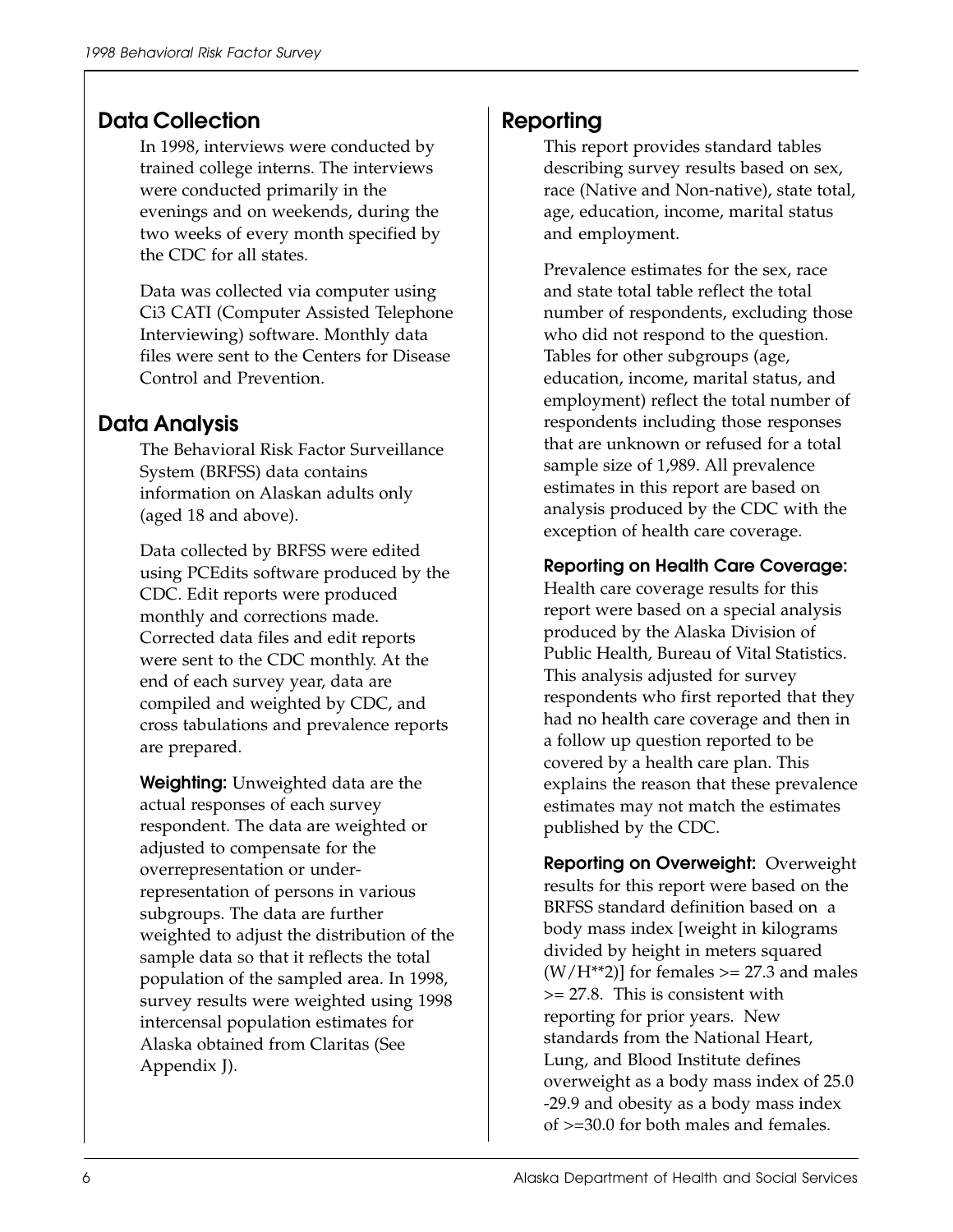**Comparisons:** All prevalence comparisons made to the National BRFSS Ranges and the National BRFSS Median are comparisons made to the 52 participating programs (50 states, Puerto Rico and the District of Columbia) in the Behavioral Risk Factor Surveillance System in 1998. These comparisons were taken from the 1998 BRFSS Summary Prevalence Report produced by the CDC. State prevalence estimates used to calculate national range and median in the 1998 BRFSS Summary Prevalence Report are based on denominators which exclude missing and unknown responses.

## **Limitations**

The BRFSS uses telephone interviewing for several reasons. Telephone interviews are faster and less expensive than face to face interviews. Calls are made from one central location (Juneau) and are monitored for quality control.

The one main limitation of any telephone survey is that those people without phones cannot be reached and are not represented. In Alaska, about 92% of households have phones (about 93% of all U.S. households have phones). The percentage of households with a telephone varies by region in Alaska (see Appendix G). In general, persons of low socioeconomic status are less likely than persons of higher socioeconomic status to have phones and are undersampled. However, national BRFSS results correspond well with findings from other surveys conducted in person.

Some inaccuracy is expected from any survey based on self-reported information and the potential for bias must be kept in mind when interpreting results.

Survey response rates may also affect the potential for bias in the data, however, in general the Alaska survey response rates were favorable (see Appendix I).

The reliability of a prevalence estimate depends on the actual, unweighted number of respondents in a category or demographic subgroup (not a weighted number). Interpreting and reporting weighted numbers that are based on a small, unweighted number of respondents can be misleading. The degree of precision increases if the sample size is larger and decreases if the sample size is smaller. In this report, prevalence estimates are not reported for those categories in which there were less than 50 respondents and are rounded to the nearest whole percent when the denominator is less than 500. Confidence intervals are reported for the prevalence estimates for state totals, gender and race.

Table 1 on the following page describes the sample population and should be used as a basis for understanding the tables in this report. Due to rounding, the weighted numbers in this table do not add exactly to the 1998 population estimates cited in this report.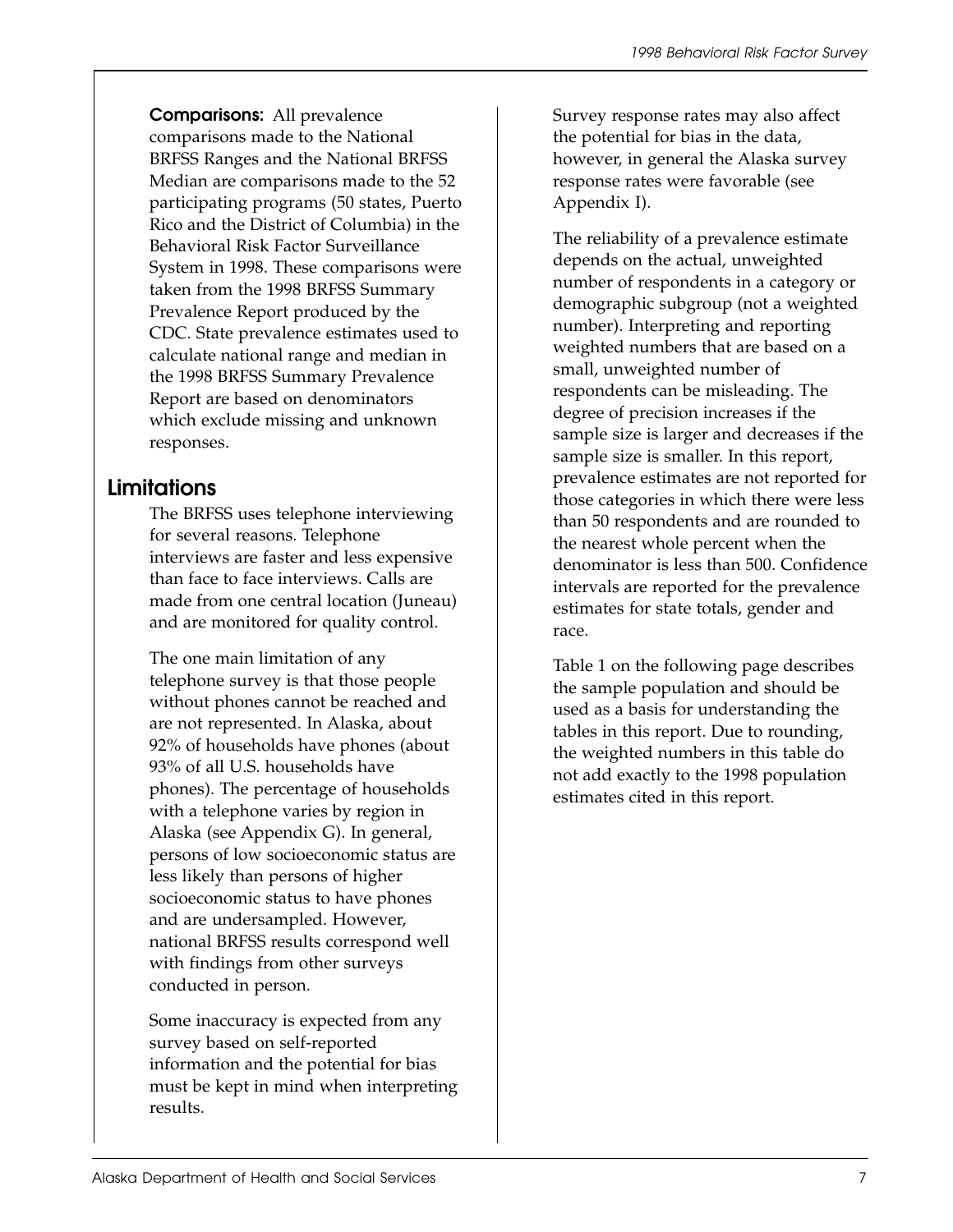# **Survey Population by Selected Demographics**

|                                       | n      | % | Weighted<br>N |                                                                                                                                               | n              | % |     | Weighted<br>N             |
|---------------------------------------|--------|---|---------------|-----------------------------------------------------------------------------------------------------------------------------------------------|----------------|---|-----|---------------------------|
| Gender                                |        |   |               | <b>Race</b>                                                                                                                                   |                |   |     |                           |
| Male                                  | 924    |   | 52.3222,864   | Native                                                                                                                                        | 363            |   |     | 13.3 56,768               |
| Female                                | 1,065  |   | 47.7203,343   | Non-Native                                                                                                                                    | 1,596          |   |     | 85.0362,150               |
| Age                                   |        |   |               | Unknown/Refused                                                                                                                               | 30             |   | 1.7 | 7,289                     |
| 18-24                                 | 205    |   | 13.0 55,445   | <b>Marital Status</b>                                                                                                                         |                |   |     |                           |
| 25-34                                 | 425    |   | 23.1 98,252   | Married                                                                                                                                       | 1,100          |   |     | 61.3261,452               |
| 35-44                                 | 540    |   | 26.8114,048   | Unmarried                                                                                                                                     | 885            |   |     | 38.6164,520               |
| 45-54                                 | 447    |   | 18.3 77,833   | Unknown/Refused                                                                                                                               | $\overline{4}$ |   | 0.1 | 235                       |
| 55-64                                 | 190    |   | 10.4 44,307   |                                                                                                                                               |                |   |     |                           |
| $65+$                                 | 172    |   | 8.0 34,286    | Employment<br>Employed                                                                                                                        |                |   |     |                           |
| Unknown/Refused                       | $10\,$ |   | 2,036<br>0.5  |                                                                                                                                               | 1,413<br>152   |   |     | 73.0311,164<br>6.3 26,647 |
| <b>Education</b>                      |        |   |               | Not Employed<br>Homemaker or<br>Student                                                                                                       | 166            |   |     | 9.0 38,469                |
| Less than High<br>School Graduate     | 163    |   | 7.3 31,090    | Retired or<br>unable to work                                                                                                                  | 254            |   |     |                           |
| <b>High School</b><br>Graduate or GED | 654    |   | 33.1140,965   | Unknown                                                                                                                                       | 4              |   | 0.2 | 11.6 49,276<br>652        |
| Some College or<br>Technical School   | 615    |   | 31.8135,482   | <b>TOTAL</b>                                                                                                                                  | 1,989          |   | 100 | 426,207                   |
| College Graduate                      | 552    |   | 27.5117,186   |                                                                                                                                               |                |   |     |                           |
| Unknown/Refused                       | 5      |   | 1,484<br>0.3  |                                                                                                                                               |                |   |     |                           |
| Income                                |        |   |               |                                                                                                                                               |                |   |     |                           |
| $<$ \$15,000                          | 204    |   | 9.2 39,357    |                                                                                                                                               |                |   |     |                           |
| \$15,000-24,999                       | 329    |   | 16.0 68,134   |                                                                                                                                               |                |   |     |                           |
| \$25,000-49,999                       | 635    |   | 31.1132,551   |                                                                                                                                               |                |   |     |                           |
| \$50,000-74,999                       | 331    |   | 16.7 71,306   |                                                                                                                                               |                |   |     |                           |
| $>$ \$75,000                          | 325    |   | 19.2 81,622   |                                                                                                                                               |                |   |     |                           |
| Unknown/Refused                       | 165    |   | 7.8 33,237    | $N =$ Number of survey respondents in this<br>demographic subgroup. Total sample<br>$size = 1,989.$                                           |                |   |     |                           |
|                                       |        |   |               | % = This is a weighted (adjusted) percentage<br>of the state population (adult) in this<br>demographic subgroup, based on the<br>survey data. |                |   |     |                           |
|                                       |        |   |               | <b>Weighted <math>N = Weighted sample number</math></b> ,<br>generalized to 1998 intercensal population<br>estimates for Alaska (Claritas).   |                |   |     |                           |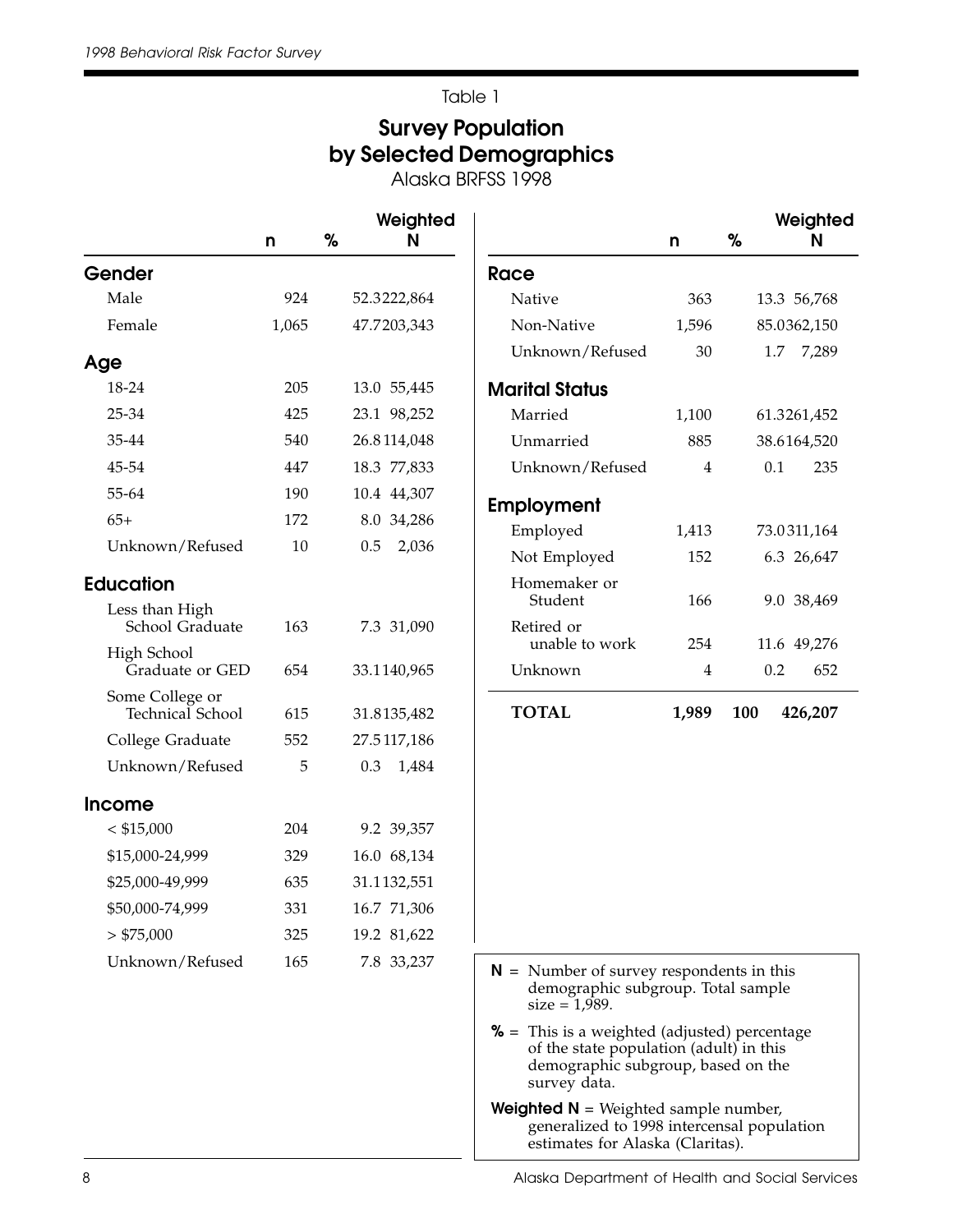# **Quality of Life**

A fundamental goal of the Year 2000 national health objectives is to increase the span of healthy life for all persons in the United States. Although the average life expectancy of Americans has increased to 75 years, for some persons, increased life expectancy includes periods of diminished health and functions (lowered health-related quality of life). In general, population based information on good health has been limited. In recent years, questions to assess the health-related quality of life have been added to the BRFSS.

## **Self Reported Health Status of Alaskans**

**General Health Status:** In 1998, 55.4% of Alaskan adults rated their own health as excellent or good. Only 10.9% of Alaskans rated their health as fair or poor. (National BRFSS Range 9.9 to 32.1%, National BRFSS Median 12.7%). Of those surveyed, 26.1% rated their health excellent, 33.3% as very good, 29.3% as good, 7.9% as fair and 3.0% as poor.

## **Excellent 26% How Alaskans Rate Their Own Health**



**Recent Physical Health:** Alaskan adults reported an average of 2.8 days out of the past 30 days when their physical health was not good (National BRFSS Range 1.1 to 4.2 days, National BRFSS Median 3.1 days). Alaskan males reported an average of 2.6 days during the past month when their physical health was not good. Alaskan females reported an average of 3.0 days during the past month when their physical health was not good.

**Recent Mental Health:** Alaskan adults reported an average of 2.3 days out of the past 30 days when their mental health was not good (National BRFSS Range 0.8 to 4.5 days, National BRFSS Median 3.0 days). Alaskan males reported an average of 1.7 days during the past month when their mental health was not good. Alaskan females reported an average of 3.0 days during the past month when their mental health was not good.

**Recent Activity Limitations:** Alaskan adults reported an average of 2.8 days during the past 30 days when their usual activities were limited due to their physical or mental health (National BRFSS Range 2.8 to 6.8 days, National BRFSS Median 3.7 days). Alaskan males reported an average of 3.1 days when their activities were limited during the past month and Alaskan females reported an average of 2.6 days when their activities were limited during the past month.

### **Year 2000 National Health Objective**

Increase years of healthy life to at least 65 years. (Objective 8.1)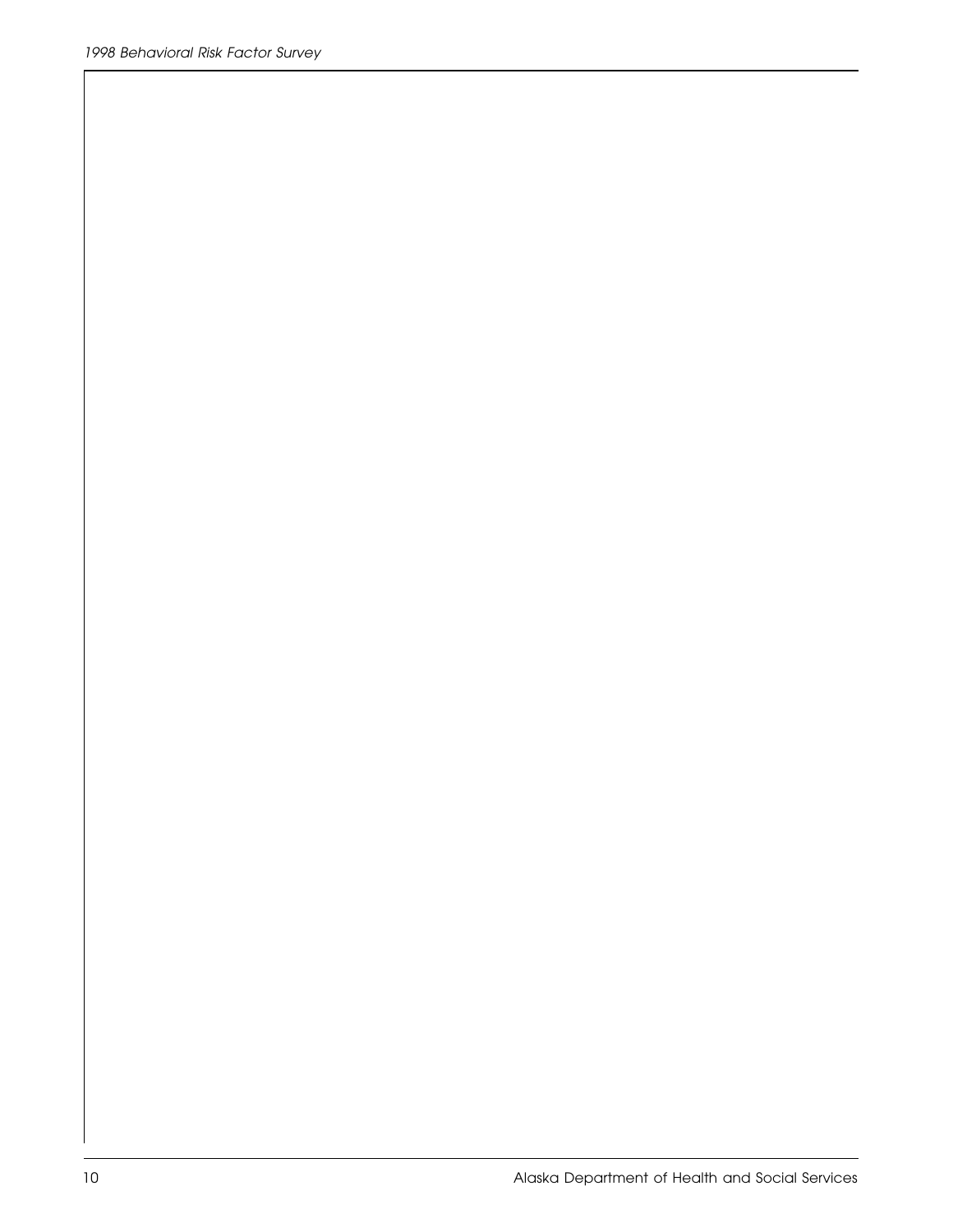# **Risk Factors**

# **Alcohol Use**

## **Health Risk**

Alcohol is implicated in nearly half of all deaths caused by motor vehicle crashes and a substantial portion of deaths from fires, drowning, homicide and suicide. From 1992-1994, alcohol accounted for 11.2% of the deaths in Alaska.

Medical problems due to alcohol dependence include alcohol withdrawal syndrome, psychosis, hepatitis, cirrhosis, pancreatitis, thiamine deficiency, neuropathy, dementia and cardiomyopathy.

Excessive alcohol use during pregnancy is a leading preventable cause of birth defects and mental retardation.

# **Alcohol Use in Alaska**

*Definitions used in this survey:*

 *Acute (Binge) Drinking: Respondents who report having five or more drinks on an occasion, one or more times in the past month.*

*Chronic Drinking: Respondents who report an average of 60 or more alcoholic drinks a month.*

*Drinking and Driving: Respondents who report having driven after having too much to drink, one or more times in the past month.*



**19%**

*a t r i s k* 0%

20%

**Alaska State Totals**

#### **Comparison of Risk Prevalence for Alcohol Use**

**Alaska Male**

**9% 4%**

**7%**

**Alaska Female**

#### **At Risk for Acute Drinking in Alaska** By age and gender

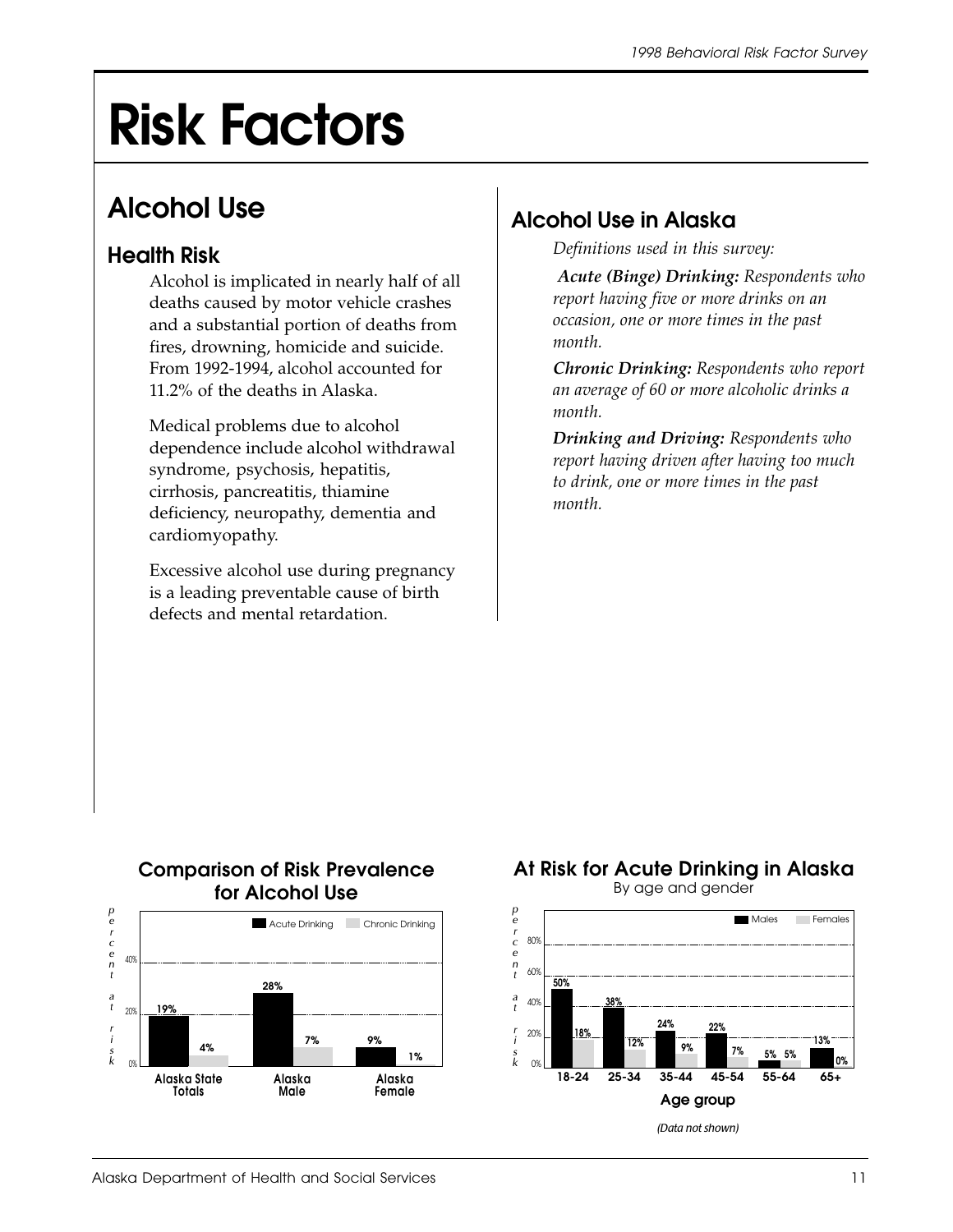In 1998, 61.8% of those surveyed, reported drinking alcohol in the past month. Among males, 69.0% reported drinking alcohol in the past month, and among females, 53.8% reported drinking alcohol in the past month.

An estimated 19.2% of Alaskan adults engaged in acute (binge) drinking. Of the males, 28.2% engaged in binge drinking and of the females 9.3% engaged in binge drinking. Men are more likely than women to engage in binge drinking in every age group over 18.

An estimated 3.8% of Alaskan adults were at risk for chronic drinking. Of males, 6.6% had more than 60 drinks during the past month and of females, <1% had more than 60 drinks during the past month.

An estimated 2.2% of Alaskan adults engaged in drinking and driving during the past month. Of men, 3.5% reported drinking and driving during the past month and of women, 0.8% reported the same thing.

#### **Year 2000 National Health Objectives**

The Year 2000 Health Objectives relate to health status, risk reduction, and service and protection to reduce alcohol and other drug problems. The health objectives do not relate to alcohol consumption as defined by the 1998 BRFSS.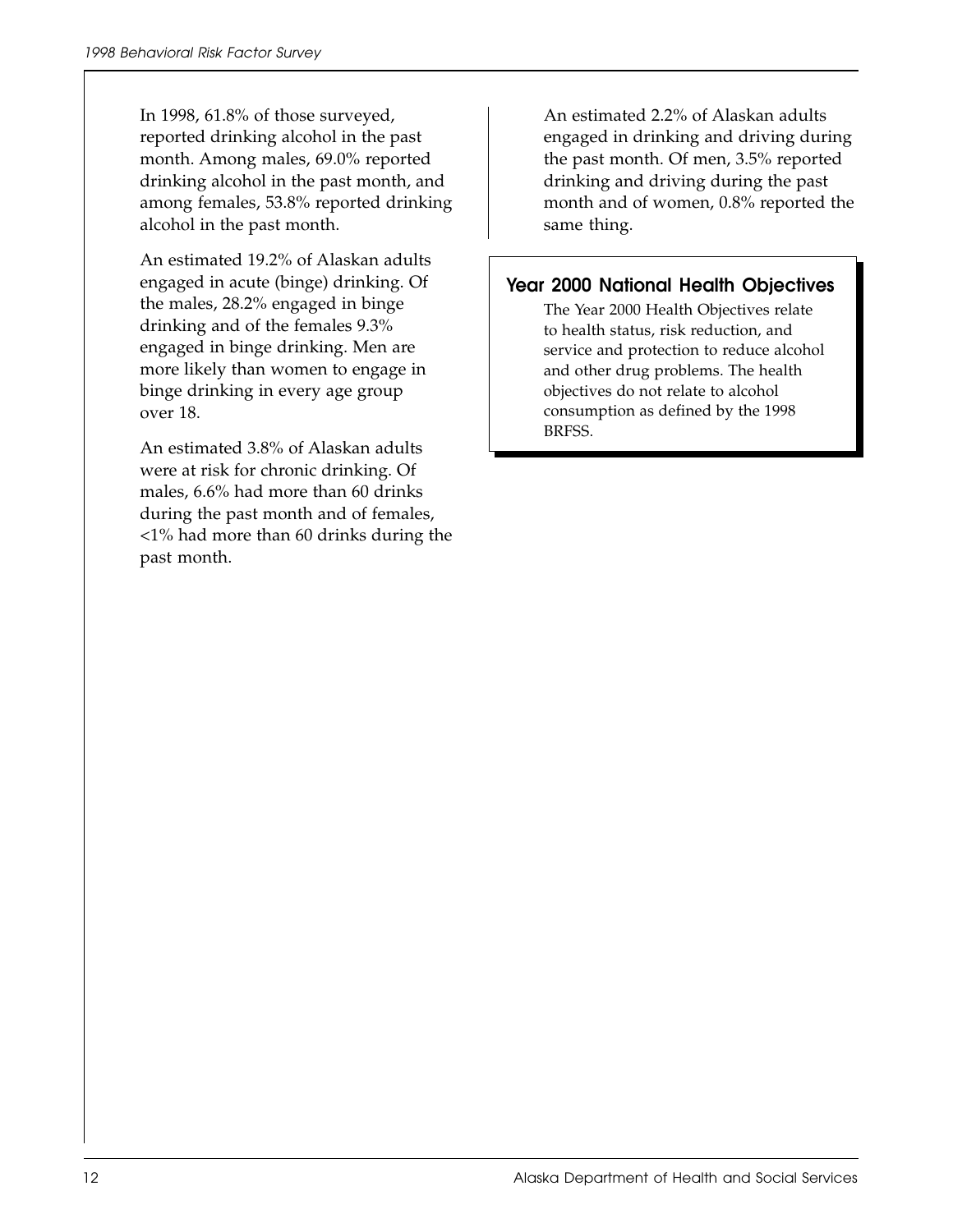## **Prevalence of Acute (Binge) Drinking by Selected Demographics**

|                                                 | n   | %    | N     |                  | 95% CI          |                                                          | n   | %  | N   |
|-------------------------------------------------|-----|------|-------|------------------|-----------------|----------------------------------------------------------|-----|----|-----|
| Gender                                          |     |      |       |                  |                 | <b>Education</b>                                         |     |    |     |
| Male                                            | 259 | 28.2 | 896   |                  | $24.2 - 32.3\%$ | Less than High School                                    |     |    |     |
| Female                                          | 97  | 9.3  | 1,044 |                  | $6.9 - 11.7\%$  | Graduate                                                 | 31  | 20 | 163 |
| <b>Race</b>                                     |     |      |       |                  |                 | High School<br>Graduate or GED                           | 147 | 24 | 654 |
| Native                                          | 76  | 21   | 342   |                  | $15.9 - 26.5\%$ | Some College or                                          |     |    |     |
| Non-Native                                      | 276 | 19   | 1,569 |                  | $16.2-21.6\%$   | Technical School                                         | 112 | 20 | 615 |
|                                                 |     |      |       |                  |                 | College Graduate                                         | 66  | 11 | 552 |
| <b>TOTAL</b>                                    | 356 | 19.2 | 1,940 |                  | $16.7 - 21.6\%$ | Unknown/Refused                                          |     |    | 5   |
|                                                 |     |      |       |                  |                 | Income                                                   |     |    |     |
|                                                 |     | n    |       | $\%$             | $\mathsf{N}$    | $<$ \$15,000                                             | 29  | 12 | 204 |
| Age                                             |     |      |       |                  |                 | \$15,000-24,999                                          | 75  | 22 | 329 |
| 18-24                                           |     |      | 65    | 35               | 205             | \$25,000-49,999                                          | 119 | 20 | 635 |
| 25-34                                           |     |      | 102   | 26               | 425             | \$50,000-74,999                                          | 68  | 21 | 331 |
| 35-44                                           |     |      | 96    | $17\,$           | 540             | > \$75,000                                               | 48  | 18 | 325 |
|                                                 |     |      |       |                  |                 | Unknown/Refused                                          | 17  | 12 | 165 |
| 45-54                                           |     |      | 69    | 15               | 447             |                                                          |     |    |     |
| 55-64                                           |     |      | 14    | 5                | 190             |                                                          |     |    |     |
| $65+$                                           |     |      | 10    | $\boldsymbol{6}$ | 172             |                                                          |     |    |     |
| Unknown/Refused                                 |     |      |       |                  | $10\,$          |                                                          |     |    |     |
|                                                 |     |      |       |                  |                 |                                                          |     |    |     |
|                                                 |     |      |       |                  |                 |                                                          |     |    |     |
|                                                 |     |      |       |                  |                 |                                                          |     |    |     |
|                                                 |     |      |       |                  |                 |                                                          |     |    |     |
|                                                 |     |      |       |                  |                 |                                                          |     |    |     |
|                                                 |     |      |       |                  |                 |                                                          |     |    |     |
|                                                 |     |      |       |                  |                 |                                                          |     |    |     |
|                                                 |     |      |       |                  |                 |                                                          |     |    |     |
|                                                 |     |      |       |                  |                 |                                                          |     |    |     |
|                                                 |     |      |       |                  |                 |                                                          |     |    |     |
| $n =$ Number of respondents who have had        |     |      |       |                  |                 | $N =$ Total number of respondents in this                |     |    |     |
| five or more drinks on an occasion, one         |     |      |       |                  |                 | subgroup.                                                |     |    |     |
| or more times in the past month.                |     |      |       |                  |                 | <b>95% Cl =</b> $95\%$ Confidence Interval; the range of |     |    |     |
| $\%$ = This is a weighted (adjusted) percentage |     |      |       |                  |                 | values within which the true value of a                  |     |    |     |

- **% =** This is a weighted (adjusted) percentage of the state population (adult) at risk in this demographic subgroup, based on the survey data.
- values within which the true value of a prevalence estimate would be expected to fall within, 95% of the time.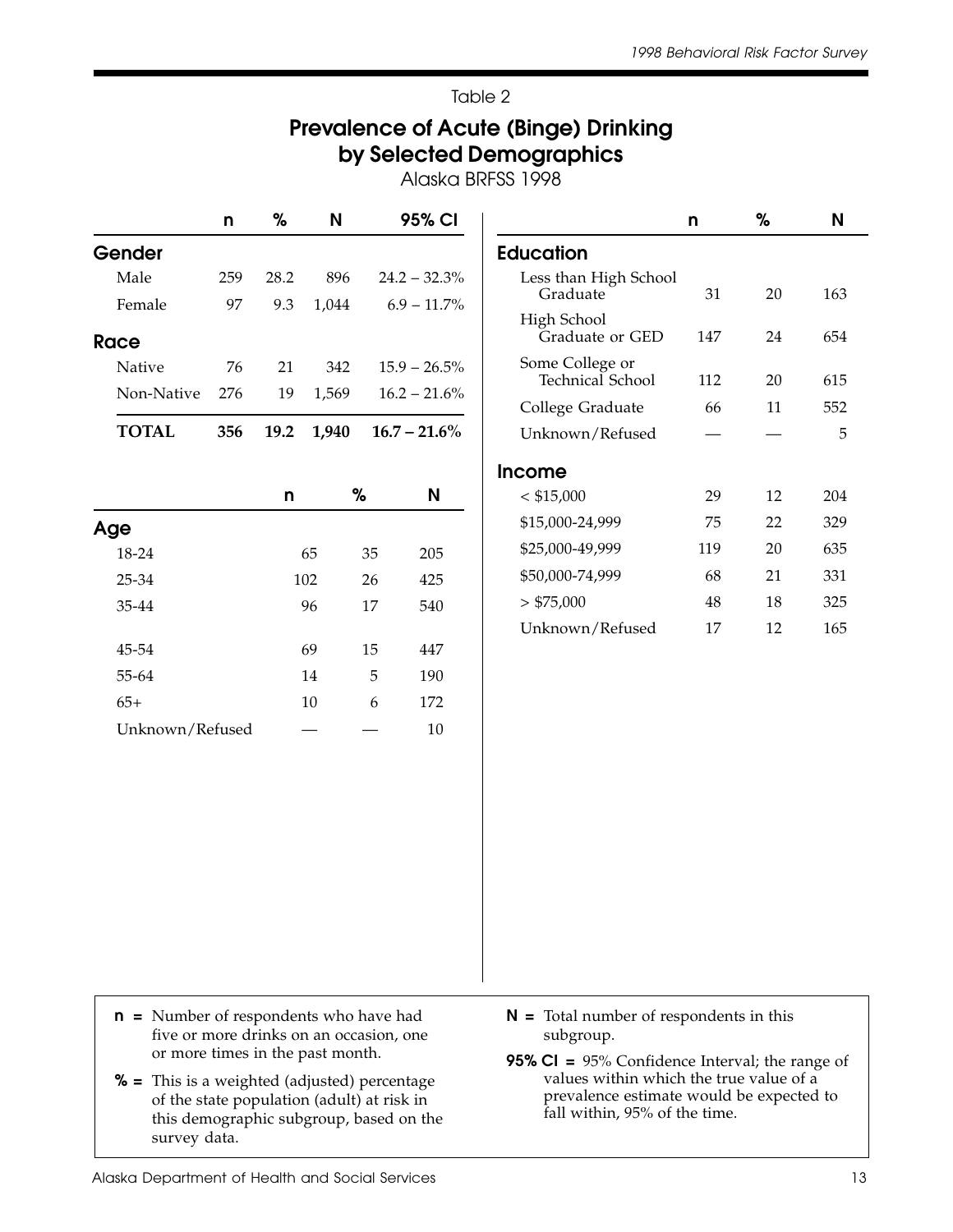## **Prevalence of Chronic Drinking by Selected Demographics**

|              | n  | ℅       | N     |                | 95% CI        |
|--------------|----|---------|-------|----------------|---------------|
| Gender       |    |         |       |                |               |
| Male         | 60 | 6.6     | 896   |                | $4.4 - 8.8\%$ |
| Female       | 10 | $0.7\,$ | 1,037 |                | $0.1 - 1.2\%$ |
| Race         |    |         |       |                |               |
| Native       | 10 | 3       | 343   |                | $0.6 - 4.5\%$ |
| Non-Native   | 59 | 4       | 1,561 |                | $2.5 - 5.2\%$ |
| <b>TOTAL</b> | 70 | 3.8     | 1,933 |                | $2.6 - 5.0\%$ |
|              |    | n       |       | ℅              | N             |
|              |    |         |       |                |               |
|              |    |         |       |                |               |
| Age<br>18-24 |    |         | 13    | 6              | 205           |
| 25-34        |    |         | 15    | 3              | 425           |
| 35-44        |    |         | 19    | $\overline{4}$ | 540           |
| 45-54        |    |         | 14    | 3              | 447           |
| 55-64        |    |         | 3     | $\cdot$ 1      | 190           |
| $65+$        |    |         | 6     | 5              | 172           |

|                                     | n  | % |     |
|-------------------------------------|----|---|-----|
| Education                           |    |   |     |
| Less than High School<br>Graduate   | 7  | З | 163 |
| High School<br>Graduate or GED      | 26 | 4 | 654 |
| Some College or<br>Technical School | 26 | 5 | 615 |
| College Graduate                    | 11 | 2 | 552 |
| Unknown/Refused                     |    |   | 5   |
| Income                              |    |   |     |
| $<$ \$15,000                        | 9  | 3 | 204 |
| \$15,000-24,999                     | 14 | 5 | 329 |
| \$25,000-49,999                     | 24 | 3 | 635 |
| \$50,000-74,999                     | 16 | 5 | 331 |
| $>$ \$75,000                        | 6  | 4 | 325 |
| Unknown/Refused                     | 1  | 1 | 165 |
|                                     |    |   |     |

- **n =** Number of respondents who have had an average of 60 or more alcoholic drinks during the past month.
- **% =** This is a weighted (adjusted) percentage of the state population (adult) at risk in this demographic subgroup, based on the survey data.
- **N =** Total number of respondents in this subgroup.
- **95% CI =** 95% Confidence Interval; the range of values within which the true value of a prevalence estimate would be expected to fall within, 95% of the time.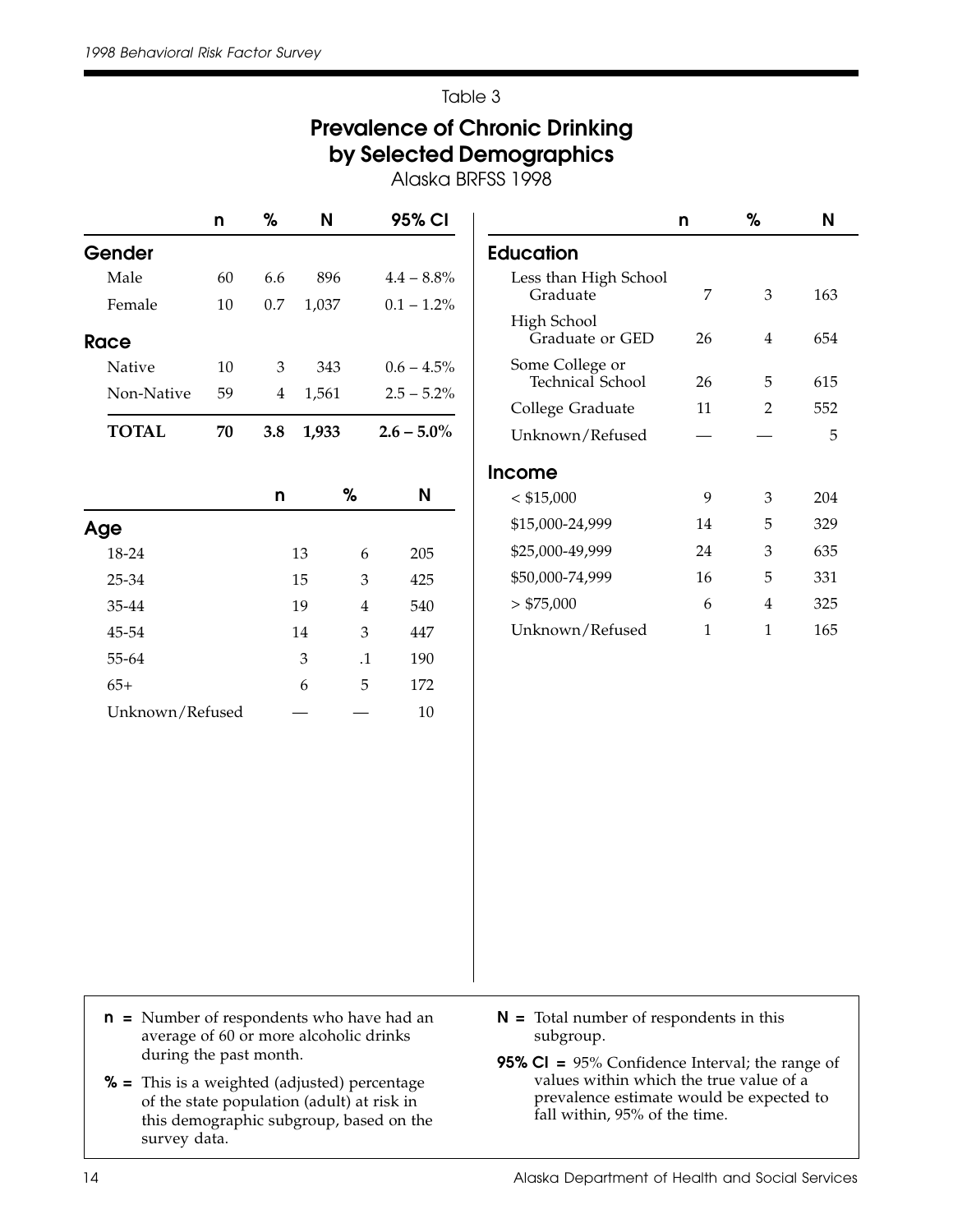### **Prevalence of Drinking and Driving by Selected Demographics**

|                 | n              | $\%$           | N            |                | 95% CI        |             |
|-----------------|----------------|----------------|--------------|----------------|---------------|-------------|
| Gender          |                |                |              |                |               | <b>Educ</b> |
| Male            | 38             | 3.5            | 903          |                | $1.9 - 5.1\%$ | Les         |
| Female          | $\overline{7}$ | $0.8\,$        | 1,048        |                | $0.1 - 1.6\%$ |             |
| <b>Race</b>     |                |                |              |                |               | Hig         |
| Native          | $\,8\,$        | 3              | 348          |                | $0.5 - 4.8\%$ | Sor         |
| Non-Native      | 36             | $\overline{2}$ | 1,574        |                | $1.2 - 3.2\%$ | Co          |
| <b>TOTAL</b>    | 45             | 2.2            | 1,951        |                | $1.3 - 3.2\%$ | Un          |
|                 |                |                |              |                |               | Incor       |
|                 |                | n              |              | %              | N             | $<$ \$      |
| Age             |                |                |              |                |               | \$15        |
| 18-24           |                |                | 6            | 3              | 205           | \$25        |
| 25-34           |                |                | 18           | 5              | 425           | \$50        |
| 35-44           |                |                | $\,8\,$      | $\overline{2}$ | 540           | $>$ \$      |
| 45-54           |                |                | 12           | $\overline{2}$ | 447           | Un          |
| 55-64           |                |                | $\mathbf{1}$ | $\leq$ 1       | 190           |             |
| $65+$           |                |                |              |                | 172           |             |
| Unknown/Refused |                |                |              |                | $10\,$        |             |
|                 |                |                |              |                |               |             |
|                 |                |                |              |                |               |             |
|                 |                |                |              |                |               |             |
|                 |                |                |              |                |               |             |
|                 |                |                |              |                |               |             |
|                 |                |                |              |                |               |             |
|                 |                |                |              |                |               |             |

|                                     | n  | %  |     |
|-------------------------------------|----|----|-----|
| <b>Education</b>                    |    |    |     |
| Less than High School<br>Graduate   | 1  | ا> | 163 |
| High School<br>Graduate or GED      | 19 | 3  | 654 |
| Some College or<br>Technical School | 12 | 2  | 615 |
| College Graduate                    | 13 | 1  | 552 |
| Unknown/Refused                     |    |    | 5   |
| Income                              |    |    |     |
| $<$ \$15,000                        | 6  | 6  | 204 |
| \$15,000-24,999                     | 8  | 2  | 329 |
| \$25,000-49,999                     | 21 | 2  | 635 |
| \$50,000-74,999                     | 6  | 1  | 331 |
| > \$75,000                          | 3  | 2  | 325 |
| Unknown/Refused                     | 1  | -1 | 165 |

- **n =** Number of respondents who report having driven after having too much to drink, one or more times in the past month.
- **% =** This is a weighted (adjusted) percentage of the state population (adult) at risk in this demographic subgroup, based on the survey data.
- **N =** Total number of respondents in this subgroup.
- **95% CI =** 95% Confidence Interval; the range of values within which the true value of a prevalence estimate would be expected to fall within, 95% of the time.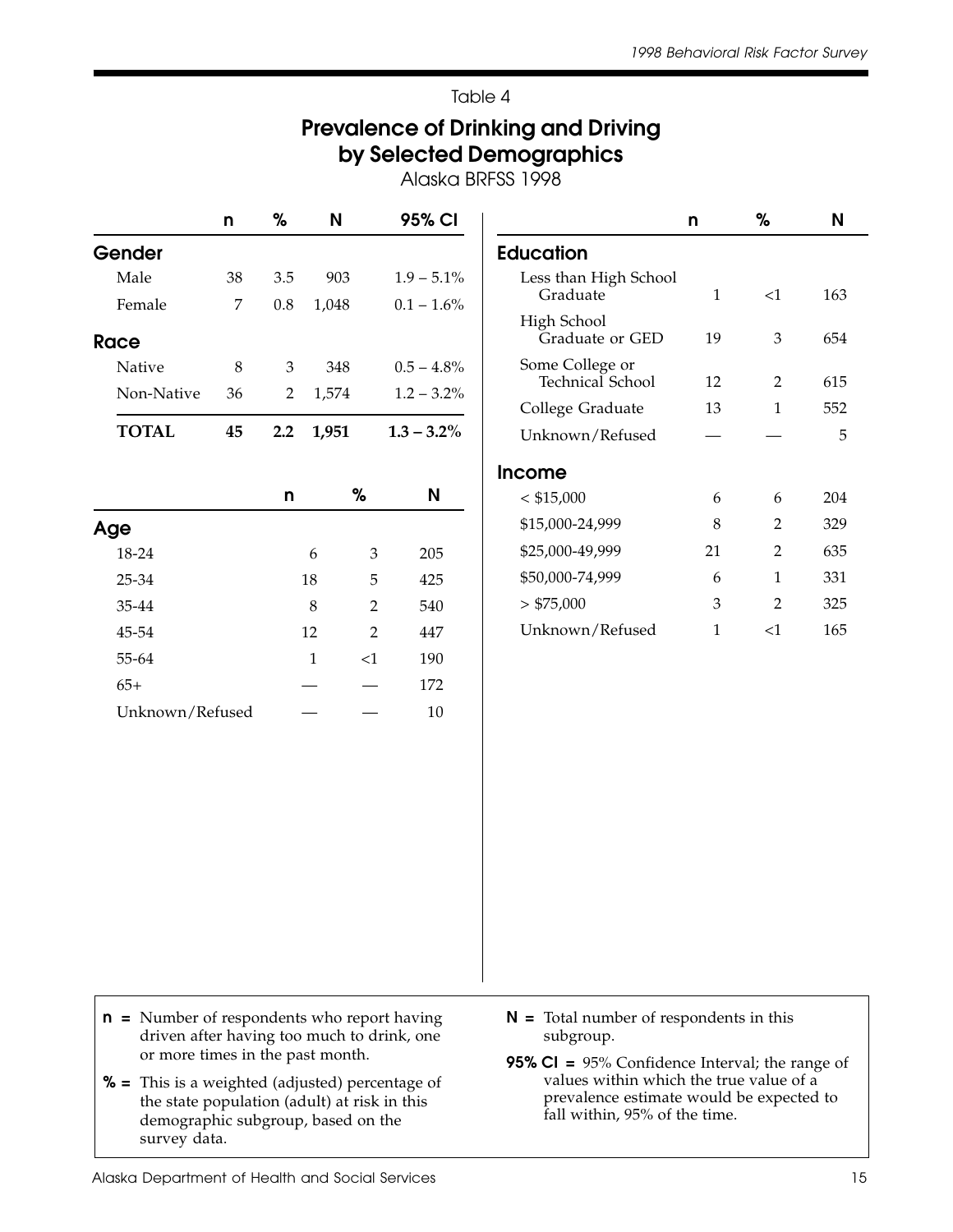# **Diabetes Awareness**

## **Health Risk**

Diabetes is a chronic and potentially disabling condition characterized by elevated blood glucose levels. Diabetes is classified into two main types: Type 1 and Type 2. The most common type is Type 2, which affects 90% of those with diabetes and usually appears after the age of 40. Type 1 diabetes affects less than 10% of those with diabetes. Although this type of diabetes can occur at any age, it most often appears in childhood or the teen years.

An estimated 14,200 adult Alaskans had been diagnosed with diabetes. In 1998, diabetes was the seventh leading cause of death in Alaska. Individuals with diabetes are at increased risk for

- ◗ heart disease
- blindness
- ◗ kidney failure, and
- ◗ lower extremity amputations

Diabetes and its complications occur among Americans of all ages and racial and ethnic groups. The burden of this disease is heavier among elderly Americans and certain racial and ethnic populations, including African Americans, Hispanics/Latinos, and American Indians.

Diabetes imposes a heavy economic burden upon the nation each year. In 1997, an estimated \$98 billion in direct and indirect costs were spent on diabetes. In Alaska, the medical care costs related to diabetes treatment were estimated to be \$141 million.

Much of the burden of diabetes can be prevented with early detection, improved delivery of care, and diabetes self-management education.

## **Diabetes in Alaska**

Among Alaskan adults, 3% reported being told by a doctor that they had diabetes. Among men, 3.3% reported being told that they had diabetes and among women 2.6% reported being told that they had diabetes. Among women, 1.3% reported being told they had diabetes during pregnancy.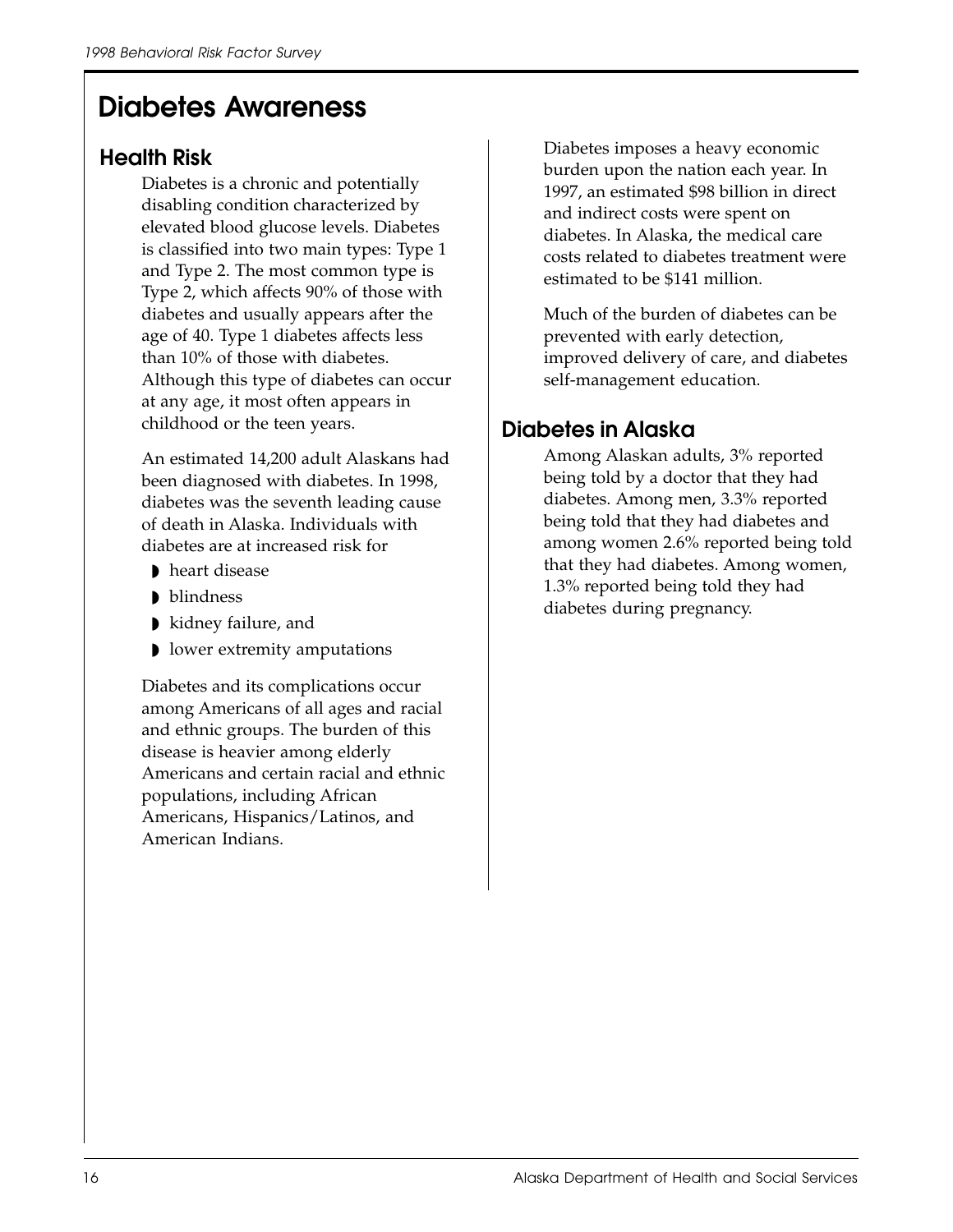## **Prevalence of Diabetes Awareness by Selected Demographics**

|                                     | n  | %   | N     |                | 95% CI        |
|-------------------------------------|----|-----|-------|----------------|---------------|
| Gender                              |    |     |       |                |               |
| Male                                | 39 | 3.3 | 923   |                | $1.7 - 4.9\%$ |
| Female                              | 36 | 2.6 | 1,065 |                | $1.5 - 3.7\%$ |
| Race                                |    |     |       |                |               |
| Native                              | 14 | 3   | 363   |                | $1.2 - 5.1\%$ |
| Non-Native                          | 60 | 3   | 1,595 |                | $1.9 - 4.1\%$ |
| <b>TOTAL</b>                        | 75 | 3.0 | 1,988 |                | $2.0 - 3.9\%$ |
|                                     |    | n   |       | ℅              | N             |
| Age                                 |    |     |       |                |               |
| 18-24                               |    |     | 1     | 3              | 205           |
| 25-34                               |    |     | 4     | 1              | 425           |
| 35-44                               |    |     | 9     | $\overline{2}$ | 540           |
| 45-54                               |    |     | 17    | 3              | 447           |
| 55-64                               |    |     | 22    | 6              | 190           |
| $65+$                               |    |     | 22    | 11             | 172           |
| Unknown/Refused                     |    |     |       |                | 10            |
| <b>Education</b>                    |    |     |       |                |               |
| Less than High School<br>Graduate   |    |     | 11    | 5              | 163           |
| High School<br>Graduate or GED      |    |     | 27    | 3              | 654           |
| Some College or<br>Technical School |    |     | 14    | 2              | 615           |
|                                     |    |     |       |                |               |
| College Graduate                    |    |     | 23    | 3              | 552           |

| 9<br>$\overline{2}$<br>$\overline{2}$<br>4<br>3 | 204<br>329<br>635<br>331 |
|-------------------------------------------------|--------------------------|
|                                                 |                          |
|                                                 |                          |
|                                                 |                          |
|                                                 |                          |
|                                                 |                          |
|                                                 | 325                      |
| 3                                               | 165                      |
|                                                 |                          |
| 3                                               | 1,100                    |
| 4                                               | 885                      |
|                                                 | 4                        |
|                                                 |                          |
| 2                                               | 1,413                    |
| $\mathfrak{D}$                                  | 152                      |
| 5                                               | 166                      |
| 9                                               | 254                      |
|                                                 | 4                        |
|                                                 |                          |

- **n =** Number of respondents who report ever told by a doctor that they have diabetes.
- **% =** This is a weighted (adjusted) percentage of the state population (adult) at risk in this demographic subgroup, based on the survey data.
- **N =** Total number of respondents in this subgroup.
- **95% CI =** 95% Confidence Interval; the range of values within which the true value of a prevalence estimate would be expected to fall within, 95% of the time.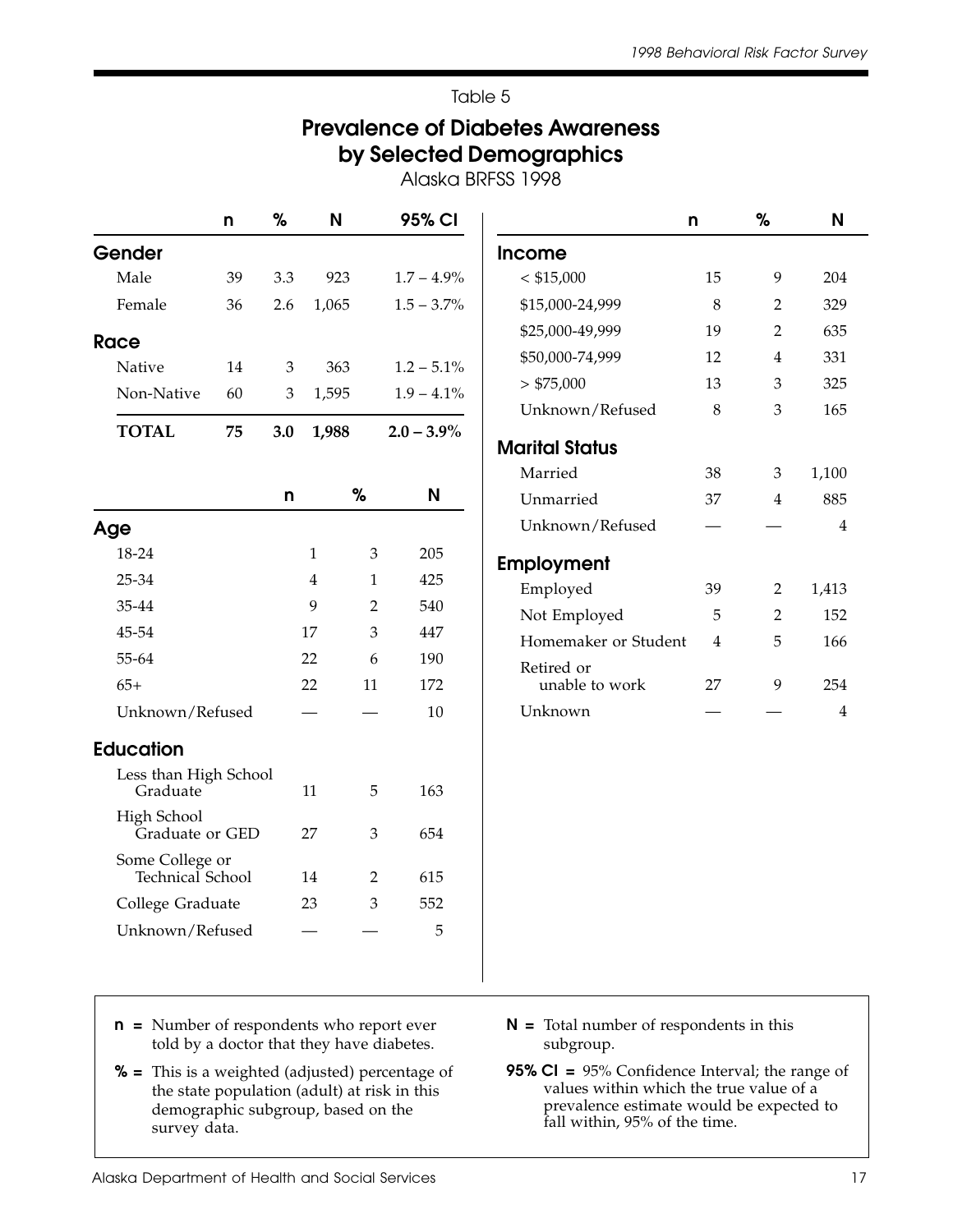# **Overweight**

## **Health Risk**

Overweight is associated with high blood cholesterol, high blood pressure, and diabetes and is an independent risk factor for heart disease. Overweight also increases the risk for gall bladder disease and certain types of cancers.

Studies reveal that reduction in body weight can lower blood pressure and improve blood cholesterol levels in overweight individuals and in individuals who have high blood pressure or blood cholesterol.

## **Overweight in Alaska**

*Definition used in this survey:*

*Overweight: Females with body mass index [weight in kilograms divided by height in meters squared (w/h \*\*2)]*  $\geq$  27.3 *and males with body mass index*  $\geq$  27.8.

According to this definition, based on body mass index, 36.2% of Alaskans were overweight (National BRFSS Range 22.5 to 37.8%, National BRFSS Median 32.4%). Among men, 38.8% were overweight and among women, 33.3% were overweight. This is higher than the Year 2000 goal of 20%.

## **Weight Control in Alaska**

During 1998, 37.8% of Alaskan adults reported they were trying to lose weight. Among men, 32.2% were trying to lose weight and among women, 43.9% were trying to lose weight.

Of those trying to lose weight or maintain their current weight, 11.5% were eating fewer calories, 33.6% were eating less fat and 24.8% were eating fewer calories and less fat. Of those

trying to lose weight or maintain their current weight, 64.9% were using physical activity or exercise to lose or maintain their weight.

Of those not trying to lose weight, 51.2% were trying to keep from gaining weight (maintaining current weight).

Of those trying to lose or maintain their weight, 18.9% felt that their weight was desirable, 24.9% felt that they were 1-10 pounds over their desired weight, 21.4% felt that they were 11-20 pounds over their desired weight and 31.3% felt that they were more that 20 pounds over what they would like their weight to be.

Of the people surveyed who were overweight based on body mass index, 43.4% were not eating fewer calories and/or less fat and exercising to lose weight (National BRFSS Range 43.4 to 70.3%, National BRFSS Median 52.4%).



### **Comparison of Risk Prevalence for Overweight**

*National BRFSS Range 22.5 - 37.8%, Median 32.4%*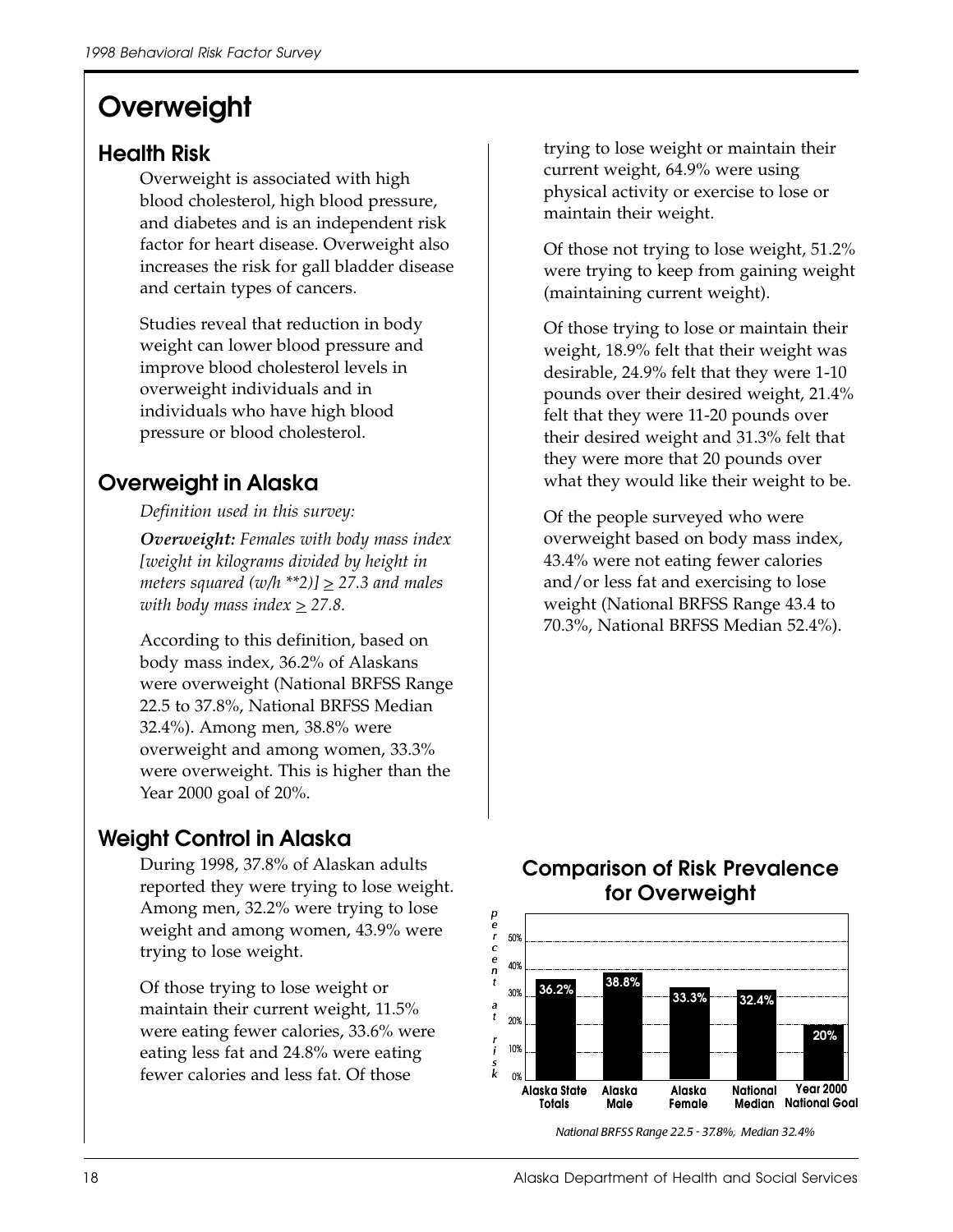Of those surveyed, 9.4% reported being advised by a health professional in the past twelve months to lose weight. Of those surveyed, 3.6% reported taking weight loss pills in the past 2 years and nearly 1% (0.7%) reported currently taking weight loss pills.

#### **Year 2000 National Health Objective**

Reduce overweight to a prevalence of no more than 20% among people aged 20 and older, and no more than 15% among adolescents aged 12 to 19 (based on body mass index). (Objective 2.3)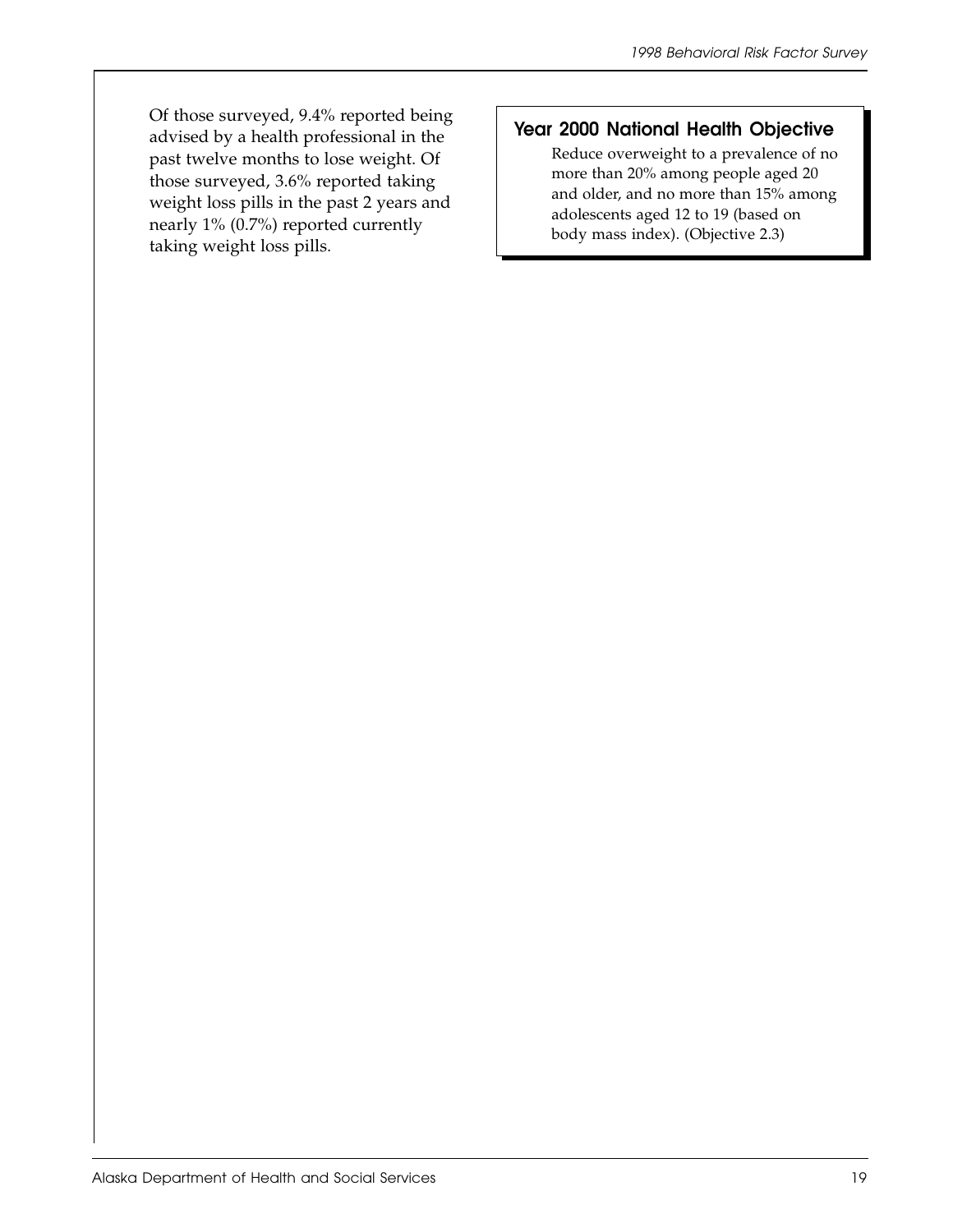## **Prevalence of Overweight by Selected Demographics**

|                                       | n   | %    | N              |    | 95% CI          |
|---------------------------------------|-----|------|----------------|----|-----------------|
| Gender                                |     |      |                |    |                 |
| Male                                  | 330 | 38.8 | 904            |    | $34.2 - 43.4\%$ |
| Female                                | 351 | 33.3 | 1,008          |    | $29.5 - 37.2\%$ |
| Race                                  |     |      |                |    |                 |
| Native                                | 155 | 46   | 347            |    | $38.8 - 52.3\%$ |
| Non-Native                            | 517 | 35   | 1,536          |    | $31.6 - 38.4\%$ |
| <b>TOTAL</b>                          | 681 | 36.2 | 1,912          |    | $33.2 - 39.3\%$ |
|                                       |     | n    |                | %  | N               |
| Age                                   |     |      |                |    |                 |
| 18-24                                 |     |      | 52             | 26 | 205             |
| 25-34                                 |     |      | 128            | 32 | 425             |
| 35-44                                 |     |      | 176            | 35 | 540             |
| 45-54                                 |     |      | 173            | 41 | 447             |
| 55-64                                 |     |      | 89             | 46 | 190             |
| $65+$                                 |     |      | 62             | 31 | 172             |
| Unknown/Refused                       |     |      | 1              |    | 10              |
| <b>Education</b>                      |     |      |                |    |                 |
| Less than High School<br>Graduate     |     |      | 67             | 34 | 163             |
| <b>High School</b><br>Graduate or GED |     |      | 221            | 33 | 654             |
| Some College or<br>Technical School   |     |      | 210            | 35 | 615             |
| College Graduate                      |     |      | 181            | 38 | 552             |
| Unknown/Refused                       |     |      | $\overline{2}$ |    | 5               |
|                                       |     |      |                |    |                 |

|                              | n   | %  | N                            |
|------------------------------|-----|----|------------------------------|
| Income                       |     |    |                              |
| $<$ \$15,000                 | 86  | 38 | 204                          |
| \$15,000-24,999              | 113 | 35 | 329                          |
| \$25,000-49,999              | 207 | 34 | 635                          |
| \$50,000-74,999              | 110 | 36 | 331                          |
| $>$ \$75,000                 | 118 | 38 | 325                          |
| Unknown/Refused              | 47  | 27 | 165                          |
| <b>Marital Status</b>        |     |    |                              |
| Married                      | 377 | 37 | 1,100                        |
| Unmarried                    | 303 | 33 | 885                          |
| Unknown/Refused              | 1   | ٠е | 4                            |
| <b>Employment</b>            |     |    |                              |
| Employed                     | 465 | 34 | 1,413                        |
| Not Employed                 | 54  | 35 | 152                          |
| Homemaker or Student         | 56  | 36 | 166                          |
| Retired or<br>unable to work | 106 | 40 | 254                          |
| Unknown                      |     |    | 4                            |
|                              |     |    | $\rightarrow$ = Not Reported |

- **n** = Number of respondents who are overweight based on Body Mass Index (BMI).
- **% =** This is a weighted (adjusted) percentage of the state population (adult) at risk in this demographic subgroup, based on the survey data.
- **N =** Total number of respondents in this subgroup.
- **95% CI =** 95% Confidence Interval; the range of values within which the true value of a prevalence estimate would be expected to fall within, 95% of the time.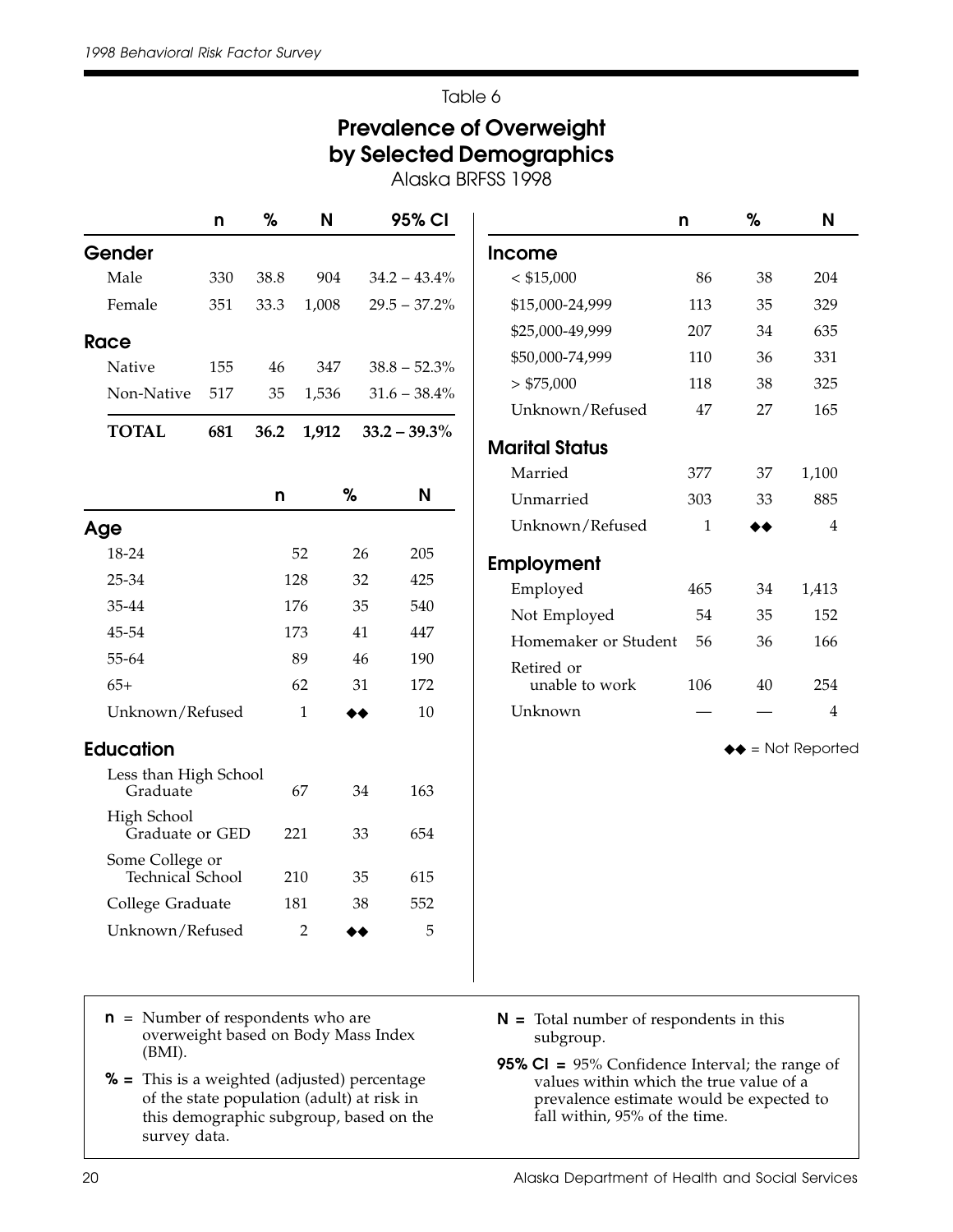# **Nutrition**

## **Health Risk**

Dietary factors are associated with five of the ten leading causes of death, including coronary heart disease, some types of cancer, stroke, noninsulindependent diabetes mellitus and atherosclerosis.

*The Dietary Guidelines for Americans (*1995) recommend that one should do the following to stay healthy:

- ◗ eat a variety of foods,
- ◗ balance the food you eat with physical activity-maintain or improve your current weight,
- ◗ choose a diet with plenty of grain products, vegetables, and fruits,
- ◗ choose a diet low in fat, saturated fat, and cholesterol,
- ◗ choose a diet moderate in sugars, salt and sodium, and
- ◗ if you drink, do so in moderation.

Consumption of fruits and vegetables may reduce the risk of chronic diseases including some types of cancer, heart disease and stroke.

## **Fruit and Vegetable Consumption in Alaska**

In 1998, 76.9% of Alaskan adults did not consume five or more servings of fruits and vegetables per day (National BRFSS Range 68.1 to 91.7%, National BRFSS Median 76.2%). Among Alaskan adults, 4% ate less than one serving of fruits and vegetables a day, 33.1% ate one to two servings daily, 39.7% ate three to four servings daily, and 23.2% ate five or more servings per day. Among males, 21% ate five or more servings a day, and among females 25.5% ate five or more servings a day.

## **Year 2000 National Health Objectives**

Reduce dietary fat intake to an average of 30% of calories or less and average saturated fat intake to less than 10% of calories among people aged two and older. (Objective 2.5)

Increase complex carbohydrate and fiber containing foods in the diets of adults to five or more daily servings for fruits and vegetables, and to six or more daily servings for grain products. (Objective 2.6)



#### **Comparison of Risk Prevalence for Fruit & Vegetable Consumption**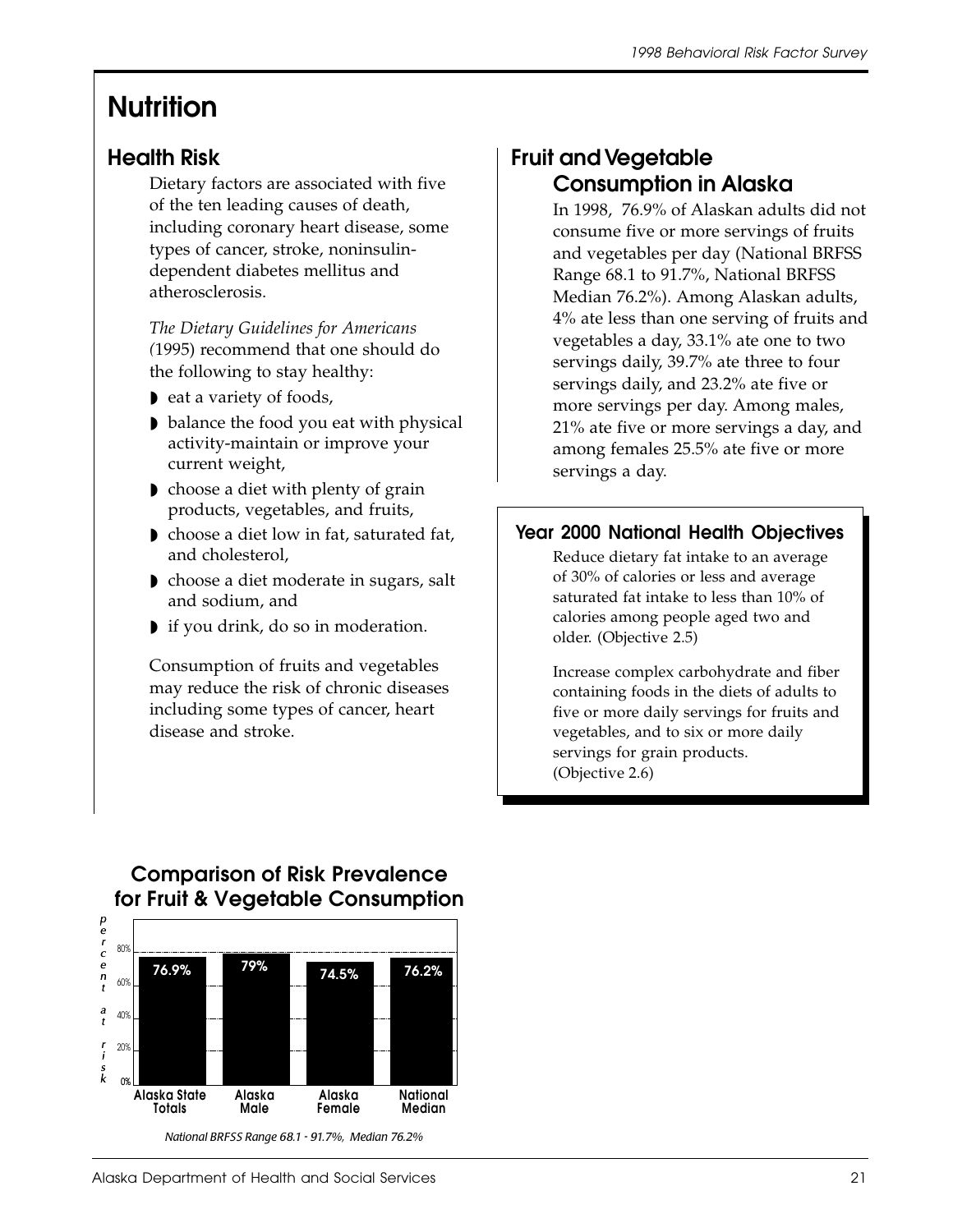# **Physical Activity**

## **Health Risk**

According to the Surgeon General, significant health benefits can be obtained by including a moderate amount of physical activity on most, if not all, days of the week.

Regular physical activity reduces the risk of premature death in general and in particular greatly reduces the risk of dying from coronary heart disease, the second leading cause of death in Alaska. Physical activity also reduces the risk of developing diabetes, hypertension, and colon cancer. In addition, physical activity enhances mental health, fosters healthy muscles, bones and joints and helps maintain function and preserve independence in older adults.

## **Physical Activity in Alaska**

*Definitions for this survey:*

*Physically Inactive: Respondents who report no leisure time physical activity during the past month.*

*Sedentary Lifestyle: Respondents who report no leisure time physical activity or activity less than 20 minutes and fewer than three times a week.*

*Regular and Sustained Physical Activity: Respondents who report physical activity five or more sessions per week, 30 or more minutes per session, regardless of intensity.*

*Regular and Vigorous Physical Activity: Respondents who report physical activity or pair of activities for 3 or more sessions per week, 20 minutes or more per session, at 50% or more capacity.*

In 1998, the proportion of adults that reported no leisure time physical activity was 23.5% (National BRFSS Range 17.1 to 60.6%, National BRFSS Median 27.7%). Of males, 23.5% reported being physically inactive and 23.5% of females reported being physically inactive.



**Comparison of Risk Prevalence**

*National BRFSS Range 17.1 - 60.6%, Median 27.7%*

## **Physical Activity Levels of Alaskan Adults**

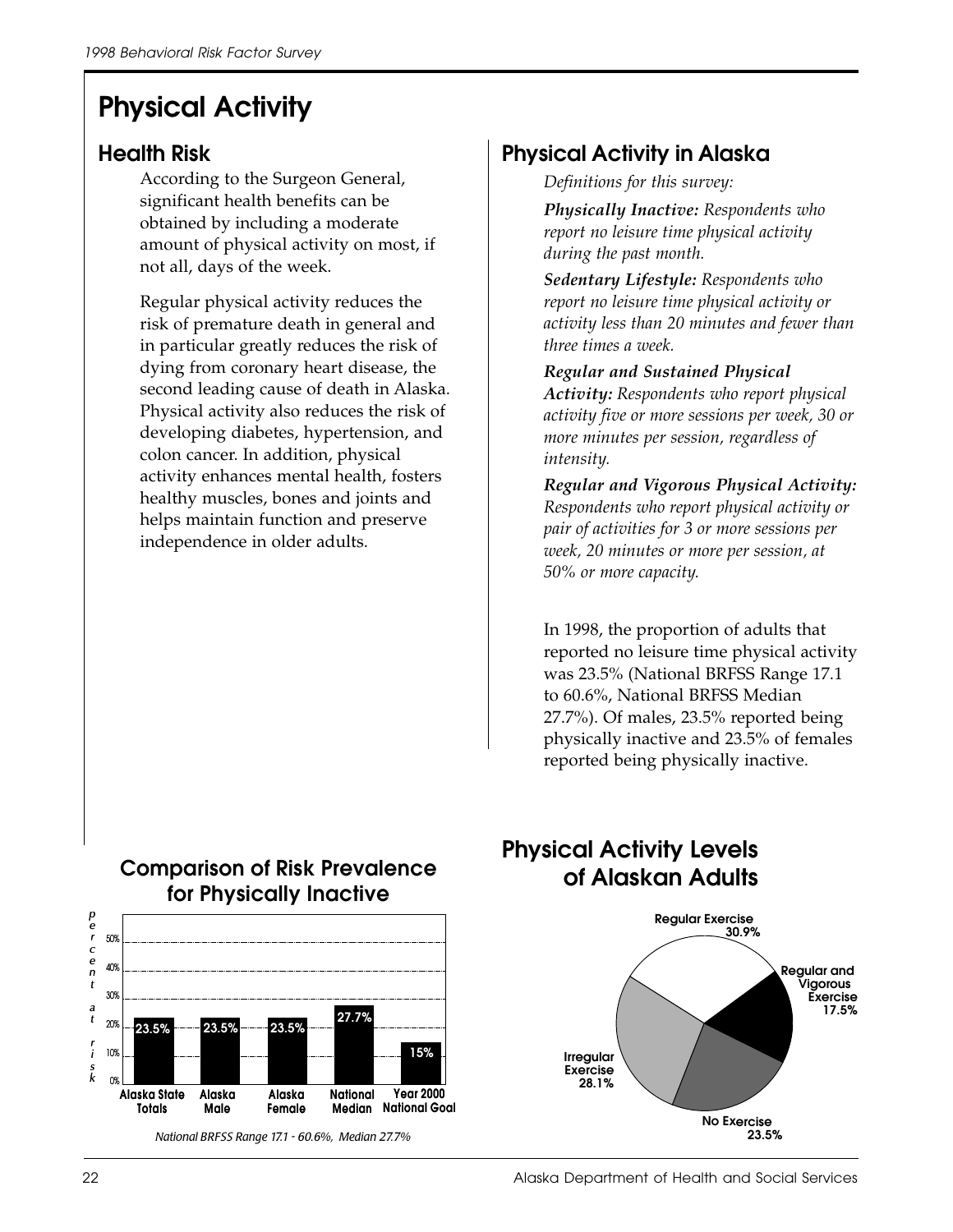In total, 51.6% of Alaskan adults reported a sedentary lifestyle. Of males, 51.1% were sedentary and of females, 52.1% were sedentary.

The proportion of adults that reported engaging in no regular and sustained exercise was 75.2% (National BRFSS Range 69.7 to 87.0%, National BRFSS Median 79.6%). Of males, 74.0% engaged in no regular and sustained exercise and 76.6% of females engaged in no regular and sustained exercise.

The proportion of adults that engaged in no regular and vigorous exercise was 82.5% (National BRFSS Range 82.3 to 92.9%, National BRFSS Median 86.7%).

### **Year 2000 National Health Objectives**

Increase to at least 30% the proportion of people aged six and older who engage regularly, preferably daily, in light to moderate physical activity for at least 30 minutes a day. (Objective 1.3)

Increase to at least 20% the proportion of people aged 18 and older and to at least 75% the proportion of children and adolescents aged 6–17 who engage in vigorous physical activity that promotes the development of cardiorespiratory fitness 3 or more days per week for 20 or more minutes per occasion. (Objective 1.4)

Reduce to no more than 15% the proportion of people aged six and older who engage in no leisure time physical activity. (Objective 1.5)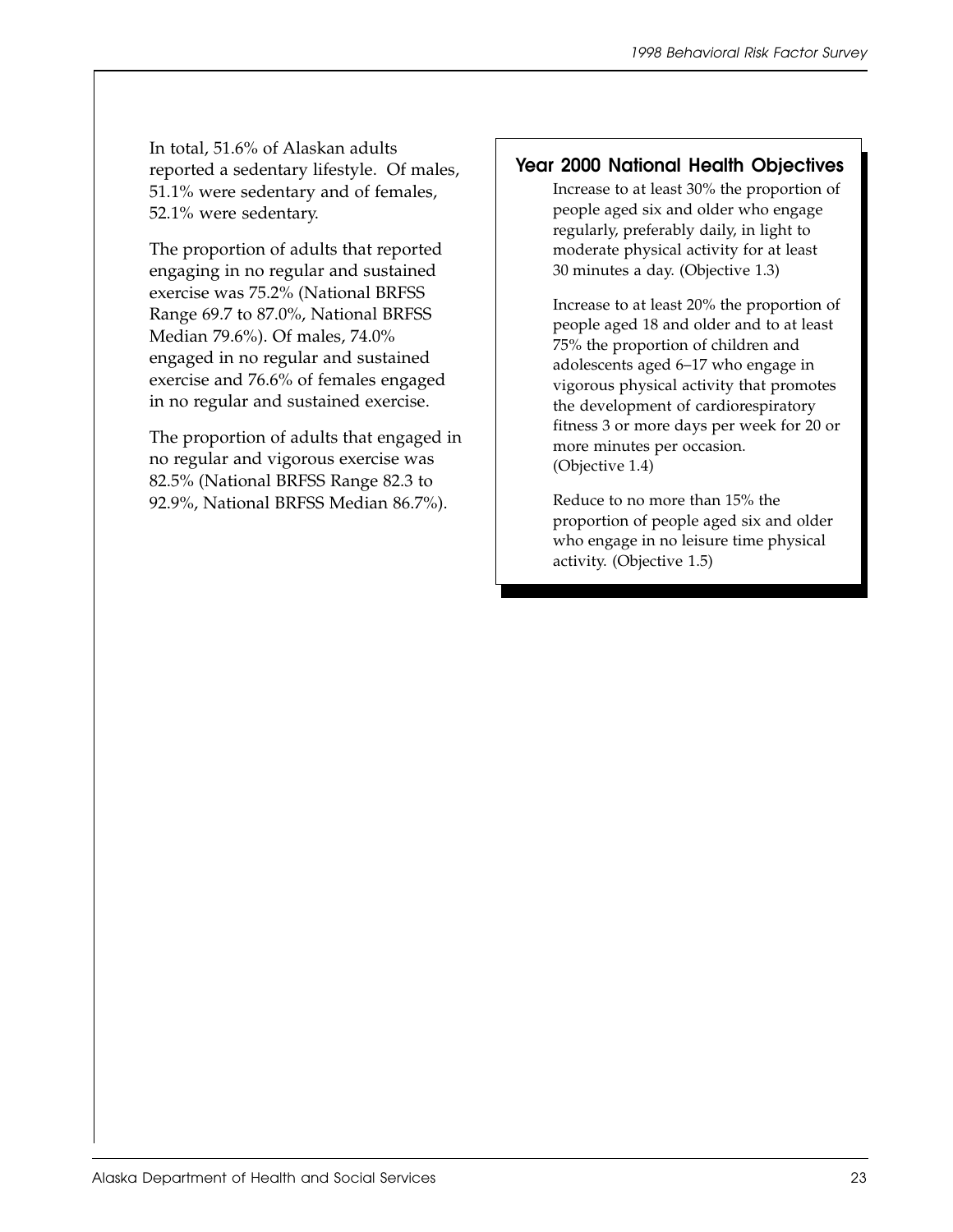| ۱Ľ<br>ır |  |
|----------|--|
|          |  |

## **Prevalence of Physically Inactive by Selected Demographics**

Alaska BRFSS 1998

|                                       | n   | %    | N     |    | 95% CI          |
|---------------------------------------|-----|------|-------|----|-----------------|
| Gender                                |     |      |       |    |                 |
| Male                                  | 230 | 23.5 | 924   |    | $19.7 - 27.3\%$ |
| Female                                | 248 | 23.5 | 1,064 |    | $20.0 - 27.0\%$ |
| <b>Race</b>                           |     |      |       |    |                 |
| Native                                | 121 | 32   | 362   |    | $26.0 - 38.2\%$ |
| Non-Native                            | 353 | 22   | 1,596 |    | $19.4 - 25.1\%$ |
| <b>TOTAL</b>                          | 478 | 23.5 | 1,988 |    | $20.9 - 26.1\%$ |
|                                       |     | n    |       | %  | N               |
| Age                                   |     |      |       |    |                 |
| 18-24                                 |     |      | 43    | 17 | 205             |
| 25-34                                 |     |      | 84    | 21 | 425             |
| 35-44                                 |     |      | 126   | 23 | 540             |
| 45-54                                 |     |      | 100   | 24 | 447             |
| 55-64                                 |     |      | 59    | 33 | 190             |
| $65+$                                 |     |      | 63    | 32 | 172             |
| Unknown<br>or Refused                 |     |      | 3     |    | 10              |
| <b>Education</b>                      |     |      |       |    |                 |
| Less than High School<br>Graduate     |     |      | 66    | 38 | 163             |
| <b>High School</b><br>Graduate or GED |     |      | 198   | 30 | 654             |
| Some College or<br>Technical School   |     |      | 144   | 21 | 615             |
| College Graduate                      |     |      | 68    | 15 | 552             |
| Unknown/Refused                       |     |      | 2     |    | 5               |

|                              | n   | %  | N     |
|------------------------------|-----|----|-------|
| Income                       |     |    |       |
| $<$ \$15,000                 | 72  | 33 | 204   |
| \$15,000-24,999              | 102 | 28 | 329   |
| \$25,000-49,999              | 133 | 21 | 635   |
| \$50,000-74,999              | 73  | 25 | 331   |
| > \$75,000                   | 58  | 17 | 325   |
| Unknown/Refused              | 40  | 26 | 165   |
| <b>Marital Status</b>        |     |    |       |
| Married                      | 261 | 24 | 1,100 |
| Unmarried                    | 216 | 23 | 885   |
| Unknown/Refused              | 1   | ▸♠ | 4     |
| Employment                   |     |    |       |
| Employed                     | 312 | 22 | 1,413 |
| Not Employed                 | 51  | 37 | 152   |
| Homemaker or Student         | 29  | 17 | 166   |
| Retired or<br>unable to work | 86  | 32 | 254   |
| Unknown                      |     |    | 4     |
|                              |     |    |       |

 $\leftrightarrow$  = Not Reported

- **n** = Number of respondents who report no leisure time physical activity.
- **%** = This is a weighted percentage of the state population (adult) at risk in this demographic subgroup, based on the survey data.
- **N** = Total number of respondents in this subgroup.
- **95% CI =** 95% Confidence Interval; the range of values within which the true value of a prevalence estimate would be expected to fall within, 95% of the time.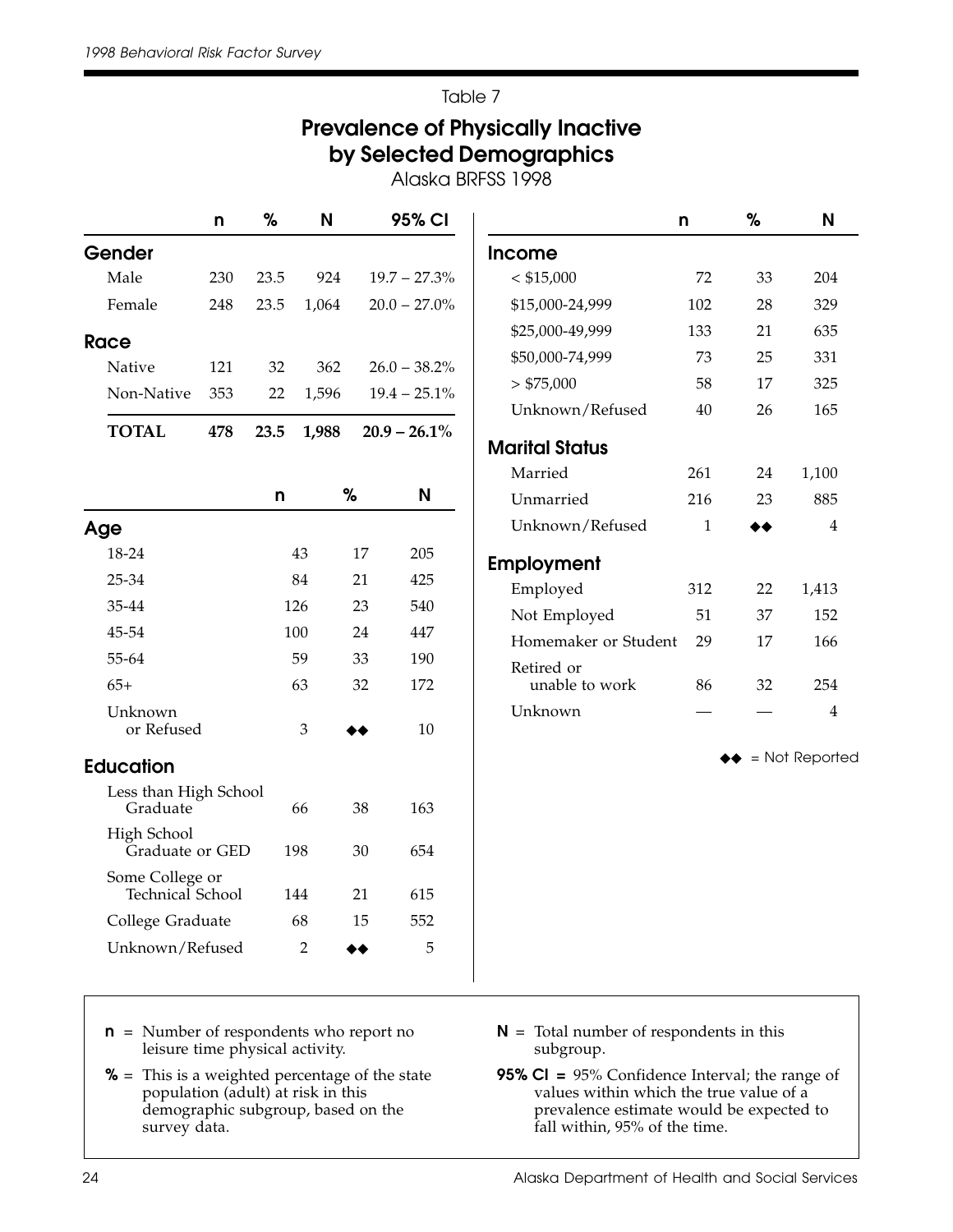# **Smoking**

## **Health Risk**

Tobacco use is the most important single preventable cause of death and disease in our society. Tobacco use is a major risk factor for diseases of the heart and blood vessels; chronic bronchitis and emphysema; cancers of the lung, larynx, pharynx, oral cavity, esophagus, pancreas, and bladder; and other problems such as respiratory infections and stomach ulcers. Cigarette smoking accounts for about 430,000 deaths in the United States each year. Smoking accounts for 21% of all coronary heart disease deaths, 87% of lung cancer deaths, and 82% of deaths from chronic obstructive pulmonary disease. Cigarette smoking during pregnancy accounts for 17-26% of low birth weight babies, up to 14% of preterm deliveries, and about 10% of all infant deaths.

From 1992 to 1994, smoking accounted for 19.8% of the deaths in Alaska.



**Comparison of Risk Prevalence for Cigarette Smoking**

# **Smoking In Alaska**

*Current smoking definition used in this survey: Respondents who have smoked at least 100 cigarettes in their entire life and smoke now (regularly and irregularly).*

Among Alaskan adults, 26.1% currently smoked cigarettes (National BRFSS Range 14.2 to 30.8%, National BRFSS Median 22.9%). The prevalence was higher among males (28.3%) than females (23.7%).

Over half of all the people surveyed (51.6%) had smoked at least 100 cigarettes in their lifetime. Of all the people who had smoked during their lifetime 49.3% had quit. Many (56.9%) former smokers quit smoking more than five years ago. Of the current smokers, 57.3% had quit smoking for one day or longer within the last year.

# **Cigar Smoking In Alaska**

Among Alaskan adults, 51.9% reported ever smoking a cigar. Of persons who had smoked a cigar, 11.9% reported smoking cigars within the last month, 15.2% within the past one to six months, 12% within the past six to twelve months, 19.8% within the past one to five years, and 39.5% more than five years ago.

## **Year 2000 National Health Objectives**

Reduce cigarette smoking to a prevalence of no more than 15% among people aged 20 and older. (Objective 3.4)

Increase to at least 50% the proportion of cigarette smokers aged 18 and older who stopped smoking cigarettes for at least one day during the preceding year. (Objective 3.6)

*National BRFSS Range 14.2 - 30.8%, Median 22.9%*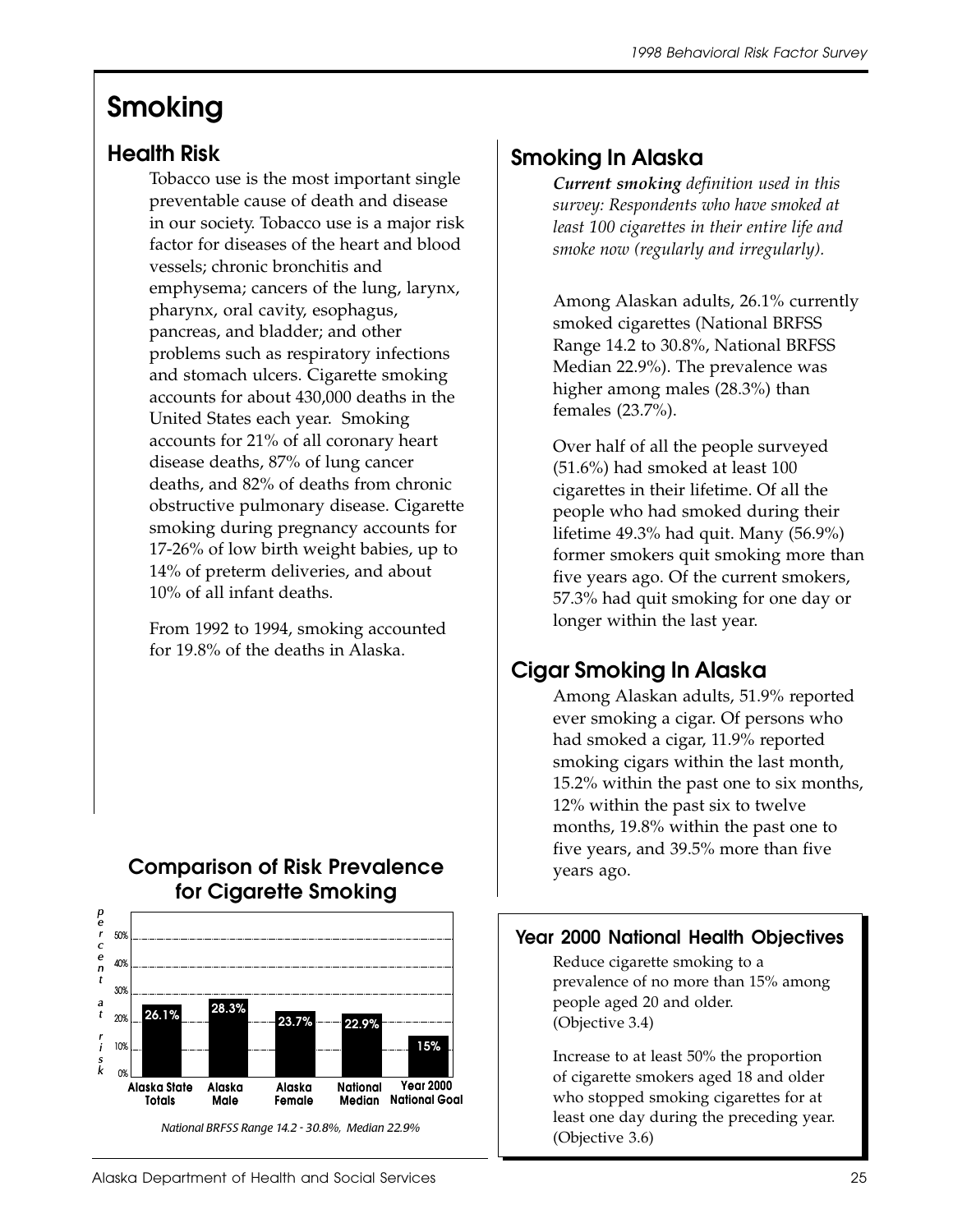## **Prevalence of Cigarette Smoking by Selected Demographics**

|                                     | n   | %    | N     |    | 95% CI          |
|-------------------------------------|-----|------|-------|----|-----------------|
| Gender                              |     |      |       |    |                 |
| Male                                | 273 | 28.3 | 922   |    | $24.4 - 32.2\%$ |
| Female                              | 276 | 23.7 | 1,064 |    | $20.4 - 27.1\%$ |
| <b>Race</b>                         |     |      |       |    |                 |
| Native                              | 155 | 40   | 361   |    | $33.5 - 46.1\%$ |
| Non-Native                          | 387 | 24   | 1,595 |    | $21.0 - 26.7\%$ |
| <b>TOTAL</b>                        | 549 | 26.1 | 1,986 |    | $23.5 - 28.7\%$ |
|                                     |     | n    |       | %  | N               |
| Age                                 |     |      |       |    |                 |
| 18-24                               |     |      | 83    | 32 | 205             |
| 25-34                               |     |      | 119   | 28 | 425             |
| 35-44                               |     |      | 164   | 29 | 540             |
| 45-54                               |     |      | 100   | 22 | 447             |
| 55-64                               |     |      | 49    | 24 | 190             |
| 65-74                               |     |      | 20    | 15 | 106             |
| $75+$                               |     |      | 8     | 10 | 66              |
| Unknown/Refused                     |     |      | 6     | ∙  | 10              |
| <b>Education</b>                    |     |      |       |    |                 |
| Less than High School<br>Graduate   |     |      | 69    | 47 | 163             |
| High School<br>Graduate or GED      |     |      | 251   | 36 | 654             |
| Some College or<br>Technical School |     |      | 158   | 23 | 615             |
| College Graduate                    |     |      | 68    | 12 | 552             |
| Unknown/Refused                     |     |      | 3     | ∙  | 5               |

|                              | n              | %  | N                                    |
|------------------------------|----------------|----|--------------------------------------|
| Income                       |                |    |                                      |
| $<$ \$15,000                 | 88             | 36 | 204                                  |
| \$15,000-24,999              | 120            | 33 | 329                                  |
| \$25,000-49,999              | 176            | 28 | 635                                  |
| \$50,000-74,999              | 71             | 19 | 331                                  |
| > \$75,000                   | 47             | 19 | 325                                  |
| Unknown/Refused              | 47             | 29 | 165                                  |
| Marital Status               |                |    |                                      |
| Married                      | 232            | 20 | 1,100                                |
| Unmarried                    | 315            | 35 | 885                                  |
| Unknown/Refused              | $\overline{2}$ |    | 4                                    |
| Employment                   |                |    |                                      |
| Employed                     | 376            | 26 | 1,413                                |
| Not Employed                 | 69             | 39 | 152                                  |
| Homemaker or Student         | 41             | 22 | 166                                  |
| Retired or<br>unable to work | 61             | 22 | 254                                  |
| Unknown                      | $\overline{2}$ |    | 4                                    |
|                              |                |    | $\blacktriangleright$ = Not Reported |

- **n =** Number of respondents who are current regular and irregular smokers.
- **% =** This is a weighted (adjusted) percentage of the state population (adult) at risk in this demographic subgroup, based on the survey data.
- **N =** Total number of respondents in this subgroup.
- **95% CI =** 95% Confidence Interval; the range of values within which the true value of a prevalence estimate would be expected to fall within, 95% of the time.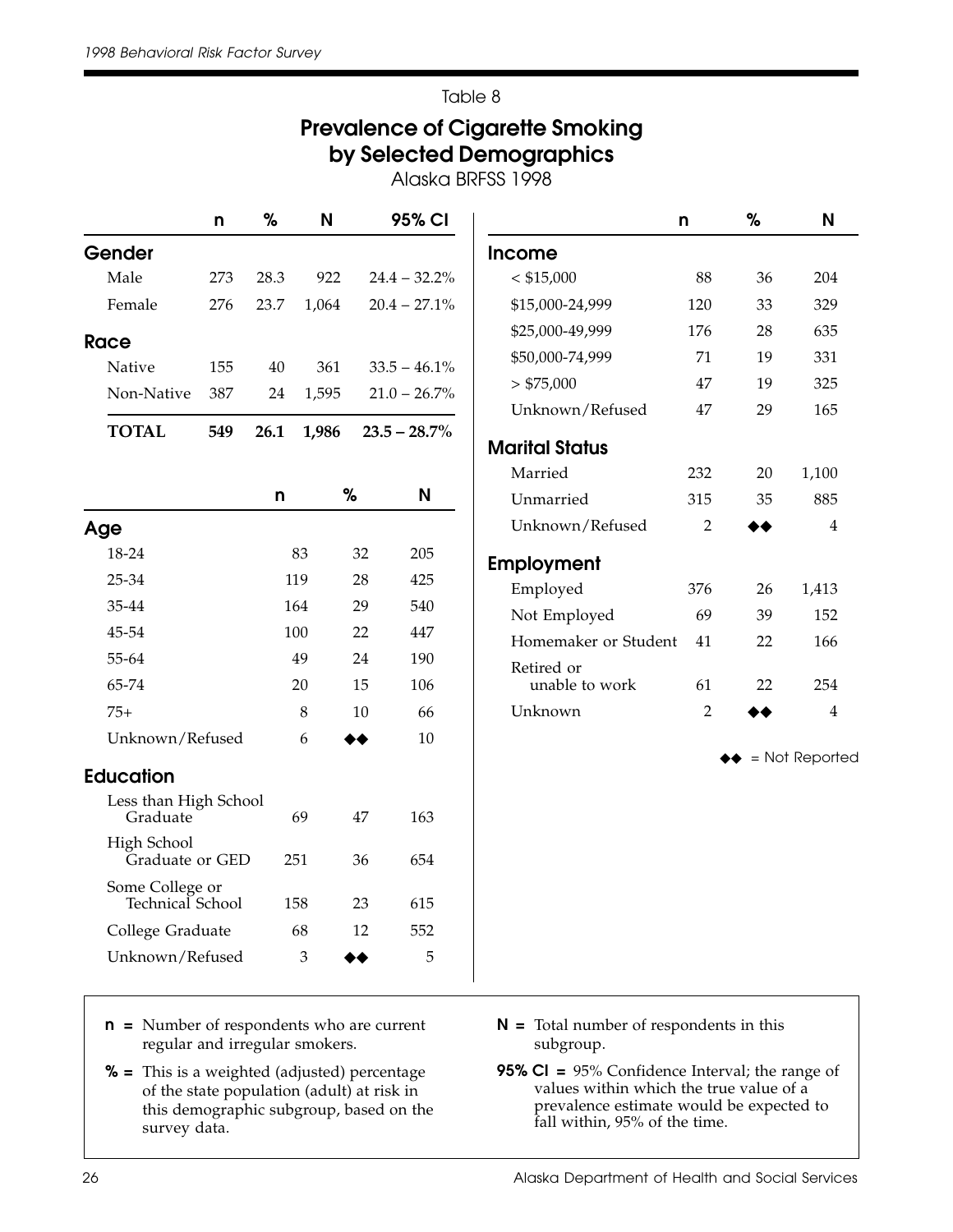# **Smokeless Tobacco Use**

## **Health Risk**

Oral cancer has been shown to occur several times more frequently among smokeless tobacco users than among nonusers and may be 50 times as frequent among long-term snuff users.

Smokeless tobacco, especially moist snuff, contains high levels of potent carcinogens. About one third of users develop leukoplakia, a white wrinkled patch on the gums and inside the mouth, which is a premalignant condition.

All smokeless tobacco products contain substantial amounts of nicotine; their use can support nicotine dependence and may lead to cigarette use.

The consumption of smokeless tobacco in the United States increased 40% between 1970 and 1986. Most new users of smokeless tobacco products are adolescent males. In 1988, 6.6% of males aged 12 through 17 had used some form of smokeless tobacco in the preceding month.

In rural Alaskan communities, smokeless tobacco use is not uncommon among five year olds. Nationally, the average age to start smokeless tobacco is twelve years.

## **Smokeless Tobacco Use in Alaska**

Of all Alaskan adults, 24.7% reported to have ever used or tried chewing tobacco or snuff or both. Of men, 41.4% had used or tried such products, and 6.5% of women.

Among Alaskan adults, 5.4% were current smokeless tobacco users. The prevalence of smokeless tobacco use was higher among males (8.6%) than females (1.9%).

Among young adults (18-24 years of age) 8.9% currently used smokeless tobacco. Among the 18 to 24 year old males, 46.7% ever used smokeless tobacco and among the 18 to 24 year old females, 12.3% ever used smokeless tobacco.

## **Year 2000 National Health Objective**

Reduce smokeless tobacco use by males aged 12 to 24 to a prevalence of no more than 4%. (Objective 3.9)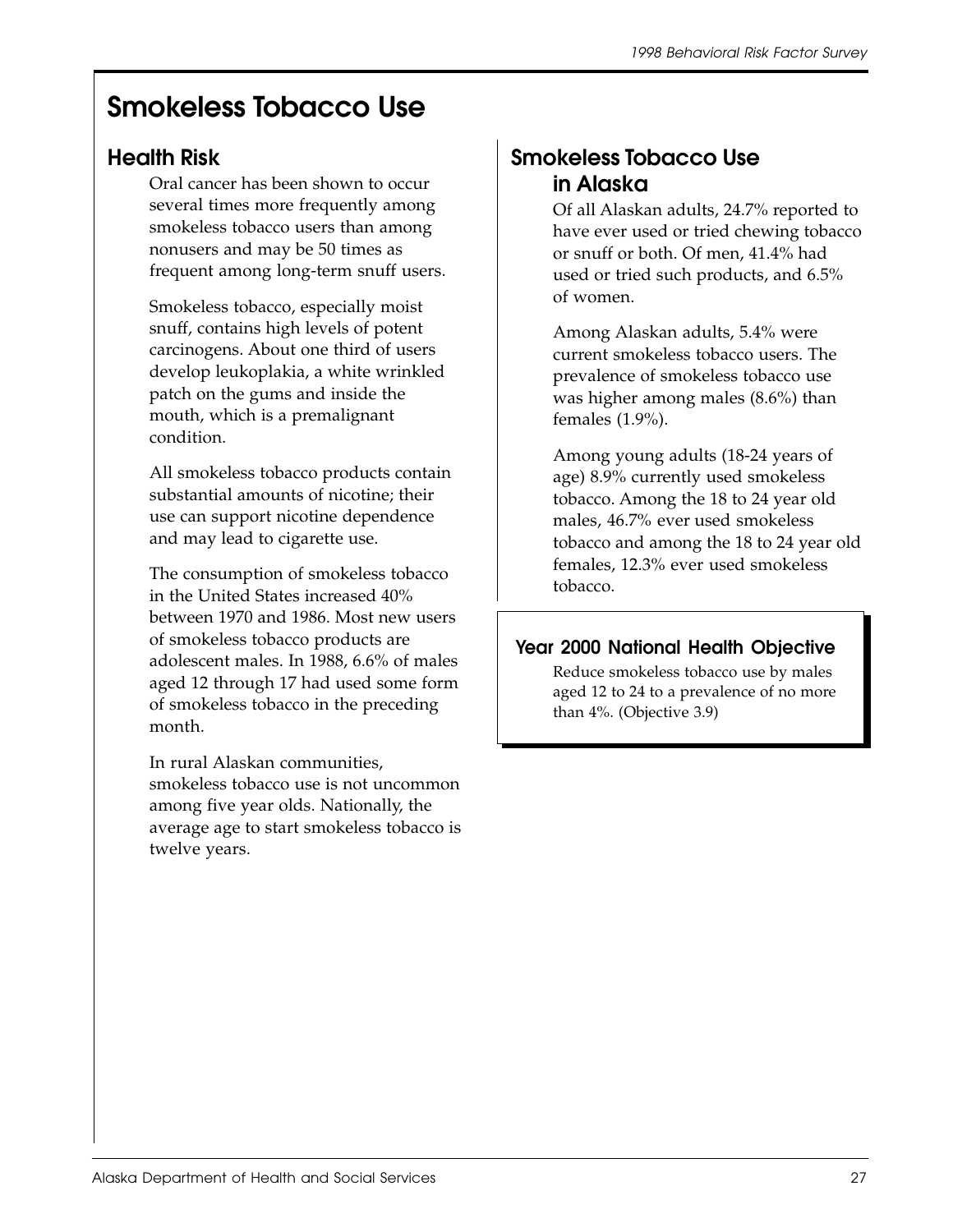# **Secondhand Smoke**

*In the past 30 days has anyone, including yourself, smoked cigarettes, cigars, or pipes anywhere inside your home?*

*While working at your job, are you indoors most of the time?*

*Which of the following best describes your place of work's official smoking policy for indoor public or common areas?*

| Not allowed in any |  |
|--------------------|--|
| Allowed in some    |  |
|                    |  |
| Allowed in all     |  |
|                    |  |
|                    |  |
|                    |  |

*Which of the following best describes your place of work's official smoking policy for work areas?*

| Not allowed in any |  |
|--------------------|--|
|                    |  |
| Allowed in some    |  |
|                    |  |
| Allowed in all     |  |
|                    |  |
|                    |  |

Unknown/Refused..................... 0.7%

*In restaurants, do you think that smoking should be allowed in all areas, some areas, or not allowed at all?*

*In schools, do you think that smoking should be allowed in all areas, some areas, or not allowed at all?*

*In day care centers, do you think that smoking should be allowed in all areas, some areas, or not allowed at all?*

*In indoor work areas, do you think that smoking should be allowed in all areas, some areas, or not allowed at all?*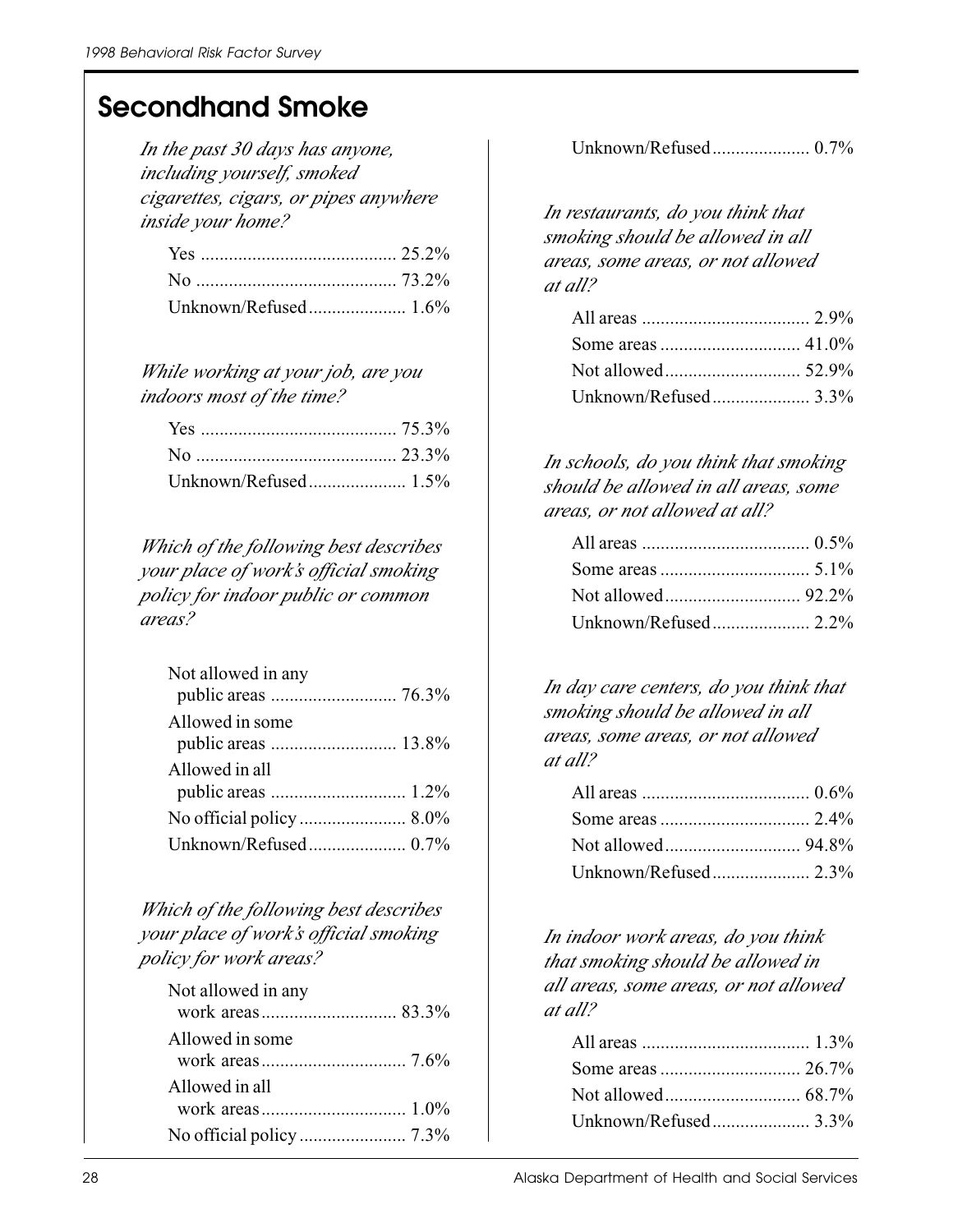# **Preventive Health Care Practices**

## **Overview**

The effectiveness of preventive services in reducing disease and premature death is now well documented. There have been dramatic declines for stroke mortality, cervical cancer mortality, and childhood infectious diseases because of the widespread application of such preventive services as high blood pressure detection and control, pap tests, and childhood immunizations. Other preventive services such as mammography have also been shown to be effective.

Many Americans lack access to an ongoing source of primary care, and therefore, to essential clinical preventive services as well as to other health care.

Millions of Americans are without any form of health insurance and many more are underinsured. For a variety of reasons, in many areas, access to primary care is limited by an inadequate supply of primary care providers.

Even when access to primary care is not an issue, many preventive services are not offered by health care providers at regular intervals and few preventive services are covered under existing insurance plans despite their proven effectiveness in improving health.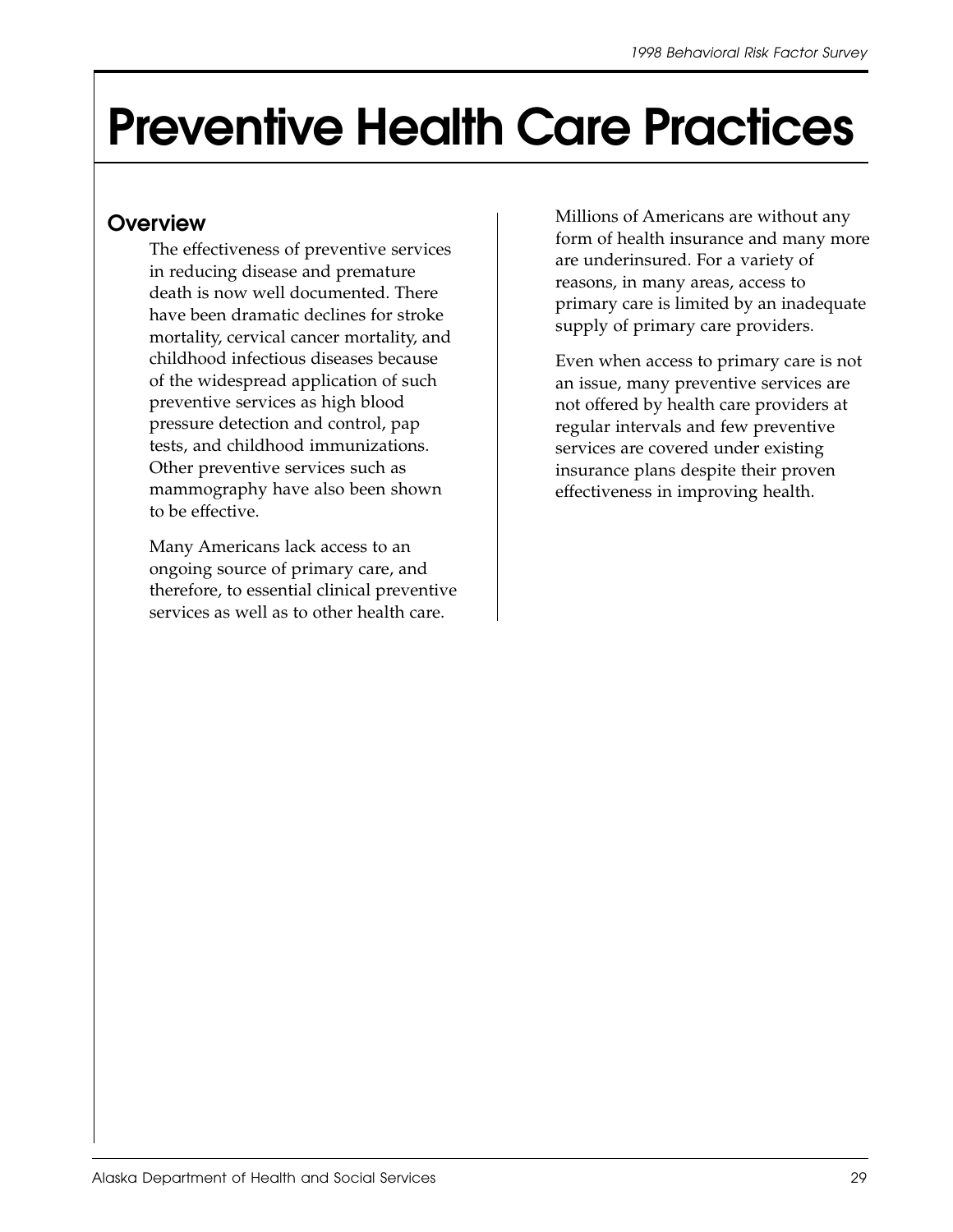# **Health Care Coverage and Health Checkups in Alaska**

It was estimated that 86.4% of Alaskan adults had some kind of health care plan. According to this survey, 13.4% of Alaskan adults did not.

In total, 13.8% of Alaskan adults reported needing to see a doctor in the last year, but could not due to the cost. Of Alaskan females, 17.2% reported not being able to see a doctor due to the cost compared to 10.7% of Alaskan males.

In total, 68.9% of Alaskan adults had visited a doctor within the last year for a routine checkup. Of Alaskan males, 61.6% had visited a doctor for a routine checkup in the last year compared to 77% of females.

#### **Year 2000 National Health Objective**

Increase to at least 95 percent the proportion of people who have a specific source of ongoing primary care for coordination of their preventive and episodic health care. (Objective 21.3)



### **Comparison of Risk Prevalence for No Health Care Plan**



## **Routine Checkup by a Doctor within the Past Year**

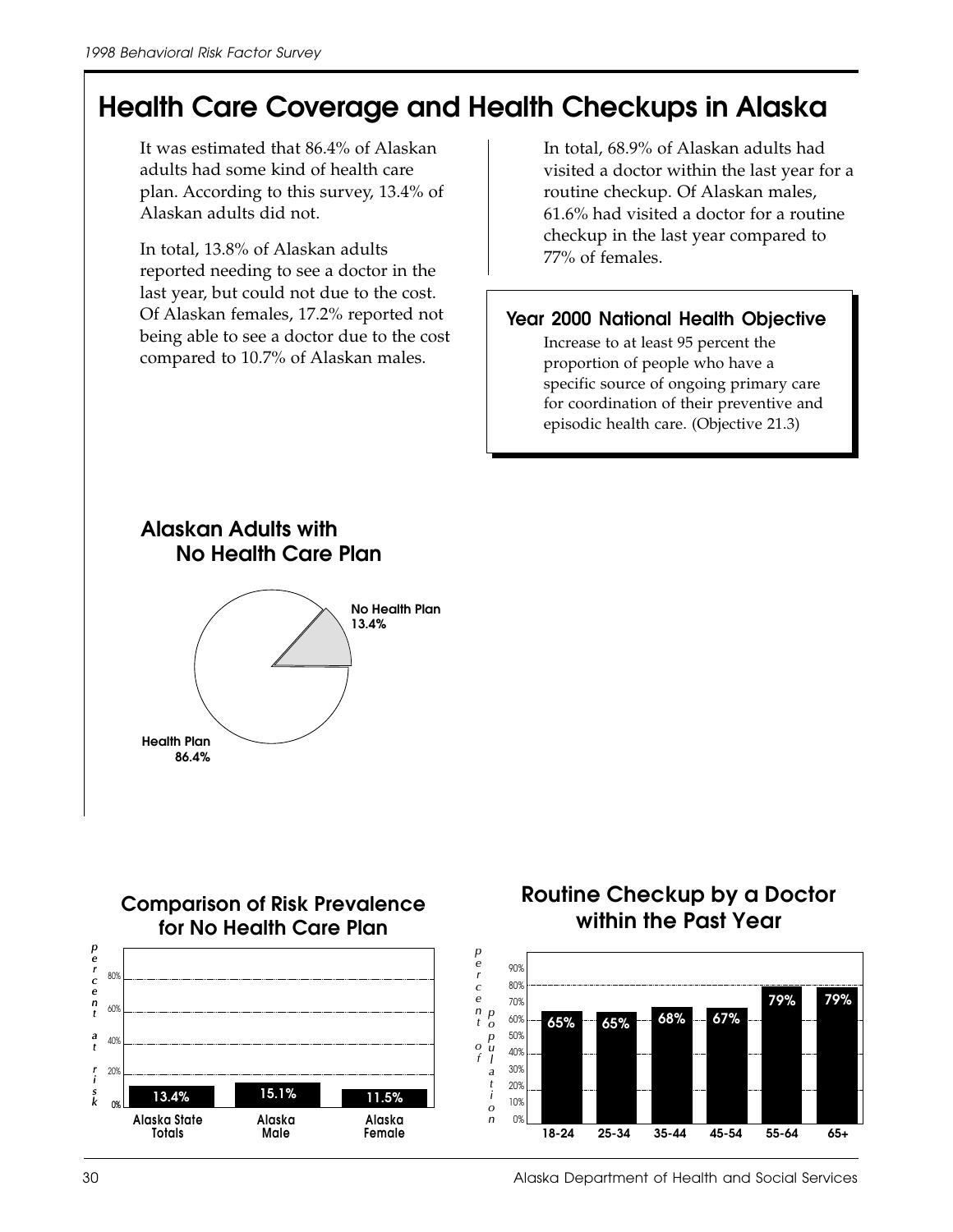#### **Prevalence of No Health Care Plan by Selected Demographics**

Alaska BRFSS 1998

|                                     | $\mathsf{n}$ | $\%$ | N              |                | 95% CI          |                              | n   | $\%$           | N              |
|-------------------------------------|--------------|------|----------------|----------------|-----------------|------------------------------|-----|----------------|----------------|
| Gender                              |              |      |                |                |                 | Income                       |     |                |                |
| Male                                | 130          | 15.1 | 919            |                | $11.8 - 18.6\%$ | $<$ \$15,000                 | 48  | 27             | 204            |
| Female                              | 110          | 11.2 | 821            |                | $9.1 - 13.9\%$  | \$15,000-24,999              | 83  | 26             | 329            |
| <b>Race</b>                         |              |      |                |                |                 | \$25,000-49,999              | 76  | 13             | 635            |
| Native                              | 38           | 10.4 | 358            |                | $6.2 - 14.6\%$  | \$50,000-74,999              | 26  | 5              | 331            |
| Non-Native                          | 220          | 13.5 | 1,594          |                | $11.2 - 15.8\%$ | $>$ \$75,000                 | 9   | $\overline{4}$ | 325            |
|                                     |              |      |                |                |                 | Unknown/Refused              | 23  | 11             | 165            |
| <b>TOTAL</b>                        | 265          | 13.4 | 1,989          |                | $11.3 - 15.5\%$ | <b>Marital Status</b>        |     |                |                |
|                                     |              |      |                |                |                 | Married                      | 111 | 9              | 1100           |
| Age                                 |              |      |                |                |                 | Unmarried                    | 154 | ◆◆             | 885            |
| 18-24                               |              |      | 44             | 25             | 205             | Unknown/Refused              |     |                | $\overline{4}$ |
| 25-34                               |              |      | 73             | 17             | 425             |                              |     |                |                |
| 35-44                               |              |      | 67             | 11             | 540             | Employment                   |     |                |                |
| 45-54                               |              |      | 49             | 9              | 447             | Employed                     | 178 | 13             | 1413           |
| 55-64                               |              |      | 28             | 13             | 190             | Not Employed                 | 41  | 25             | 152            |
| $65+$                               |              |      | $\overline{4}$ | $\overline{4}$ | 172             | Student/Homemaker            | 31  | 20             | 166            |
| Unknown/Refused                     |              |      |                |                |                 | Retired or<br>unable to work | 15  | 6              | 254            |
| <b>Education</b>                    |              |      |                |                |                 | Unknown                      |     |                | $\overline{4}$ |
| Less than High School               |              |      |                |                |                 |                              |     |                | = Not Reported |
| Graduate                            |              |      | 32             | 20             | 163             |                              |     |                |                |
| High School<br>Graduate or GED      |              |      | 107            | 18             | 654             |                              |     |                |                |
| Some College or<br>Technical School |              |      | 86             | 13             | 615             |                              |     |                |                |
| College Graduate                    |              |      | 39             | 6              | 552             |                              |     |                |                |
| Unknown/Refused                     |              |      | $\mathbf{1}$   |                | 5               |                              |     |                |                |
|                                     |              |      |                |                |                 |                              |     |                |                |
|                                     |              |      |                |                |                 |                              |     |                |                |

- **n** = Number of persons who report having no kind of health care plan.
- **%** = This is a weighted (adjusted) percentage of the state population (adult) at risk in this demographic subgroup, based on the survey data.
- **N** = Total number of respondents in this subgroup.
- **95% CI =** 95% Confidence Interval; the range of values within which the true value of a prevalence estimate would be expected to fall within, 95% of the time.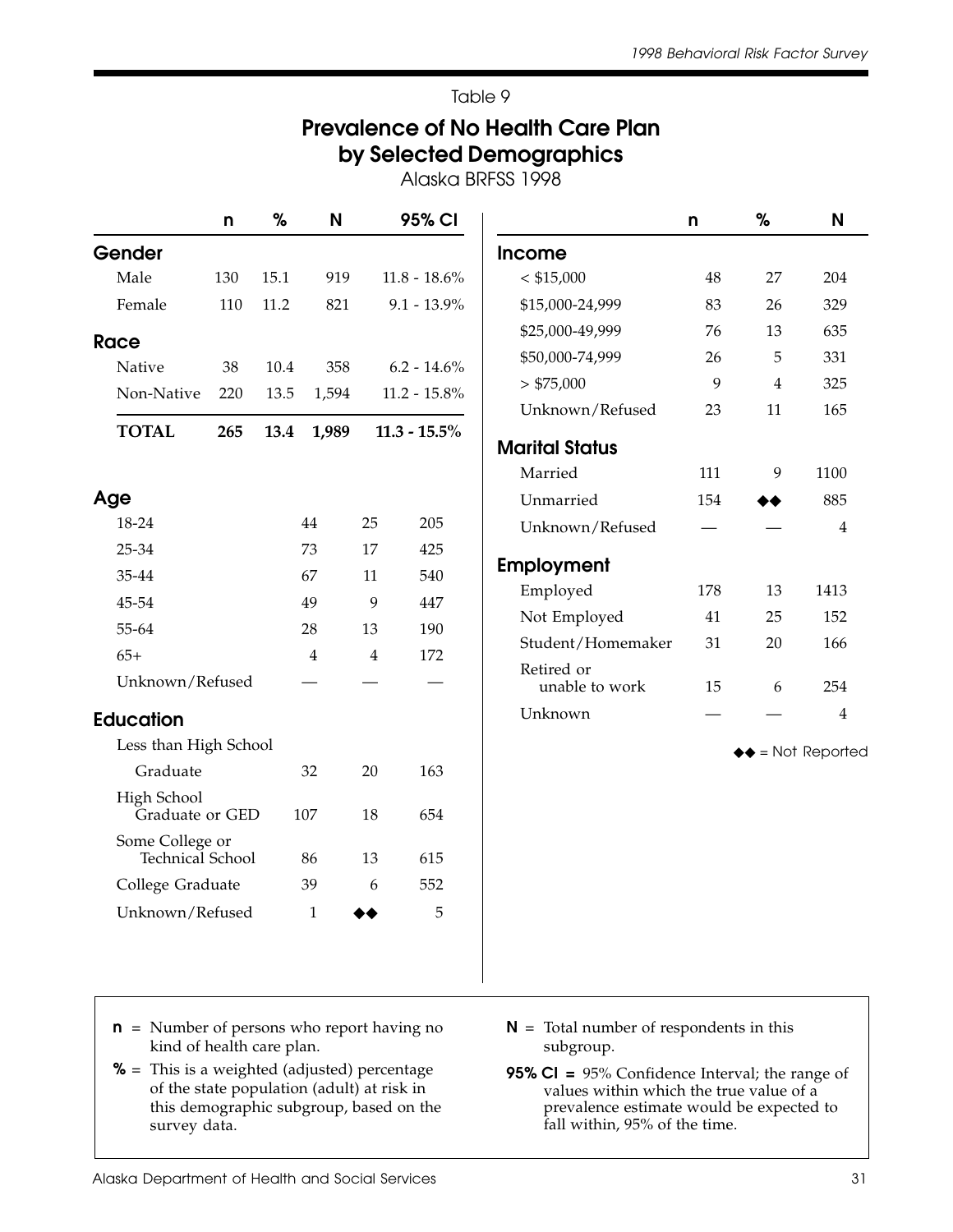## **Breast Cancer Screening**

#### **Health Risk**

Breast cancer is the second leading cause of cancer death among Alaskan women and is the most commonly diagnosed cancer among Alaskan women. The risk of breast cancer increases with age.

There is general consensus among experts that routine screening every year with mammography and clinical breast examination can reduce breast cancer mortality by about one third for women ages 50 and older.

The Alaska Breast and Cervical Cancer Early Detection Program recommends that women ages 50 and older receive an annual mammogram; women aged 40-49 years should receive a mammogram every 1-2 years based on provider/ patient counseling A clinical breast exam is recommended every 1-3 years for women aged 20-29, and annually for women aged 30 and older.

### **Mammograms and Breast Exams**



#### **Breast Cancer Screening in Alaska**

*Definitions used in this survey:*

*Clinical Breast Exams: A clinical breast exam is when the breast is felt for lumps by a doctor or other medical professional.* Of women aged 18 and older, 90.9% had ever had a clinical breast exam. Of those women who had ever had a breast exam, 80.3% had one within the past year and an additional 9.5% had one in the previous year.

*Mammography: A mammogram is a x-ray of the breast to look for cancer.* Of all the women 18 and older, 55.4% had ever had a mammogram. Of those women 18 and older who ever had a mammogram, 86.8% reported their last one was done as part of a routine checkup, 8.4% reported it was done because of a breast problem and 2.7% because they had breast cancer.

Of women aged 40 and older, 10.6% never had ever had a mammogram (National BRFSS Range 8.3 to 27.5%, National BRFSS Median 15.3%).

In 1998, 15% of women 40 and older, never had both a mammogram and a breast exam (National BRFSS Range 11.6 to 32.9%, National BRFSS Median 21.2%). Of the women 50 and older, 25.9% never had a mammogram and a breast exam in the past two years (National BRFSS Range 14.8 to 50.9%, National BRFSS Median 32.3%).

#### **Year 2000 National Health Objective**

Increase to at least 80% the proportion of women aged 40 and older who have ever received a clinical breast exam and a mammogram, and to at least 60% those aged 50 and older who have received them within the preceding one to two years. (Objective 16.11)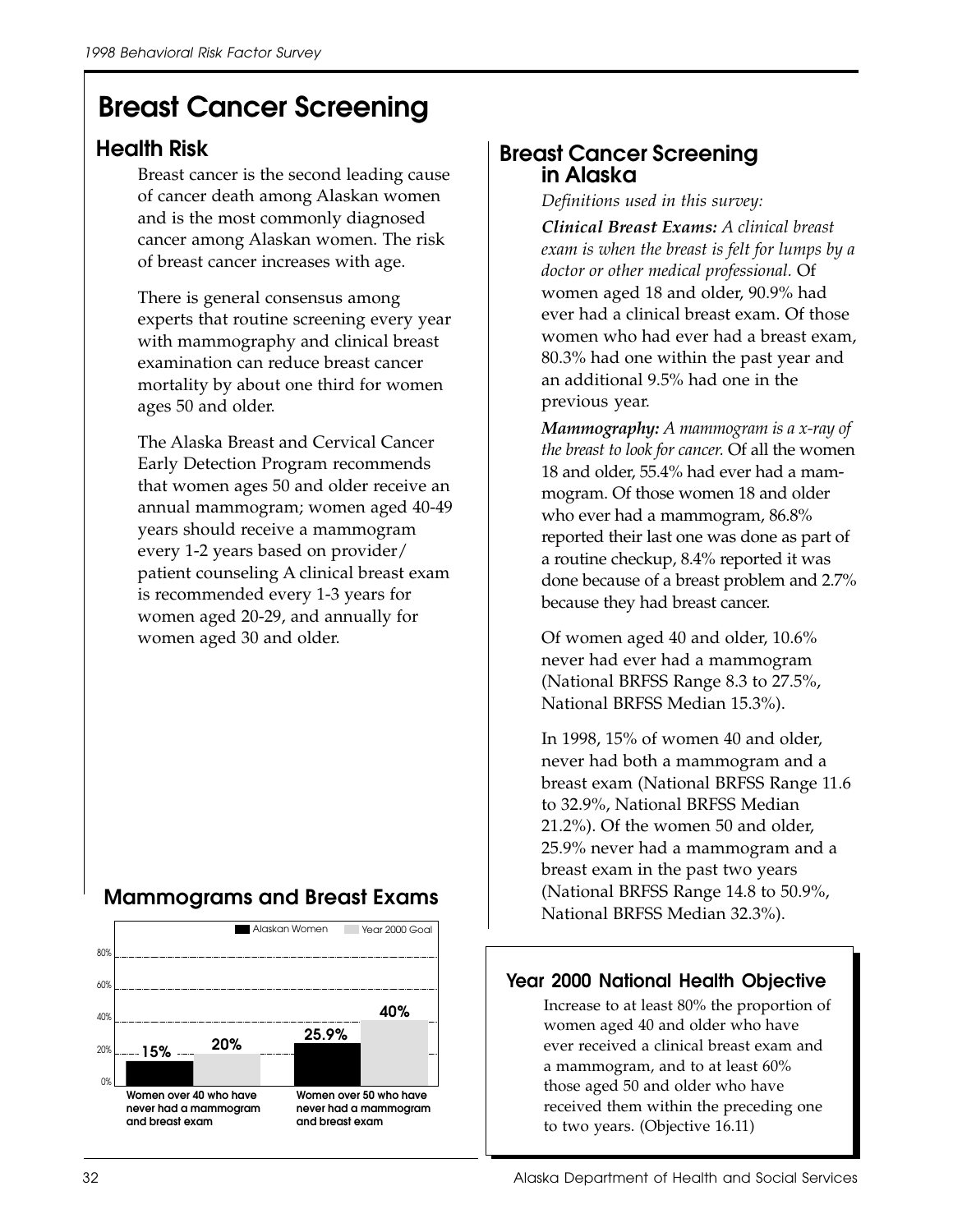# **Cervical Cancer Screening**

## **Health Risk**

Cervical cancer now kills an estimated 4,800 women annually in the United States, and about 12,800 new cases of cervical cancer are expected in 1999. Cervical cancer is the fifth commonly diagnosed cancer among Alaskan women.

The incidence of invasive cervical cancer has steadily decreased over the years. Cervical carcinoma in situ, (a precancerous condition) is now more frequent than invasive cancer, especially in women under 50.

The pap test is highly effective in detecting early cancer of the uterine cervix and greatly reduces the risk of mortality from invasive cervical cancer.

The Alaska Breast and Cervical Cancer Early Detection Program recommends a pelvic examination with a pap test for all women every 1-3 years beginning at age 18 or at the onset of sexual activity.

### **Cervical Cancer Screening in Alaska**

*Definition used in this survey: Females with intact cervix-uteri who report they have had a pap smear within the past three years.*

Of Alaskan females aged 18 and older (with intact cervix-uteri), 3.3% never had a pap test (National BRFSS Range 2.7 to 19.7%, National BRFSS Median 5.6%). According to this definition, 10.5% of women aged 18 and older (with intact cervix-uteri) never had a pap test within the past three years (National BRFSS Range 6.1 to 32.4%, National BRFSS Median 15.1%).

Of the women aged 18 and older who had ever had a pap test, 78.3% were in the last year, 10.9% in the last one to two years, 6.2% within the past two to five years and 3.7% were more than five years ago.

## **Year 2000 National Health Objective**

Increase to at least 95% the proportion of women aged 18 and older with uterine cervix who have ever received a pap test, and to at least 85% those who received a pap test within the preceding one to three years. (Objective 16.12)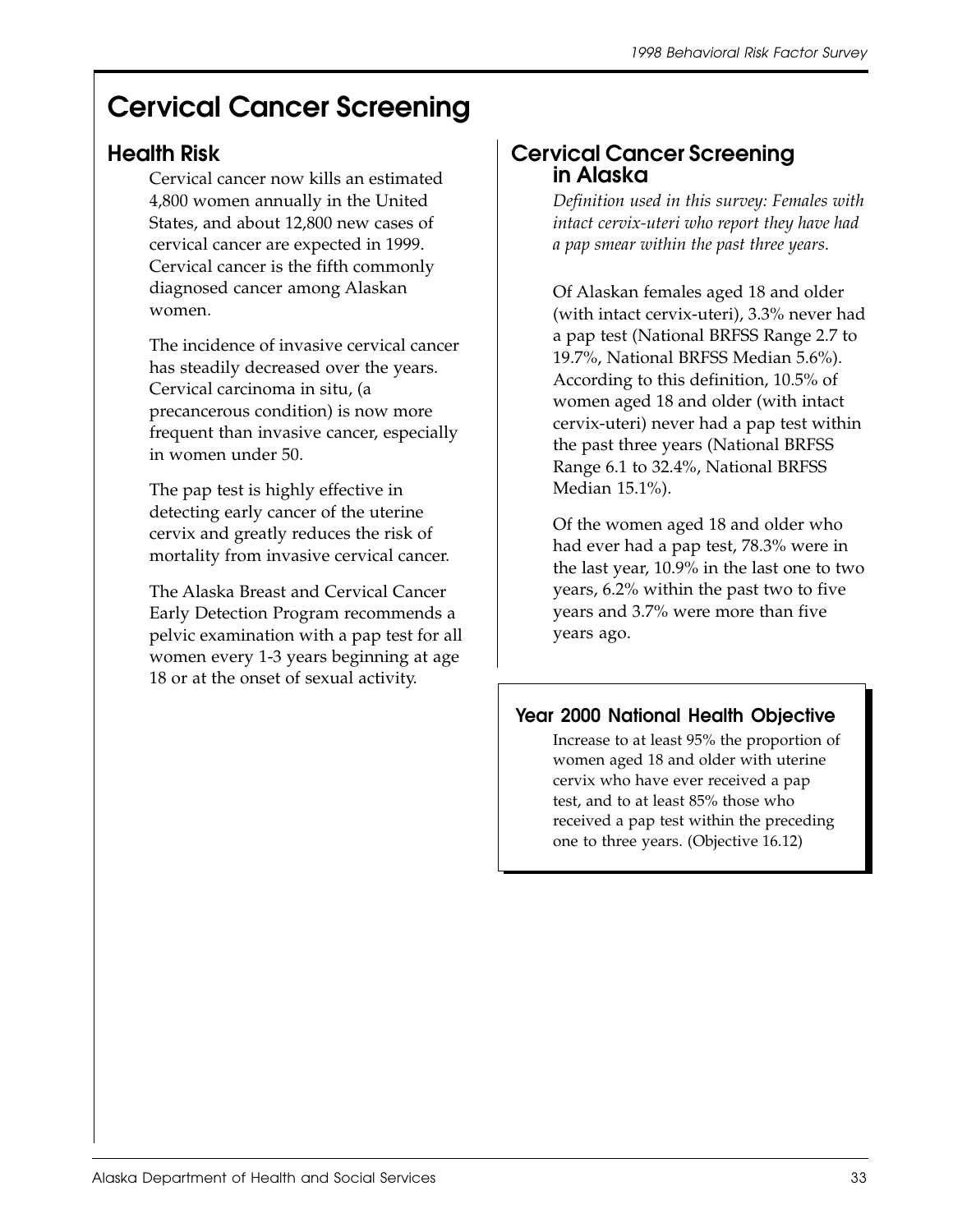# **Family Planning**

*Have you ever been pregnant in the last 5 years?*

(Denominator is women aged 18-44 and were not currently pregnant = 605 respondents)

*Thinking back to your last pregnancy, just before you got pregnant how did you feel about becoming pregnant?*

(Denominator is women who were pregnant in the last 5 years = 225 respondents)

| Unknown/Refused 8.3% |
|----------------------|
|                      |

*Thinking back to just before you got pregnant with your current pregnancy, how did you feel about becoming pregnant?*

(Results not reported due to low number of respondents to this question)

#### *Are you or your partner using any kind of birth control now?*

(Denominator is women aged 18-44 = 572 respondents)

*What kinds of birth control are you or your partner using now?*

| (Denominator is women aged 18-44 |
|----------------------------------|
| using birth control $=$          |
| 393 respondents)                 |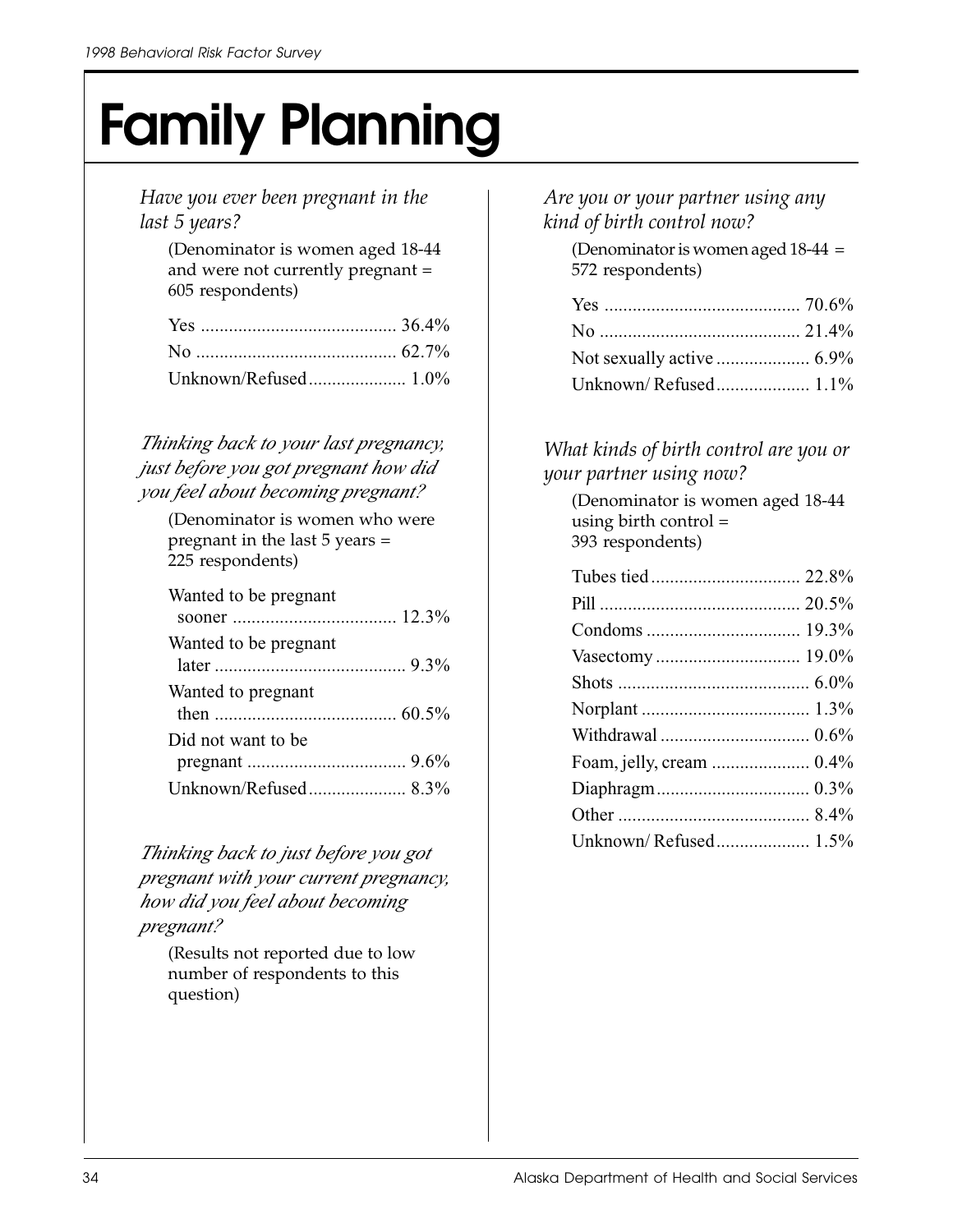#### *What are your reasons for not using any birth control now?*

(Denominator is women aged 18-44 not using birth control = 122 respondents)

| Do not think can get  |  |
|-----------------------|--|
|                       |  |
|                       |  |
|                       |  |
| Unknown/Refused 10.2% |  |

*Where is your usual source of services for female health concerns?*

#### *Have you ever used the services at a family planning clinic?*

(Denominator is women aged 18-44 = 647 respondents)

| Unknown/Refused 10.7% |  |
|-----------------------|--|

*How long has it been since you used the services at a family planning clinic?*

(Denominator is women aged 18-44 who have used the services at a family planning clinic = 199 respondents)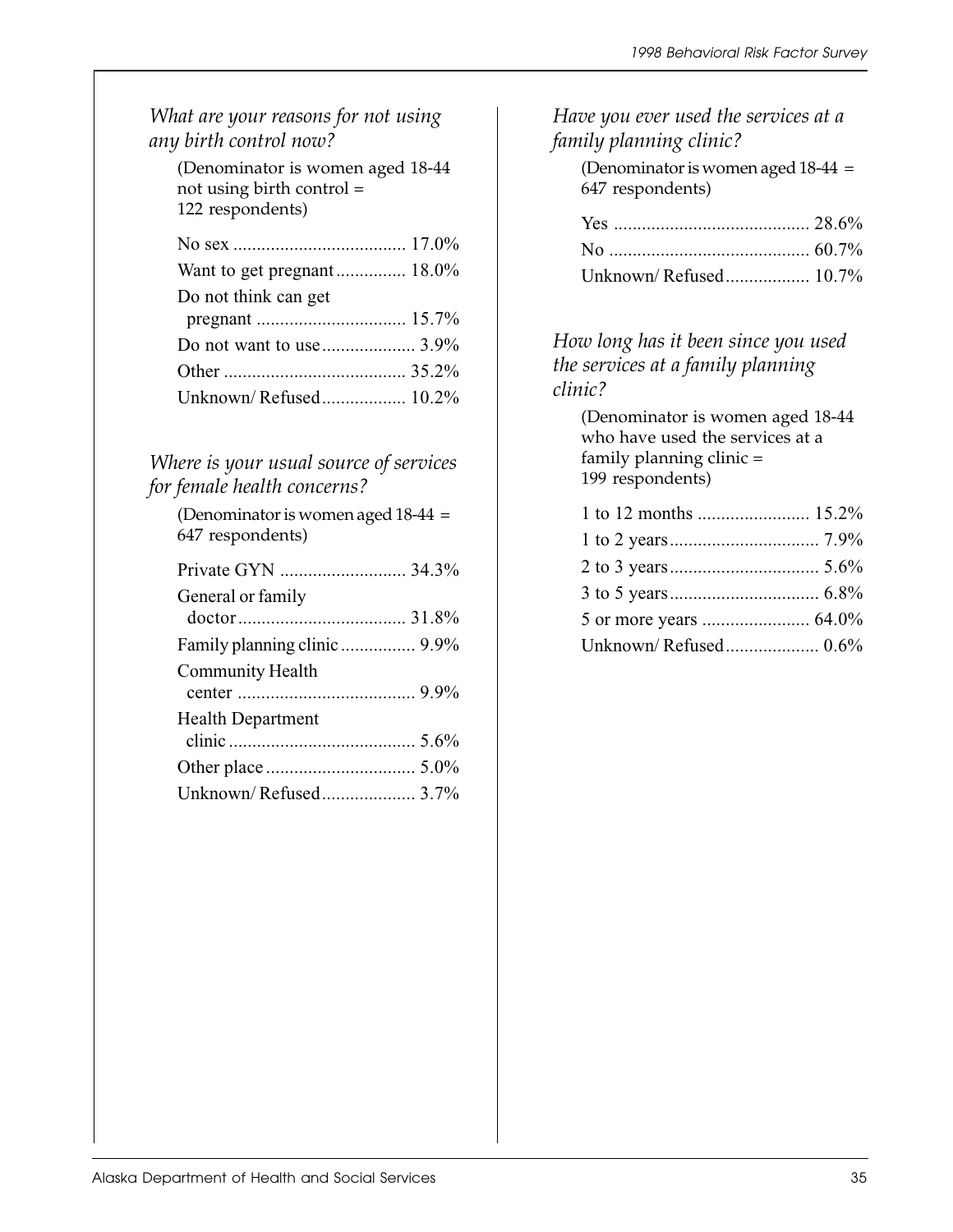# **HIV/AIDS Beliefs and Opinions**

Over 600,000 people in the United States have been diagnosed with acquired immunodeficiency syndrome (AIDS) since the disease was first recognized. It is estimated that 650,000 - 900,000 Americans are presently infected with human immunodeficiency virus (HIV, the virus that causes AIDS). In 1997, AIDS ranked as the  $14<sup>th</sup>$  leading cause of death in the United States.

From January 1, 1982 through August 31, 1999, a cumulative total of 692 cases of HIV infection were reported among individuals in Alaska. Of the 692 cases of HIV infection, 500 individuals had AIDS and 238 are known to have died.

AIDS information and education programs have increased public knowledge and influenced attitudes about HIV and AIDS, although some misinformation about HIV transmission persists. Identification of newly infected persons is important to understanding disease transmission and to targeting prevention activities.

A critical step in reducing new HIV infections is for people to understand and use information about how HIV is transmitted to assess their own risks for exposure. When people recognize their risks, they can learn ways to change their behaviors to reduce their risk of becoming infected. Individuals at high risk should seek HIV counseling and testing. Infected individuals may seek medical care to preserve their health, and may alter those behaviors likely to transmit HIV infection to others.

#### **Behavioral Risk Factor Survey**

In 1998, only survey respondents aged 18-64 were asked the HIV and AIDS questions (1,817 respondents).

Many (61.2%) Alaskan adults believed their chance of getting infected with HIV were none, 31.0% thought their chances were low, 3.6% thought their chances were medium and 1.9% thought their chances were high.

Among Alaskan adults who had not donated blood, 51.7% had been tested for HIV. The most common reasons for being tested were to see if infected, due to pregnancy, as part of a routine check up and for military service. The most common places of HIV testing were private doctor, military site and hospital or emergency room.

Among Alaska adults, 72.4% reported that if they had a child in school, AIDS education should begin in school between kindergarten and the sixth grade.

Most (86.2%) adults said that if they had a sexually active teenager, they would encourage him or her to use a condom.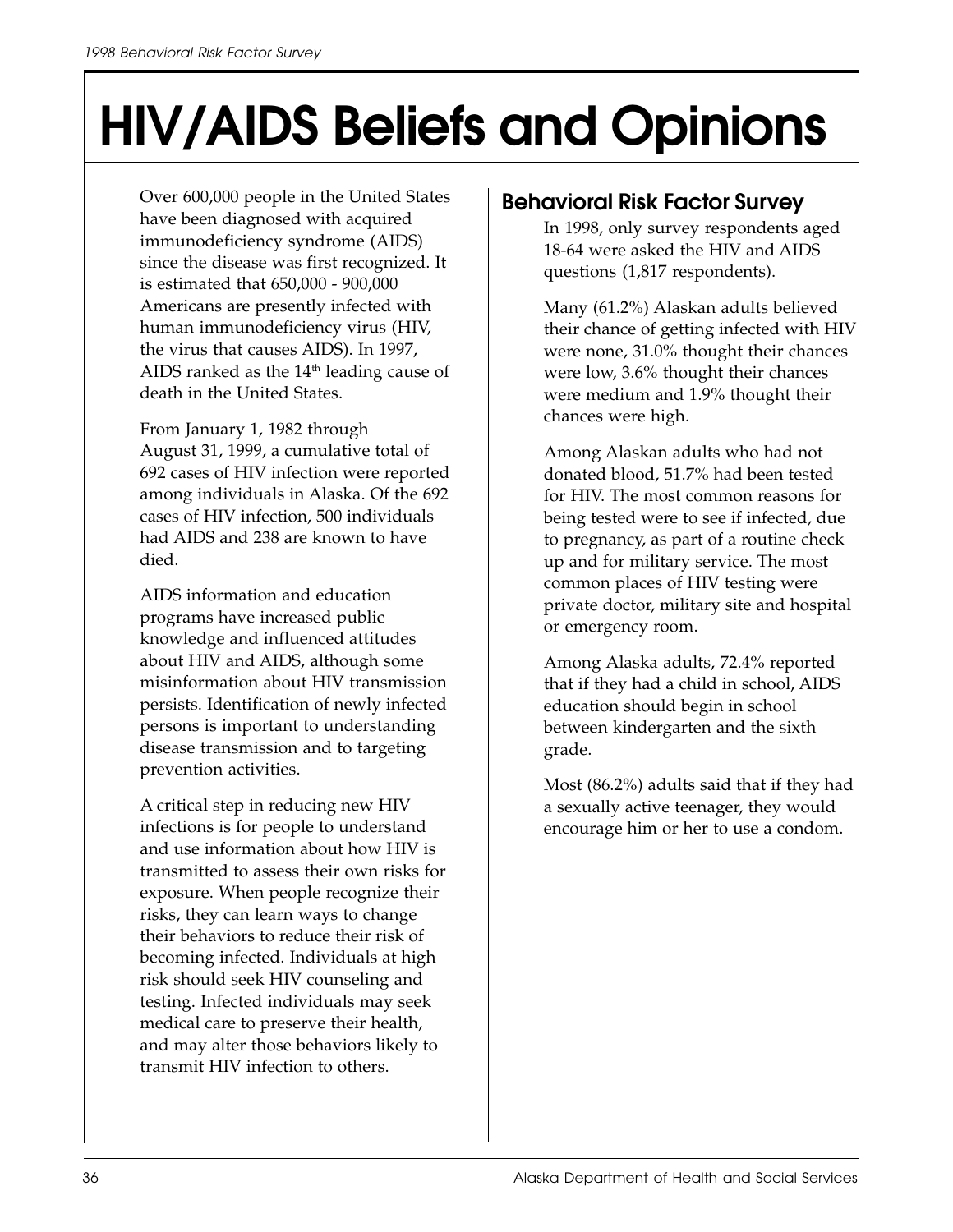## **Alaskan Beliefs and Opinions About AIDS** ◆

*What are your chances of getting the AIDS virus?*

| Unknown/Refused 2.3% |  |
|----------------------|--|

#### *Have you been tested for HIV ?*

(of 1,428 respondents who had not donated blood)

| Unknown/Refused 1.7% |  |
|----------------------|--|

*Except for tests you may have had as part of blood donating, have you been tested for AIDS?*

(of 348 respondents who had donated blood since March 1985)

| Unknown/Refused 2.8% |  |
|----------------------|--|

*What was the main reason you had your last AIDS blood test?* (of 920 respondents tested)

Routine checkup..................... 7.0% Military .................................... 7.0% To see if infected..................... 5.3% Pregnancy test ........................ 4.9% Employment ........................... 3.3% Occupational exposure ......... 2.1% Referred by sex partner ........ 0.9% Blood donation process ........ 0.8% Life Insurance ......................... 0.6% Hospitalization ....................... 0.5% Marriage license ..................... 0.3% Referred by Doctor ................ 0.2% Health Insurance ...................... 0.1% Illness ....................................... 0.1% Other ........................................ 3.6% Unknown/Refused.............. 63.4%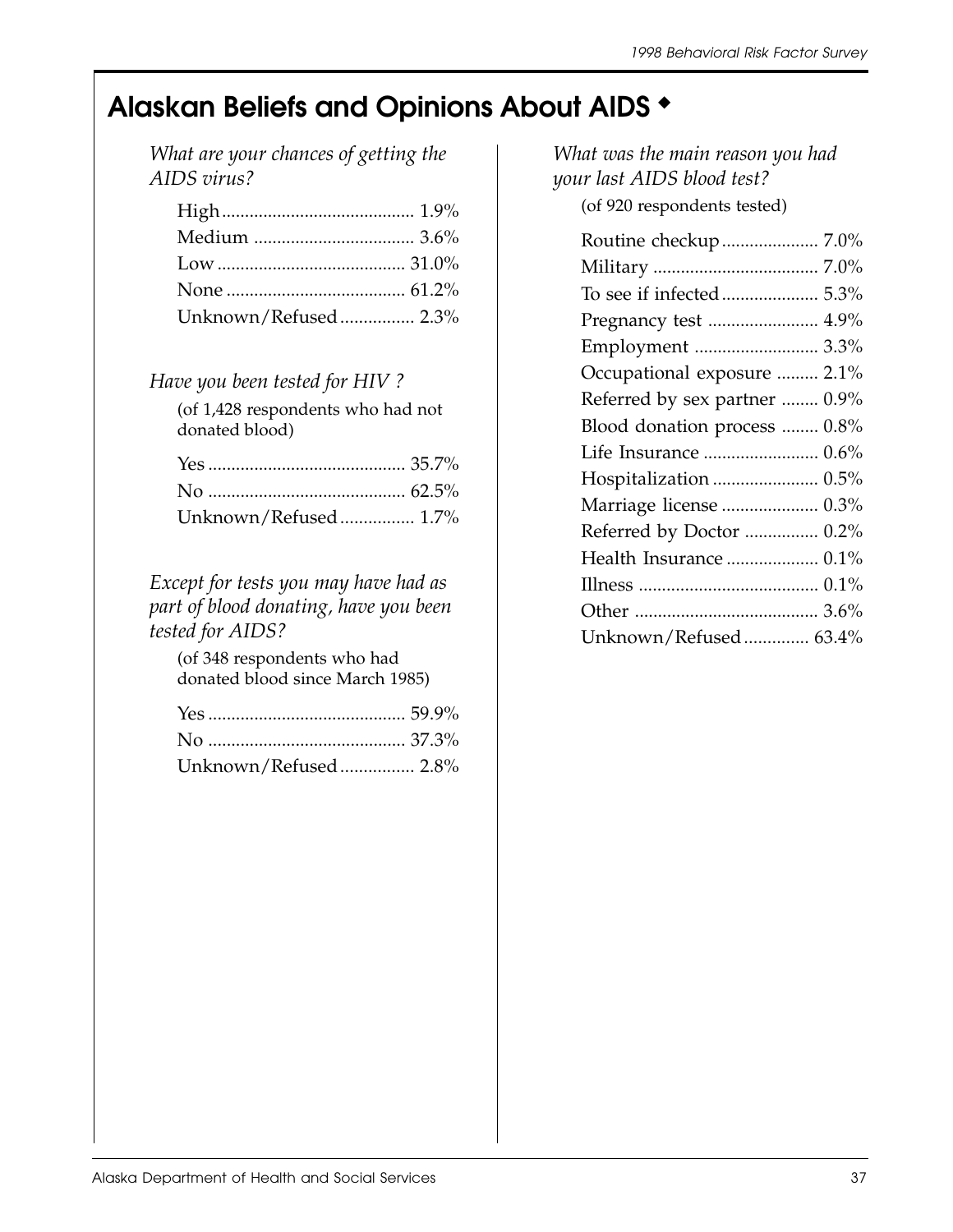#### *Where did you have your last blood test for the AIDS virus?*

(of 920 respondents tested)

| Military site  9.1%                 |  |
|-------------------------------------|--|
| Private doctor  8.0%                |  |
| Hospital or                         |  |
| emergency room  7.4%                |  |
| Community health clinic  3.9%       |  |
| Health department or                |  |
|                                     |  |
| Family planning  0.8%               |  |
| Other public clinic  0.8%           |  |
| AIDS or STD clinic (test site) 0.5% |  |
| Company clinic/Industry  0.5%       |  |
| Insurance company clinic  0.3%      |  |
|                                     |  |
| At home/health worker  0.1%         |  |
|                                     |  |
|                                     |  |
|                                     |  |
| Unknown/Refused  64.5%              |  |

#### *Did you receive the results of your last HIV test?*

(of 920 respondents tested)

| Unknown/Refused 64.1% |  |
|-----------------------|--|

#### *Did you receive counseling after getting the results of your last test?*

(of 274 respondents who were tested and received their results)

| Unknown/Refused 0.3% |  |
|----------------------|--|

*If you had a child in school, in what grade do you think he or she should begin AIDS education?*

| 4th - 6th grade 45.3%       |  |
|-----------------------------|--|
| 7th - 9th grade 15.1%       |  |
| 10th - 12th grade  1.1%     |  |
|                             |  |
| Don't know or refused  8.5% |  |

*If you had a sexually active teenager, would you encourage him or her to use a condom?*

| Would give other advice 7.8% |  |
|------------------------------|--|
| Unknown/Refused 3.9%         |  |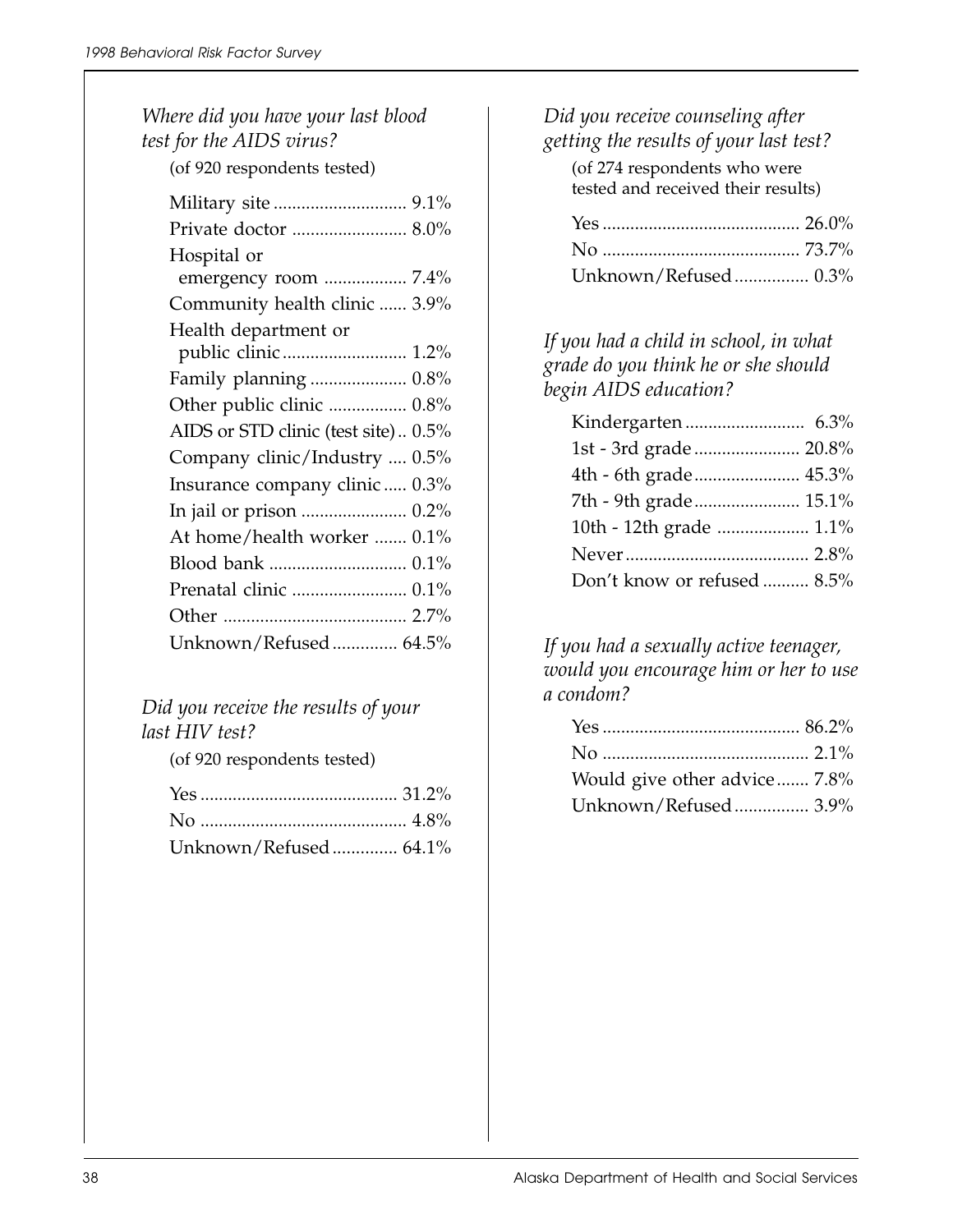# **Risks by Region**

This section provides summary tables of the prevalence of behavioral health risks for each of the five BRFSS regions in Alaska (see Appendix B). This section also provides a comparison of risk factors by region.

Please note the following:

◗ Prevalence estimates for each region are weighted to the 18 and older population of the respective region (see Appendix D).

## **Definitions for Tables 10 – 21**

- **n** = Number of respondents at risk.
- **%** = This is a weighted (adjusted) percentage of the population at risk in this region, in this demographic subgroup, based on the survey data.
- **N** = Total number of respondents in this subgroup, in this region.
- **95% C.I.** = 95% Confidence Interval. The range of values within which the true value of a prevalence estimate would be expected to fall within, 95% of the time.



- ◗ Prevalence estimates are based on denominators of less than 500 (approximately 396) and are therefore rounded to the nearest whole percent.
- ◗ It is important to consider the confidence intervals when comparing prevalence estimates. Generally speaking, the smaller the sample size, the wider the range of values within which the true prevalence is believed to be.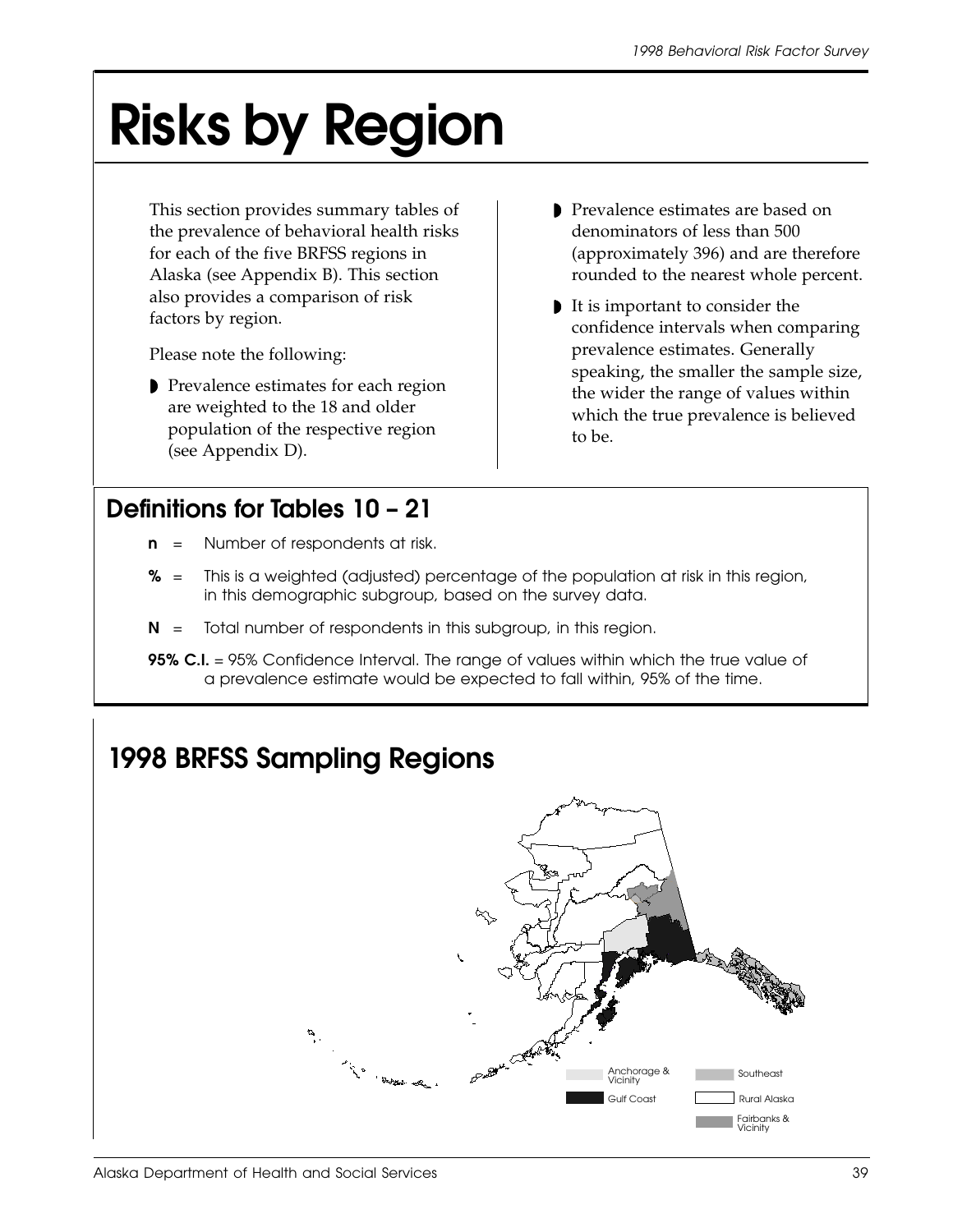## **Regional Summary Prevalence of Select Risk Factors Anchorage & Vicinity (Region 1)**

| <b>Risk Factor</b>                                | n                 | %               | N                 | 95% C.I.                                        |  |
|---------------------------------------------------|-------------------|-----------------|-------------------|-------------------------------------------------|--|
| <b>Acute (Binge) Drinking</b>                     |                   |                 |                   |                                                 |  |
| Male<br>Female<br>Total                           | 46<br>21<br>67    | 26<br>10<br>18  | 165<br>228<br>393 | $18.3 - 32.6$<br>$5.6 - 14.0$<br>$13.5 - 22.0$  |  |
| <b>Chronic Drinking</b>                           |                   |                 |                   |                                                 |  |
| Male<br>Female<br>Total                           | 11<br>1<br>12     | 6<br>$<$ 1<br>3 | 166<br>226<br>392 | $2.1 - 9.7$<br>$0.0 - 1.3$<br>$1.2 - 5.2$       |  |
| Overweight                                        |                   |                 |                   |                                                 |  |
| Male<br>Female<br>Total                           | 69<br>71<br>140   | 44<br>30<br>37  | 166<br>221<br>387 | $35.5 - 52.2$<br>$24.0 - 36.9$<br>$31.9 - 42.7$ |  |
| <b>Fruits and Vegetables</b> (5 or more per day)  |                   |                 |                   |                                                 |  |
| Male<br>Female<br>Total                           | 136<br>174<br>310 | 76<br>74<br>75  | 170<br>233<br>403 | $68.8 - 83.7$<br>$68.3 - 80.5$<br>$70.5 - 80.2$ |  |
| <b>Physically Inactive</b>                        |                   |                 |                   |                                                 |  |
| Male<br>Female<br>Total<br><b>Current Smoking</b> | 37<br>54<br>91    | 22<br>24<br>23  | 170<br>233<br>403 | $14.7 - 28.2$<br>$17.9 - 30.0$<br>$18.1 - 27.2$ |  |
| Male                                              | 49                | 26              | 170               | $18.7 - 32.5$                                   |  |
| Female<br>Total                                   | 49<br>98          | 21<br>23        | 233<br>403        | $15.3 - 26.7$<br>$18.9 - 27.8$                  |  |
| <b>No Health Care Plan</b>                        |                   |                 |                   |                                                 |  |
| Male<br>Female<br>Total                           | 26<br>20<br>46    | 16<br>8<br>12   | 170<br>233<br>403 | $9.7 - 22.0$<br>$4.6 - 12.2$<br>$8.5 - 15.9$    |  |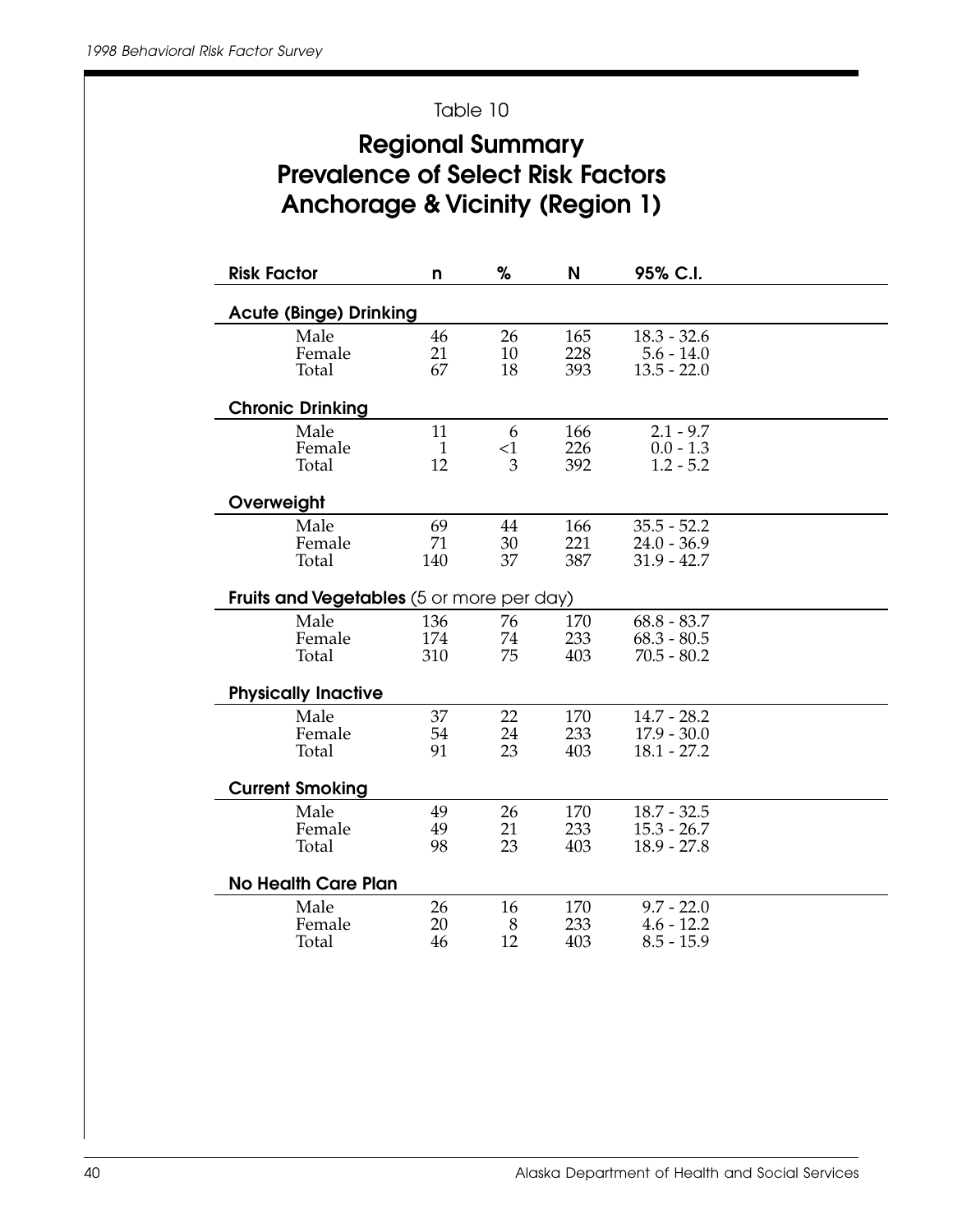## **Regional Summary Prevalence of Select Risk Factors Gulf Coast (Region 2)**

| <b>Risk Factor</b>                               | n            | %              | N   | 95% C.I.      |  |
|--------------------------------------------------|--------------|----------------|-----|---------------|--|
| <b>Acute (Binge) Drinking</b>                    |              |                |     |               |  |
| Male                                             | 49           | 31             | 180 | $22.3 - 39.7$ |  |
| Female                                           | 17           | 7              | 221 | $3.3 - 10.0$  |  |
| Total                                            | 66           | 20             | 401 | $14.3 - 24.7$ |  |
| <b>Chronic Drinking</b>                          |              |                |     |               |  |
| Male                                             | 10           | 7              | 181 | $2.0 - 12.4$  |  |
| Female                                           | $\mathbf{1}$ | $<$ 1          | 219 | $0.0 - 1.0$   |  |
| Total                                            | 11           | $\overline{4}$ | 400 | $1.1 - 6.7$   |  |
| Overweight                                       |              |                |     |               |  |
| Male                                             | 67           | 35             | 185 | $27.0 - 43.6$ |  |
| Female                                           | 73           | 36             | 213 | $29.1 - 43.3$ |  |
| Total                                            | 140          | 36             | 398 | $30.1 - 41.2$ |  |
| <b>Fruits and Vegetables</b> (5 or more per day) |              |                |     |               |  |
| Male                                             | 151          | 78             | 190 | $71.3 - 85.3$ |  |
| Female                                           | 162          | 75             | 224 | $68.7 - 80.6$ |  |
| Total                                            | 313          | 77             | 414 | $71.9 - 81.3$ |  |
| <b>Physically Inactive</b>                       |              |                |     |               |  |
| Male                                             | 52           | 31             | 190 | $22.5 - 39.5$ |  |
| Female                                           | 54           | 24             | 224 | $17.9 - 30.0$ |  |
| Total                                            | 106          | 28             | 414 | $22.3 - 33.1$ |  |
| <b>Current Smoking</b>                           |              |                |     |               |  |
| Male                                             | 59           | 35             | 190 | $26.3 - 43.5$ |  |
| Female                                           | 60           | 24             | 224 | 18.1-30.0     |  |
| Total                                            | 119          | 30             | 414 | $24.3 - 35.3$ |  |
| <b>No Health Care Plan</b>                       |              |                |     |               |  |
| Male                                             | 40           | 23             | 189 | $15.6 - 30.0$ |  |
| Female                                           | 50           | 23             | 224 | $17.2 - 29.6$ |  |
| Total                                            | 90           | 23             | 413 | $18.3 - 27.9$ |  |
|                                                  |              |                |     |               |  |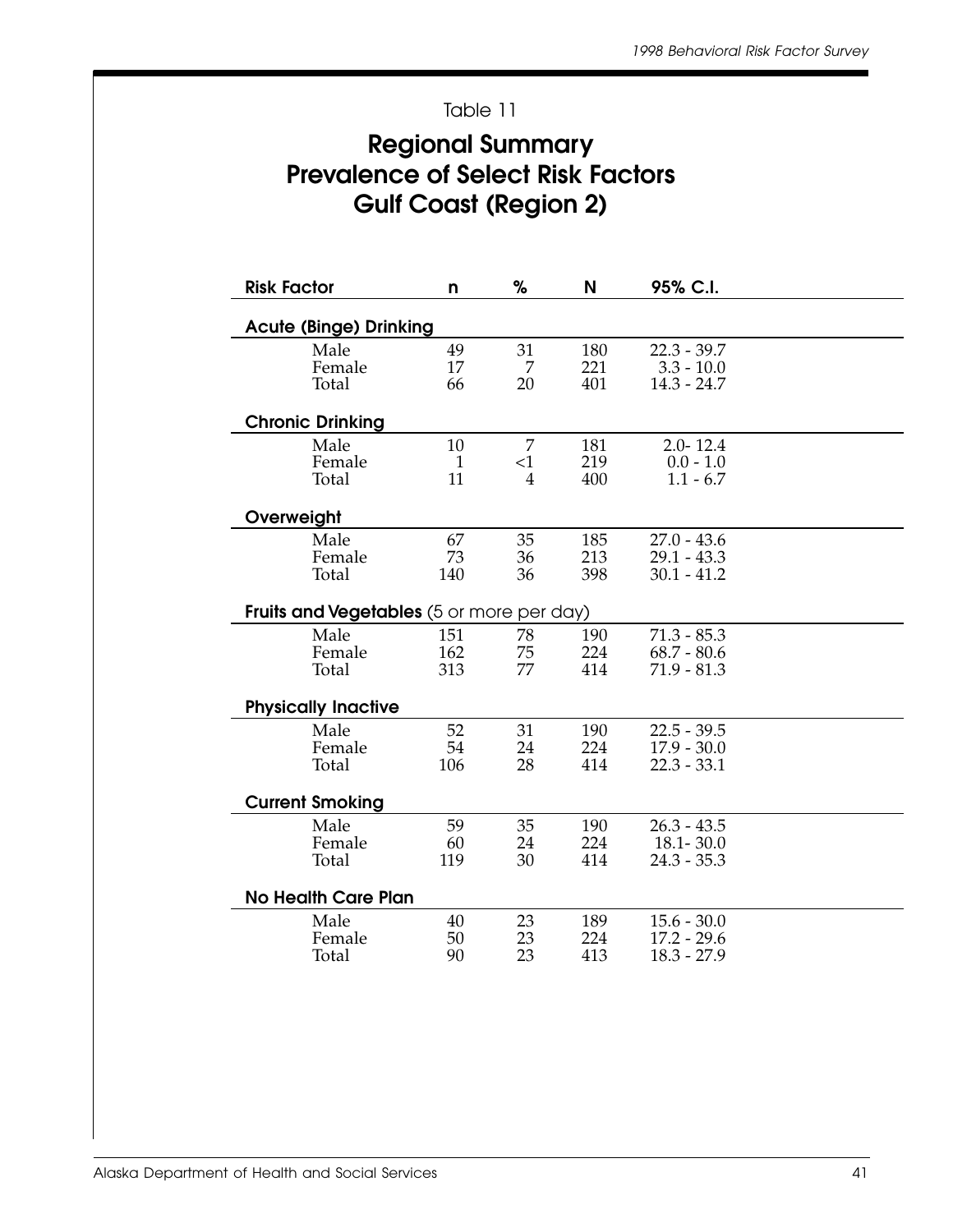## **Regional Summary Prevalence of Select Risk Factors Southeast (Region 3)**

| <b>Risk Factor</b>                                | n                 | %                | N                 | 95% C.I.                                        |  |
|---------------------------------------------------|-------------------|------------------|-------------------|-------------------------------------------------|--|
| <b>Acute (Binge) Drinking</b>                     |                   |                  |                   |                                                 |  |
| Male<br>Female<br>Total                           | 41<br>21<br>62    | 25<br>11<br>18   | 182<br>210<br>392 | $17.6 - 31.5$<br>$6.0 - 16.2$<br>$13.7 - 22.6$  |  |
| <b>Chronic Drinking</b>                           |                   |                  |                   |                                                 |  |
| Male<br>Female<br>Total                           | 11<br>4<br>15     | 7<br>$rac{2}{5}$ | 182<br>210<br>392 | $2.8 - 11.9$<br>$0.0 - 3.2$<br>$2.0 - 7.2$      |  |
| Overweight                                        |                   |                  |                   |                                                 |  |
| Male<br>Female<br>Total                           | 67<br>70<br>137   | 35<br>37<br>36   | 180<br>202<br>382 | $27.3 - 42.2$<br>$29.2 - 44.4$<br>$30.4 - 41.1$ |  |
| Fruits and Vegetables (5 or more per day)         |                   |                  |                   |                                                 |  |
| Male<br>Female<br>Total                           | 139<br>154<br>293 | 76<br>72<br>75   | 183<br>214<br>397 | $71.1 - 83.9$<br>$65.7 - 78.8$<br>$70.4 - 79.6$ |  |
| <b>Physically Inactive</b>                        |                   |                  |                   |                                                 |  |
| Male<br>Female<br>Total<br><b>Current Smoking</b> | 35<br>33<br>68    | 19<br>14<br>16   | 183<br>213<br>396 | $12.4 - 24.6$<br>$9.1 - 18.9$<br>$12.4 - 20.3$  |  |
| Male                                              | 41                | 24               | 183               | $17.4 - 31.4$                                   |  |
| Female<br>Total                                   | 49<br>90          | 24<br>24         | 214<br>397        | $17.9 - 30.8$<br>$19.6 - 29.2$                  |  |
| <b>No Health Care Plan</b>                        |                   |                  |                   |                                                 |  |
| Male<br>Female<br>Total                           | 21<br>21<br>42    | 13<br>13<br>13   | 183<br>214<br>397 | $7.3 - 18.6$<br>$7.2 - 18.9$<br>$8.9 - 17.0$    |  |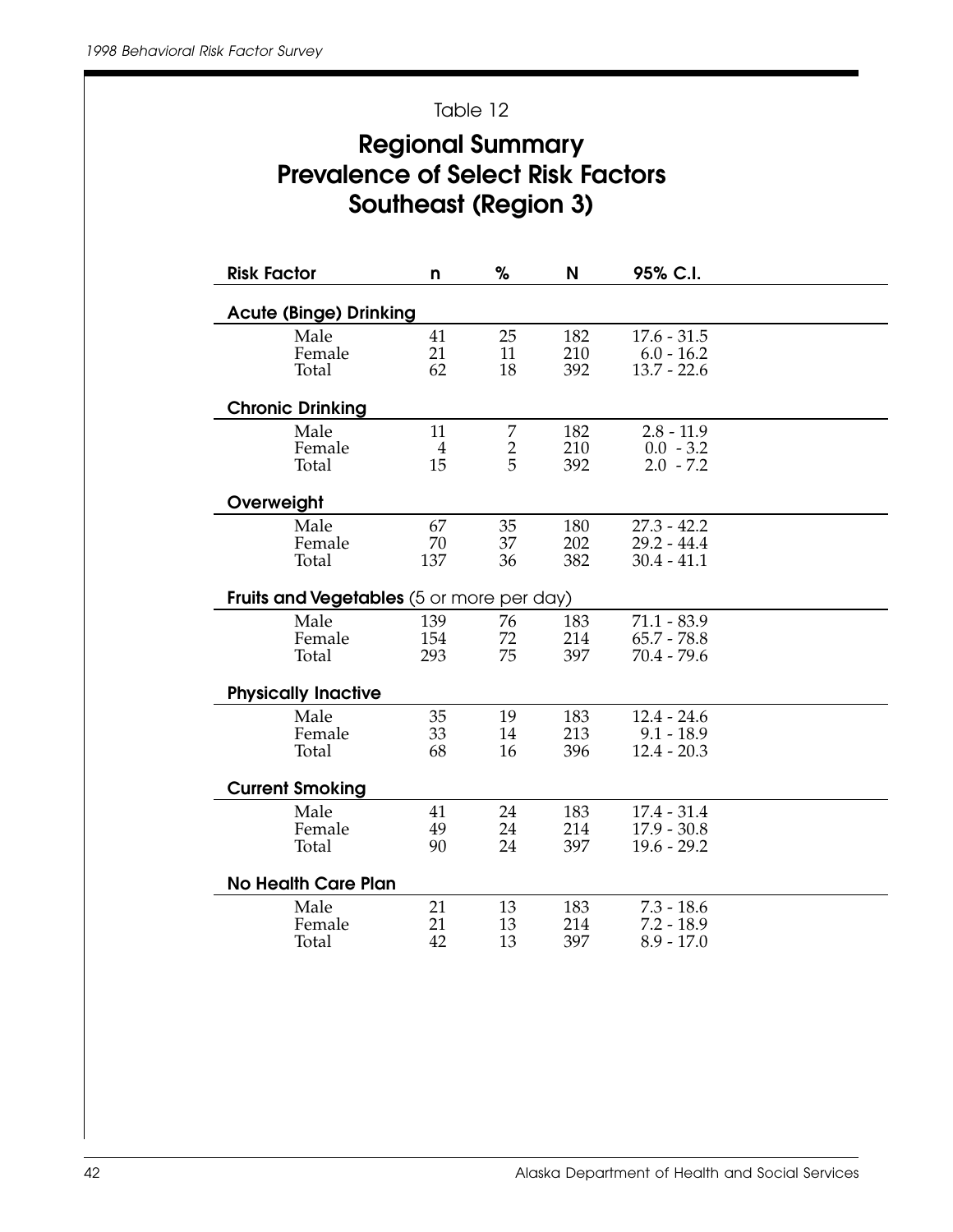## **Regional Summary Prevalence of Select Risk Factors Rural (Region 4)**

| <b>Risk Factor</b>                        | n              | %            | N   | 95% C.I.      |  |
|-------------------------------------------|----------------|--------------|-----|---------------|--|
| <b>Acute (Binge) Drinking</b>             |                |              |     |               |  |
| Male                                      | 59             | 36           | 177 | $27.6 - 43.8$ |  |
| Female                                    | 23             | 11           | 192 | $6.2 - 15.8$  |  |
| Total                                     | 82             | 25           | 368 | $19.5 - 30.0$ |  |
| <b>Chronic Drinking</b>                   |                |              |     |               |  |
| Male                                      | 14             | 8            | 176 | $3.1 - 11.8$  |  |
| Female                                    | $\overline{2}$ | $\mathbf{1}$ | 192 | $0.0 - 1.8$   |  |
| Total                                     | 16             | 5            | 368 | $2.0 - 7.0$   |  |
| Overweight                                |                |              |     |               |  |
| Male                                      | 68             | 37           | 181 | $28.5 - 44.5$ |  |
| Female                                    | 80             | 40           | 189 | $31.8 - 47.6$ |  |
| Total                                     | 148            | 38           | 370 | $32.2 - 43.6$ |  |
| Fruits and Vegetables (5 or more per day) |                |              |     |               |  |
| Male                                      | 160            | 86           | 188 | $80.5 - 91.3$ |  |
| Female                                    | 148            | 75           | 198 | $68.4 - 82.2$ |  |
| Total                                     | 308            | 81           | 386 | $76.9 - 85.6$ |  |
| <b>Physically Inactive</b>                |                |              |     |               |  |
| Male                                      | 59             | 32           | 188 | $24.3 - 39.3$ |  |
| Female                                    | 65             | 35           | 198 | $27.0 - 42.6$ |  |
| Total                                     | 124            | 33           | 386 | $27.7 - 38.5$ |  |
| <b>Current Smoking</b>                    |                |              |     |               |  |
| Male                                      | 73             | 42           | 187 | $33.5 - 49.6$ |  |
| Female                                    | 61             | 32           | 197 | $24.1 - 39.3$ |  |
| Total                                     | 134            | 37           | 384 | $31.6 - 42.9$ |  |
| <b>No Health Care Plan</b>                |                |              |     |               |  |
| Male                                      | 24             | 11           | 185 | $6.8 - 16.0$  |  |
| Female                                    | 22             | 12           | 196 | $6.4 - 17.3$  |  |
| Total                                     | 46             | 12           | 381 | $8.1 - 15.1$  |  |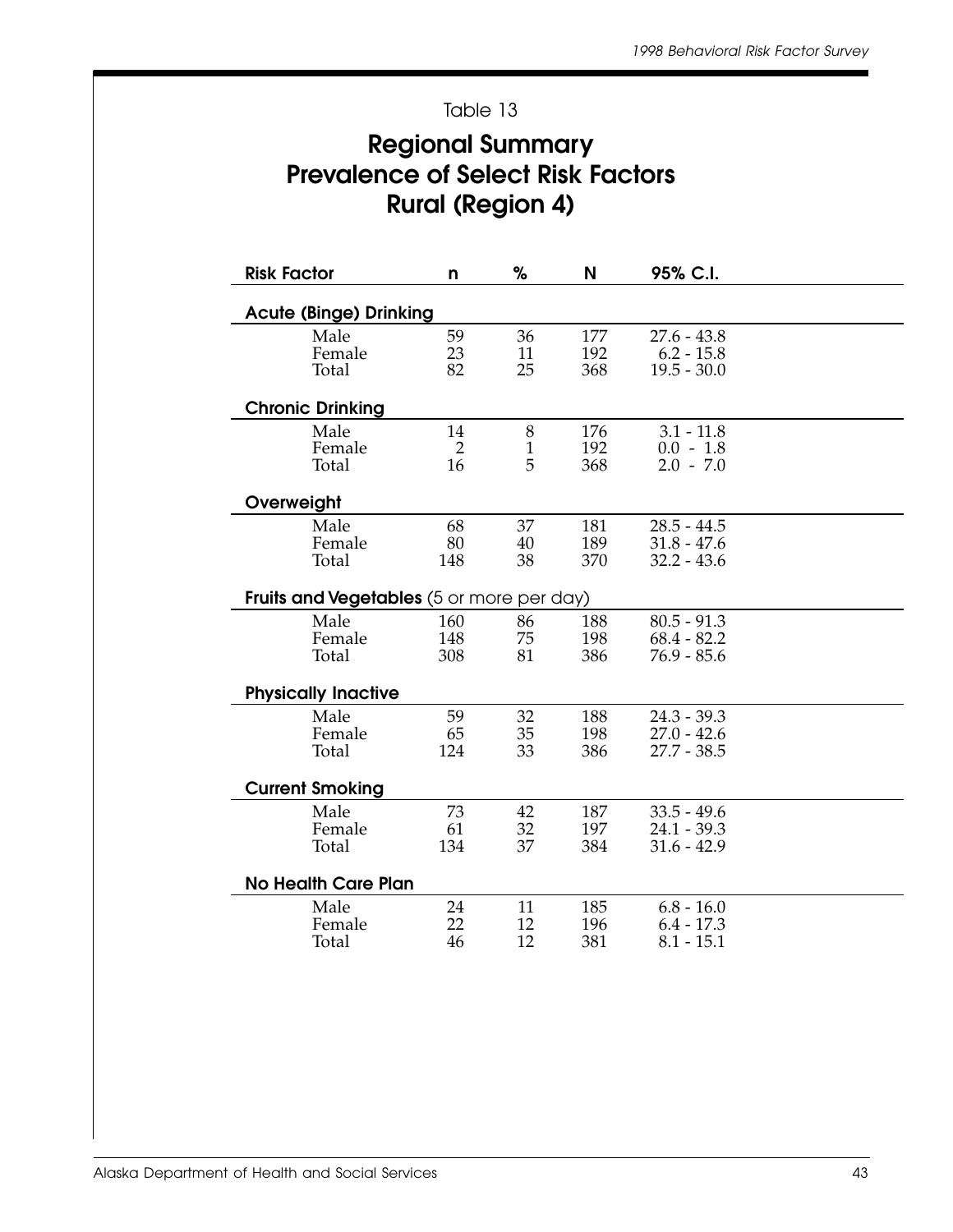## **Regional Summary Prevalence of Select Risk Factors Fairbanks & Vicinity (Region 5)**

| <b>Risk Factor</b>                                | n                          | %                                   | N                 | 95% C.I.                                        |  |
|---------------------------------------------------|----------------------------|-------------------------------------|-------------------|-------------------------------------------------|--|
| <b>Acute (Binge) Drinking</b>                     |                            |                                     |                   |                                                 |  |
| Male<br>Female<br>Total                           | 64<br>15<br>79             | 33<br>7<br>21                       | 192<br>193<br>385 | $25.4 - 39.9$<br>$3.6 - 10.9$<br>$16.4 - 25.3$  |  |
| <b>Chronic Drinking</b>                           |                            |                                     |                   |                                                 |  |
| Male<br>Female<br>Total                           | 14<br>$\overline{2}$<br>16 | 7<br>$\mathbf{1}$<br>$\overline{4}$ | 191<br>190<br>381 | $3.2 - 11.1$<br>$0.0 - 2.3$<br>$2.0 - 6.5$      |  |
| Overweight                                        |                            |                                     |                   |                                                 |  |
| Male<br>Female                                    | 59<br>57                   | 30<br>34                            | 192<br>183        | $23.2 - 37.5$<br>$26.1 - 42.1$                  |  |
| Total                                             | 116                        | 32                                  | 375               | $26.7 - 37.4$                                   |  |
| Fruits and Vegetables (5 or more per day)         |                            |                                     |                   |                                                 |  |
| Male<br>Female<br>Total                           | 164<br>149<br>313          | 85<br>76<br>81                      | 193<br>196<br>389 | $78.8 - 90.2$<br>$70.0 - 82.7$<br>$76.4 - 85.0$ |  |
| <b>Physically Inactive</b>                        |                            |                                     |                   |                                                 |  |
| Male<br>Female<br>Total<br><b>Current Smoking</b> | 47<br>42<br>89             | 22<br>23<br>22                      | 193<br>196<br>389 | $15.8 - 28.3$<br>$15.8 - 29.3$<br>$17.7 - 26.9$ |  |
| Male                                              | 51                         | 25                                  | 192               | $18.7 - 32.0$                                   |  |
| Female<br>Total                                   | 57<br>108                  | 27<br>26                            | 196<br>388        | $20.7 - 34.0$<br>$21.6 - 31.0$                  |  |
| <b>No Health Care Plan</b>                        |                            |                                     |                   |                                                 |  |
| Male                                              | 19                         | 11                                  | 192               | $6.0 - 16.4$                                    |  |
| Female                                            | 22                         | 11                                  | 196               | $6.6 - 15.9$                                    |  |
| Total                                             | 41                         | 11                                  | 388               | $7.7 - 14.7$                                    |  |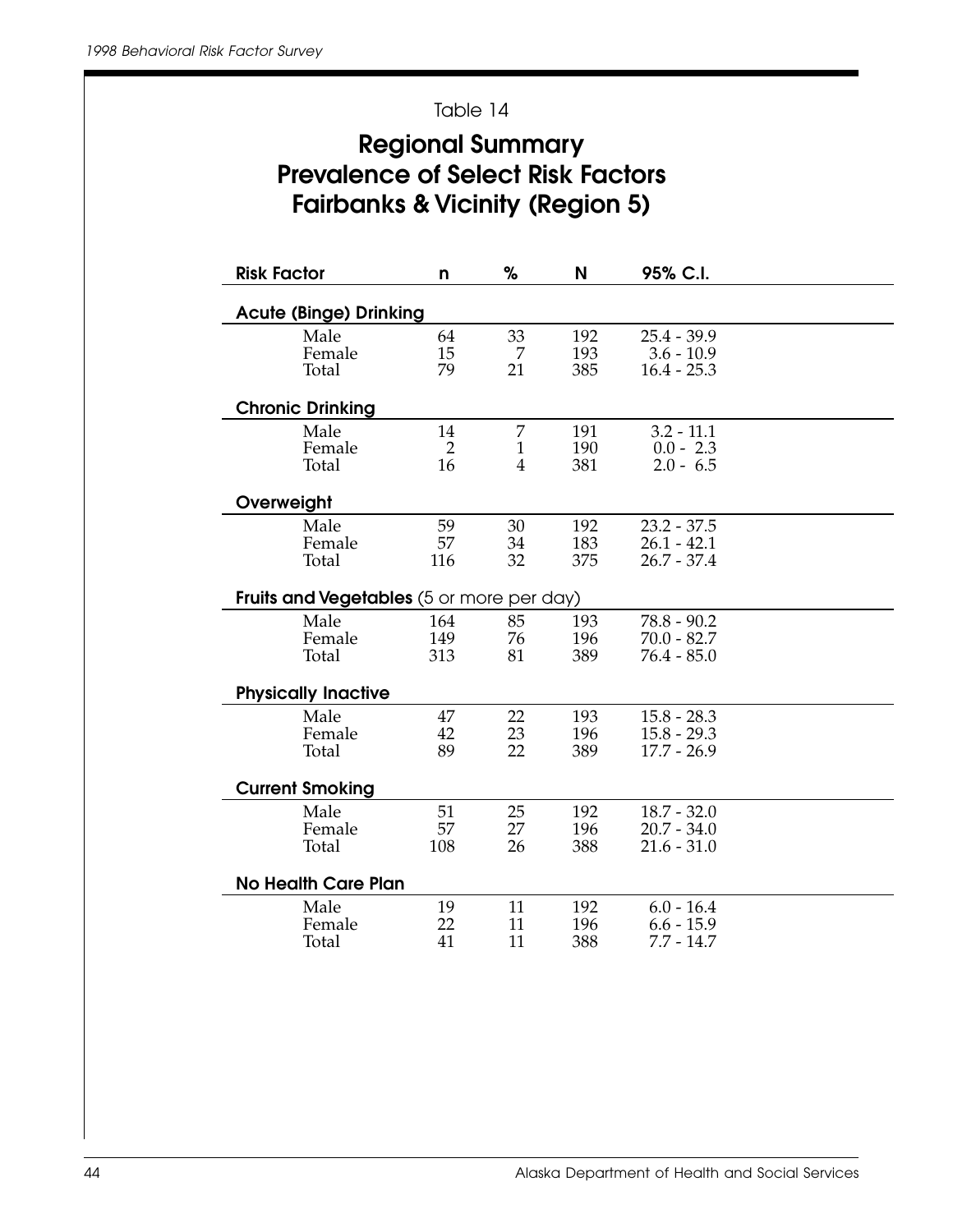|                                         | Table 15 |  |
|-----------------------------------------|----------|--|
| <b>Acute (Binge) Drinking by Region</b> |          |  |

| Region                                     | n                                       | %              | N                 | 95% C.I.                                       |  |
|--------------------------------------------|-----------------------------------------|----------------|-------------------|------------------------------------------------|--|
| <b>Urban</b> (Region 1)                    |                                         |                |                   |                                                |  |
| Male<br>Female<br>Total                    | 46<br>21<br>67                          | 26<br>10<br>18 | 165<br>228<br>393 | $18.3 - 32.6$<br>$5.6 - 14.0$<br>$13.5 - 22.0$ |  |
| <b>Gulf Coast</b> (Region 2)               |                                         |                |                   |                                                |  |
| Male<br>Female<br>Total                    | 49<br>17<br>66                          | 31<br>7<br>20  | 180<br>221<br>401 | $22.3 - 39.7$<br>$3.3 - 10.0$<br>$14.3 - 24.7$ |  |
| <b>Southeast</b> (Region 3)                |                                         |                |                   |                                                |  |
| Male<br>Female<br>Total                    | 41<br>21<br>62                          | 25<br>11<br>18 | 182<br>210<br>392 | $17.6 - 31.5$<br>$6.0 - 16.2$<br>$13.7 - 22.6$ |  |
| <b>Rural</b> (Region 4)                    |                                         |                |                   |                                                |  |
| Male<br>Female<br>Total                    | 59<br>23<br>82                          | 36<br>11<br>25 | 177<br>192<br>368 | $27.6 - 43.8$<br>$6.2 - 15.8$<br>$19.5 - 30.0$ |  |
| <b>Fairbanks &amp; Vicinity (Region 5)</b> |                                         |                |                   |                                                |  |
| Male<br>Female<br>Total                    | 64<br>15<br>79                          | 33<br>7<br>21  | 192<br>193<br>385 | $25.4 - 39.9$<br>$3.6 - 10.9$<br>$16.4 - 25.3$ |  |
| <b>Comparison of Risk Prevalence</b>       | for Acute (Binge) Drinking<br>by Region |                |                   |                                                |  |

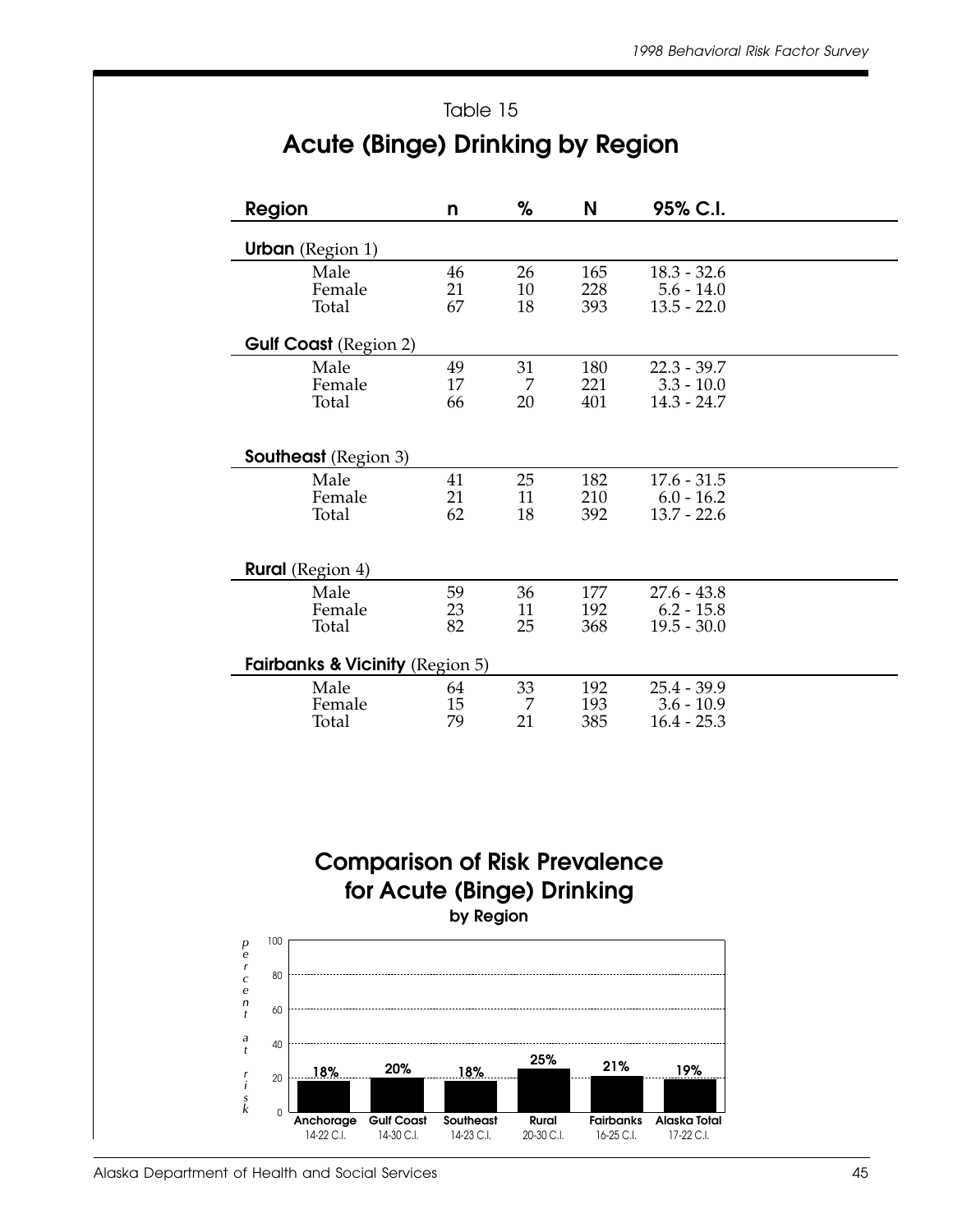## Table 16 **Chronic Drinking by Region**

| Region                                     | n                          | %                  | N                 | 95% C.I.                                   |  |
|--------------------------------------------|----------------------------|--------------------|-------------------|--------------------------------------------|--|
| <b>Anchorage &amp; Vicinity (Region 1)</b> |                            |                    |                   |                                            |  |
| Male<br>Female<br>Total                    | 11<br>$\mathbf{1}$<br>12   | 6<br><1<br>3       | 166<br>226<br>392 | $2.1 - 9.7$<br>$0.0 - 1.3$<br>$1.2 - 5.2$  |  |
| <b>Gulf Coast</b> (Region 2)               |                            |                    |                   |                                            |  |
| Male<br>Female<br>Total                    | 10<br>$\mathbf{1}$<br>11   | 7<br>$\leq$ 1<br>4 | 181<br>219<br>400 | $2.0 - 12.4$<br>$0.0 - 0.7$<br>$1.1 - 6.7$ |  |
| <b>Southeast</b> (Region 3)                |                            |                    |                   |                                            |  |
| Male<br>Female<br>Total                    | 11<br>4<br>15              | 7<br>$rac{2}{5}$   | 182<br>210<br>392 | $2.8 - 11.9$<br>$0.0 - 3.2$<br>$2.0 - 7.2$ |  |
| <b>Rural</b> (Region 4)                    |                            |                    |                   |                                            |  |
| Male<br>Female<br>Total                    | 14<br>$\overline{2}$<br>16 | 8<br>1<br>5        | 176<br>192<br>368 | $3.1 - 11.8$<br>$0.0 - 1.8$<br>$2.0 - 7.0$ |  |
| <b>Fairbanks &amp; Vicinity</b> (Region 5) |                            |                    |                   |                                            |  |
| Male<br>Female<br>Total                    | 14<br>$\overline{2}$<br>16 | 7<br>1<br>4        | 191<br>190<br>381 | $3.2 - 11.1$<br>$0.0 - 2.3$<br>$2.0 - 6.5$ |  |



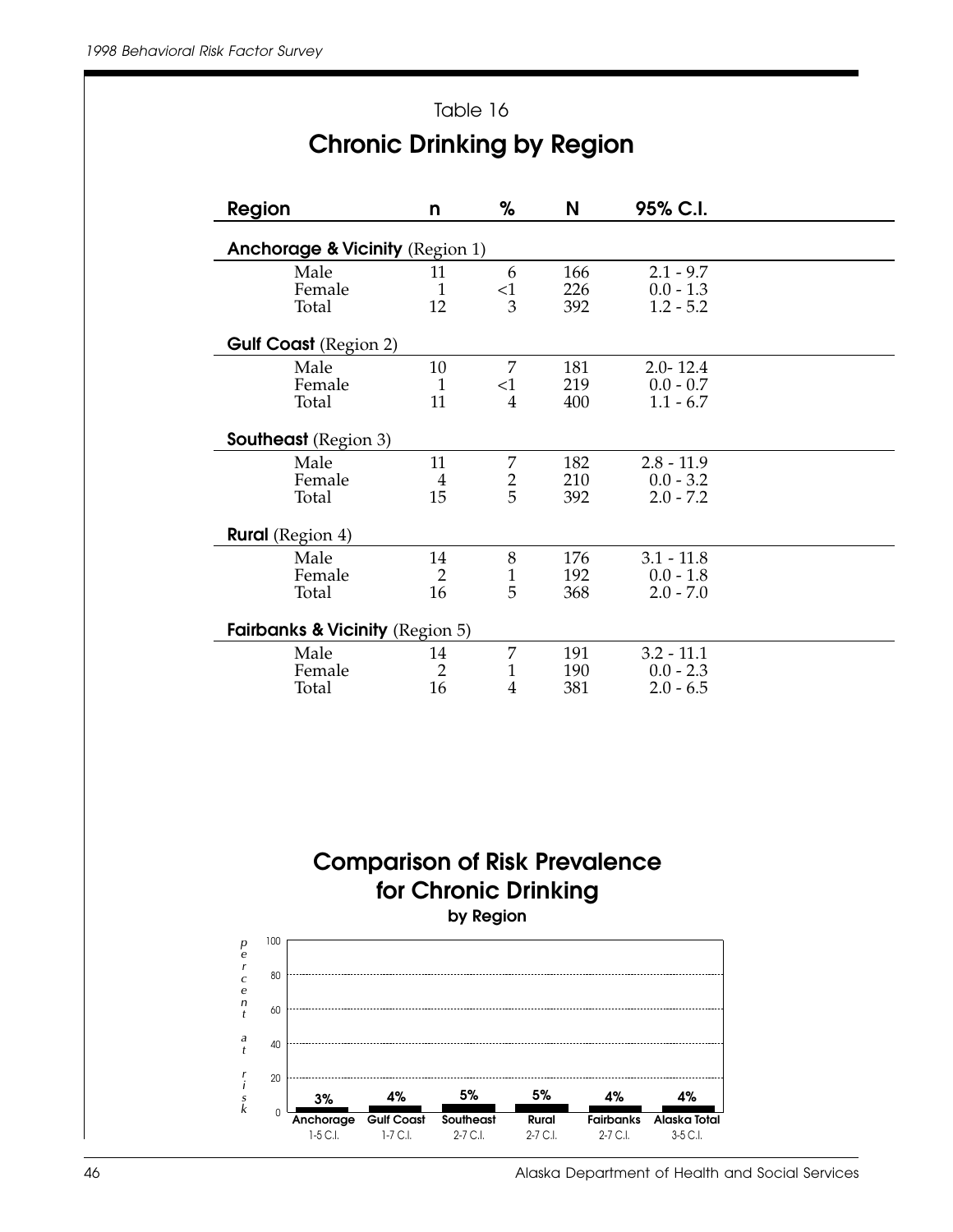## **Overweight by Region**

| Region                                     | n               | %              | N                 | 95% C.I.                                        |  |
|--------------------------------------------|-----------------|----------------|-------------------|-------------------------------------------------|--|
| <b>Anchorage &amp; Vicinity (Region 1)</b> |                 |                |                   |                                                 |  |
| Male<br>Female<br>Total                    | 69<br>71<br>140 | 44<br>30<br>37 | 166<br>221<br>387 | $35.5 - 52.2$<br>$24.0 - 36.9$<br>$31.9 - 42.7$ |  |
| <b>Gulf Coast</b> (Region 2)               |                 |                |                   |                                                 |  |
| Male<br>Female<br>Total                    | 67<br>73<br>140 | 35<br>36<br>36 | 185<br>213<br>398 | $27.0 - 43.6$<br>$29.1 - 43.3$<br>$30.1 - 41.2$ |  |
| <b>Southeast</b> (Region 3)                |                 |                |                   |                                                 |  |
| Male<br>Female<br>Total                    | 67<br>70<br>137 | 35<br>37<br>36 | 180<br>202<br>382 | $27.3 - 42.2$<br>$29.2 - 44.4$<br>$30.4 - 41.1$ |  |
| <b>Rural</b> (Region 4)                    |                 |                |                   |                                                 |  |
| Male<br>Female<br>Total                    | 68<br>80<br>148 | 37<br>40<br>38 | 181<br>189<br>370 | $28.5 - 44.5$<br>$31.8 - 47.6$<br>$32.2 - 43.6$ |  |
| Fairbanks & Vicinity (Region 5)            |                 |                |                   |                                                 |  |
| Male<br>Female<br>Total                    | 59<br>57<br>116 | 30<br>34<br>32 | 192<br>183<br>375 | $23.2 - 37.5$<br>$26.1 - 42.1$<br>$26.7 - 37.4$ |  |



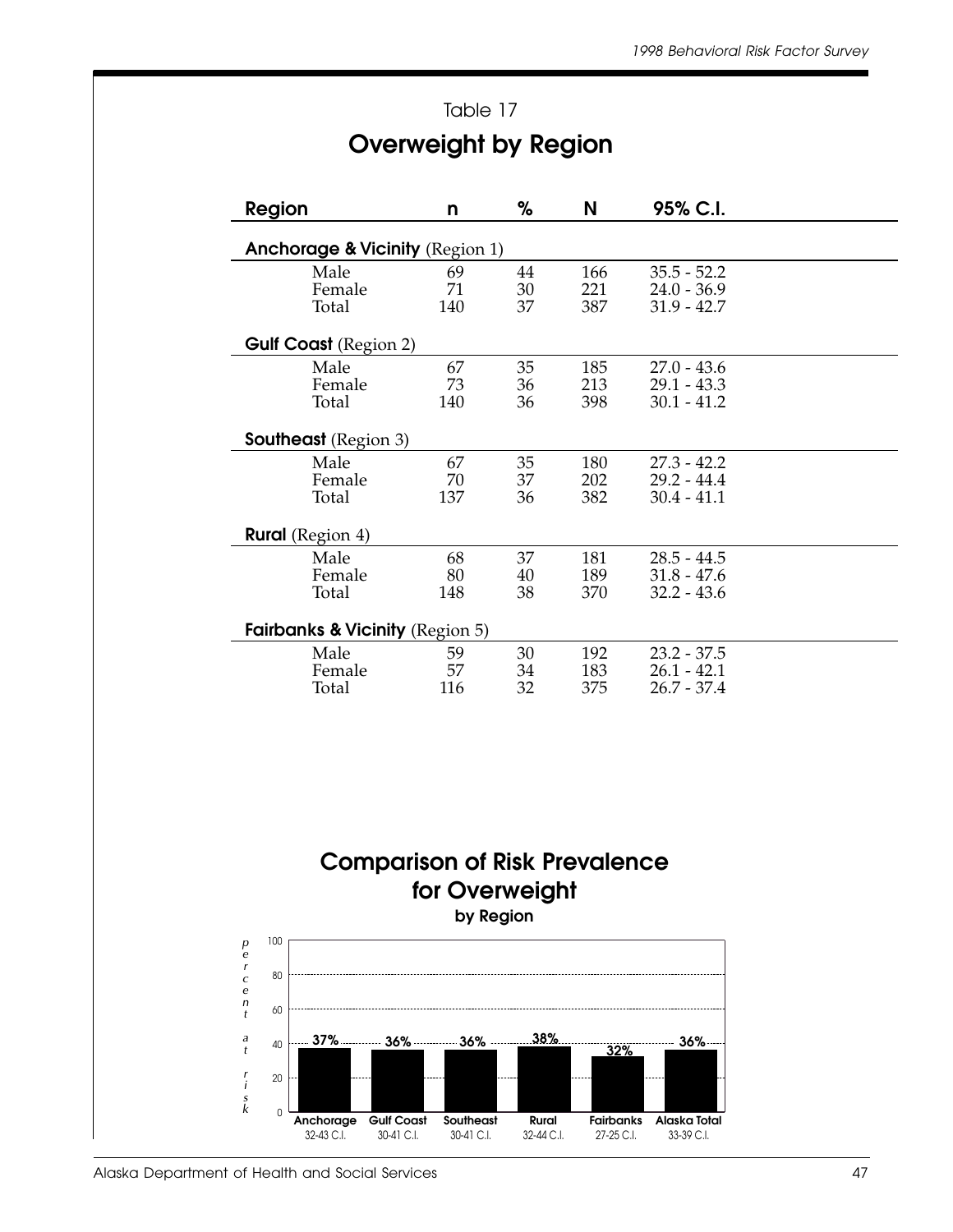## **Fruits and Vegetables by Region**

| Region                                     | n                 | %              | N                 | 95% C.I.                                        |  |
|--------------------------------------------|-------------------|----------------|-------------------|-------------------------------------------------|--|
| <b>Anchorage &amp; Vicinity (Region 1)</b> |                   |                |                   |                                                 |  |
| Male<br>Female<br>Total                    | 136<br>174<br>310 | 76<br>74<br>75 | 170<br>233<br>403 | $68.8 - 83.7$<br>$68.3 - 80.5$<br>$70.5 - 80.2$ |  |
| <b>Gulf Coast</b> (Region 2)               |                   |                |                   |                                                 |  |
| Male<br>Female<br>Total                    | 151<br>162<br>313 | 78<br>75<br>77 | 190<br>224<br>414 | $71.3 - 85.3$<br>$68.7 - 80.6$<br>$71.9 - 81.3$ |  |
| <b>Southeast</b> (Region 3)                |                   |                |                   |                                                 |  |
| Male<br>Female<br>Total                    | 139<br>154<br>293 | 76<br>72<br>75 | 183<br>214<br>397 | $71.1 - 83.9$<br>$65.7 - 78.8$<br>70.4 - 79.6   |  |
| <b>Rural</b> (Region 4)                    |                   |                |                   |                                                 |  |
| Male<br>Female<br>Total                    | 160<br>148<br>308 | 86<br>75<br>81 | 188<br>198<br>386 | $80.5 - 91.3$<br>$68.4 - 82.2$<br>$76.9 - 85.6$ |  |
| <b>Fairbanks &amp; Vicinity (Region 5)</b> |                   |                |                   |                                                 |  |
| Male<br>Female<br>Total                    | 164<br>149<br>313 | 85<br>76<br>81 | 193<br>196<br>389 | $78.8 - 90.2$<br>$70.0 - 82.7$<br>$76.4 - 85.0$ |  |



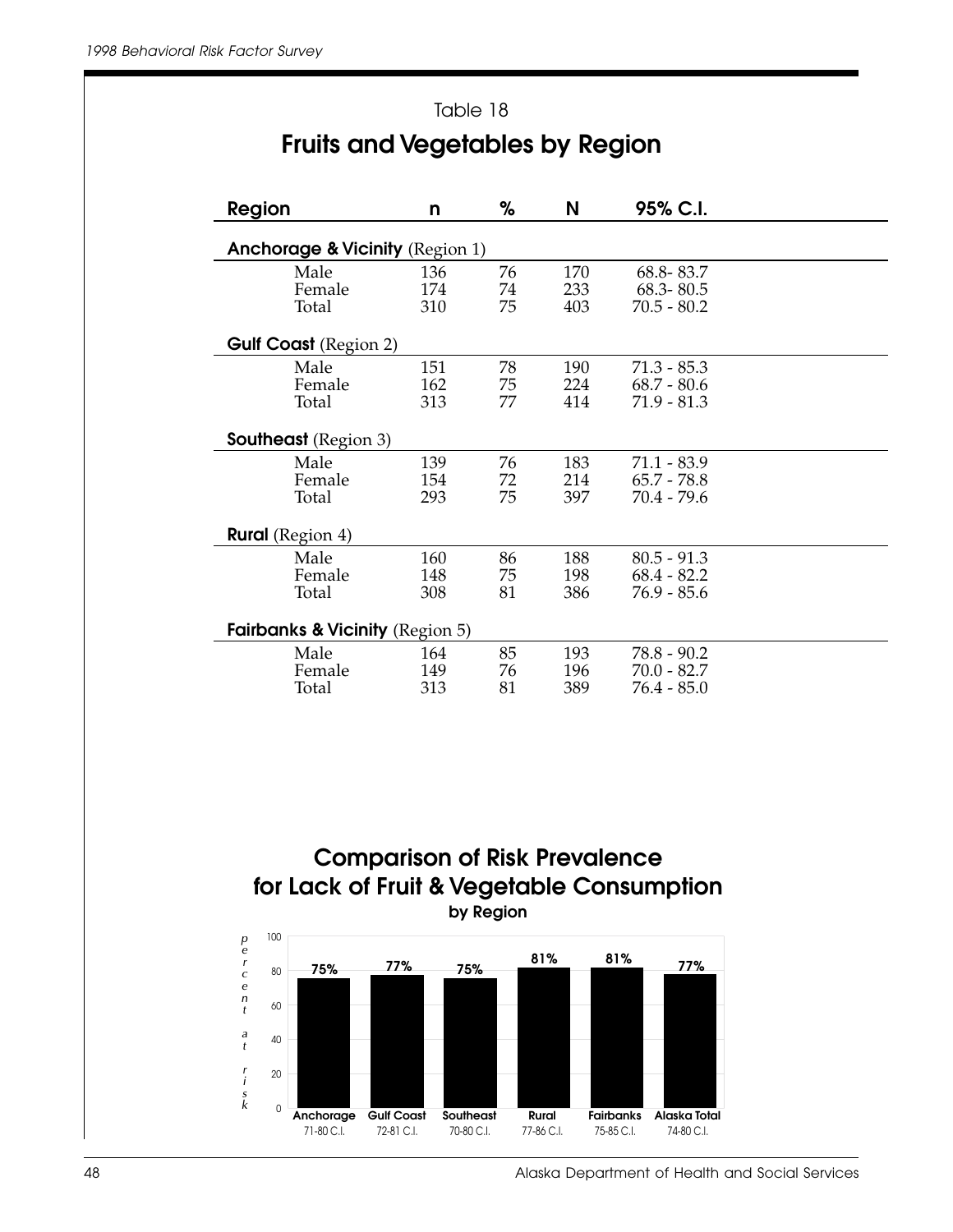## **Physically Inactive**

| Region                                     | n        | %        | N          | 95% C.I.                     |  |
|--------------------------------------------|----------|----------|------------|------------------------------|--|
| <b>Anchorage &amp; Vicinity (Region 1)</b> |          |          |            |                              |  |
| Male                                       | 37       | 22       | 170        | $14.7 - 28.2$                |  |
| Female<br>Total                            | 54<br>91 | 24<br>23 | 233<br>403 | $17.9 - 30.0$<br>18.1 - 27.2 |  |
| <b>Gulf Coast</b> (Region 2)               |          |          |            |                              |  |
| Male                                       | 52       | 31       | 190        | $22.5 - 39.5$                |  |
| Female                                     | 54       | 24       | 224        | $17.9 - 30.0$                |  |
| Total                                      | 106      | 28       | 414        | $22.3 - 33.1$                |  |
| <b>Southeast</b> (Region 3)                |          |          |            |                              |  |
| Male                                       | 35       | 19       | 183        | $12.4 - 24.6$                |  |
| Female                                     | 33       | 14       | 213        | $9.1 - 18.9$                 |  |
| Total                                      | 68       | 16       | 396        | $12.4 - 20.3$                |  |
| <b>Rural</b> (Region 4)                    |          |          |            |                              |  |
| Male                                       | 59       | 32       | 188        | $24.3 - 39.3$                |  |
| Female                                     | 65       | 35       | 198        | $27.0 - 42.6$                |  |
| Total                                      | 124      | 33       | 386        | $27.7 - 38.5$                |  |
| Fairbanks & Vicinity (Region 5)            |          |          |            |                              |  |
| Male                                       | 47       | 22       | 193        | $15.8 - 28.3$                |  |
| Female                                     | 42       | 23       | 196        | $15.8 - 29.3$                |  |
| Total                                      | 89       | 22       | 389        | $17.7 - 26.9$                |  |





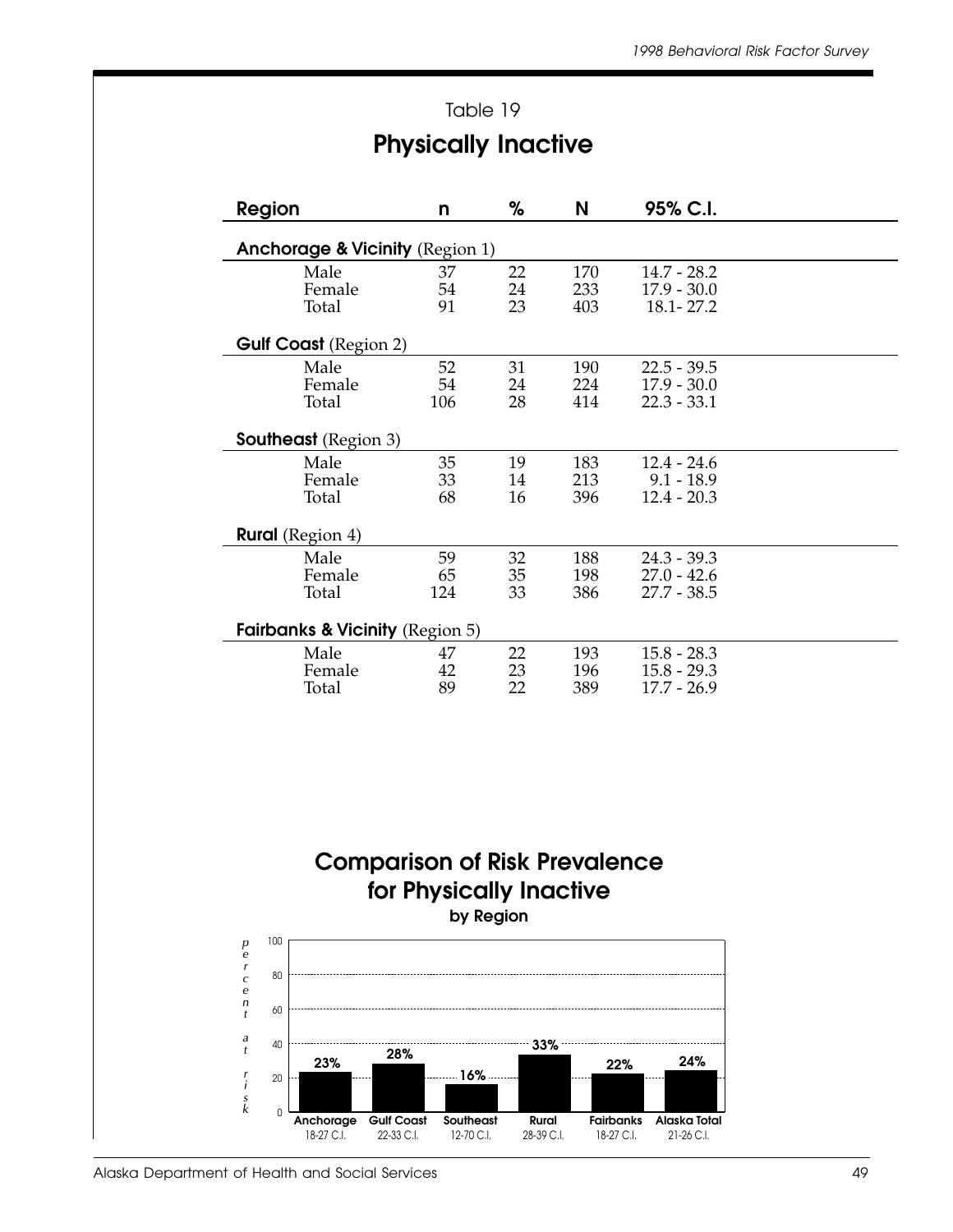## **Current Smoking by Region**

| Region                                     | n   | ℅  | Ν   | 95% C.I.      |  |
|--------------------------------------------|-----|----|-----|---------------|--|
| <b>Anchorage &amp; Vicinity (Region 1)</b> |     |    |     |               |  |
| Male                                       | 49  | 26 | 170 | $18.7 - 32.5$ |  |
| Female                                     | 49  | 21 | 233 | 15.3-26.7     |  |
| Total                                      | 98  | 23 | 403 | $18.9 - 27.8$ |  |
| <b>Gulf Coast</b> (Region 2)               |     |    |     |               |  |
| Male                                       | 59  | 35 | 190 | $26.3 - 43.5$ |  |
| Female                                     | 60  | 24 | 224 | $18.1 - 30.0$ |  |
| Total                                      | 119 | 30 | 414 | $24.3 - 35.3$ |  |
|                                            |     |    |     |               |  |
| <b>Southeast</b> (Region 3)                |     |    |     |               |  |
| Male                                       | 41  | 24 | 183 | $17.4 - 31.4$ |  |
| Female                                     | 49  | 24 | 214 | $17.9 - 30.8$ |  |
| Total                                      | 90  | 24 | 397 | $19.6 - 29.2$ |  |
|                                            |     |    |     |               |  |
| <b>Rural</b> (Region 4)                    |     |    |     |               |  |
| Male                                       | 73  | 42 | 187 | $33.5 - 49.6$ |  |
| Female                                     | 61  | 32 | 197 | $24.1 - 39.3$ |  |
| Total                                      | 134 | 37 | 384 | $31.6 - 42.9$ |  |
|                                            |     |    |     |               |  |
| <b>Fairbanks &amp; Vicinity (Region 5)</b> |     |    |     |               |  |
| Male                                       | 51  | 25 | 192 | $18.7 - 32.0$ |  |
| Female                                     | 57  | 27 | 196 | $20.7 - 34.0$ |  |
| Total                                      | 108 | 26 | 388 | $21.6 - 31.0$ |  |

## **Comparison of Risk Prevalence for Current Smoking**

**by Region**

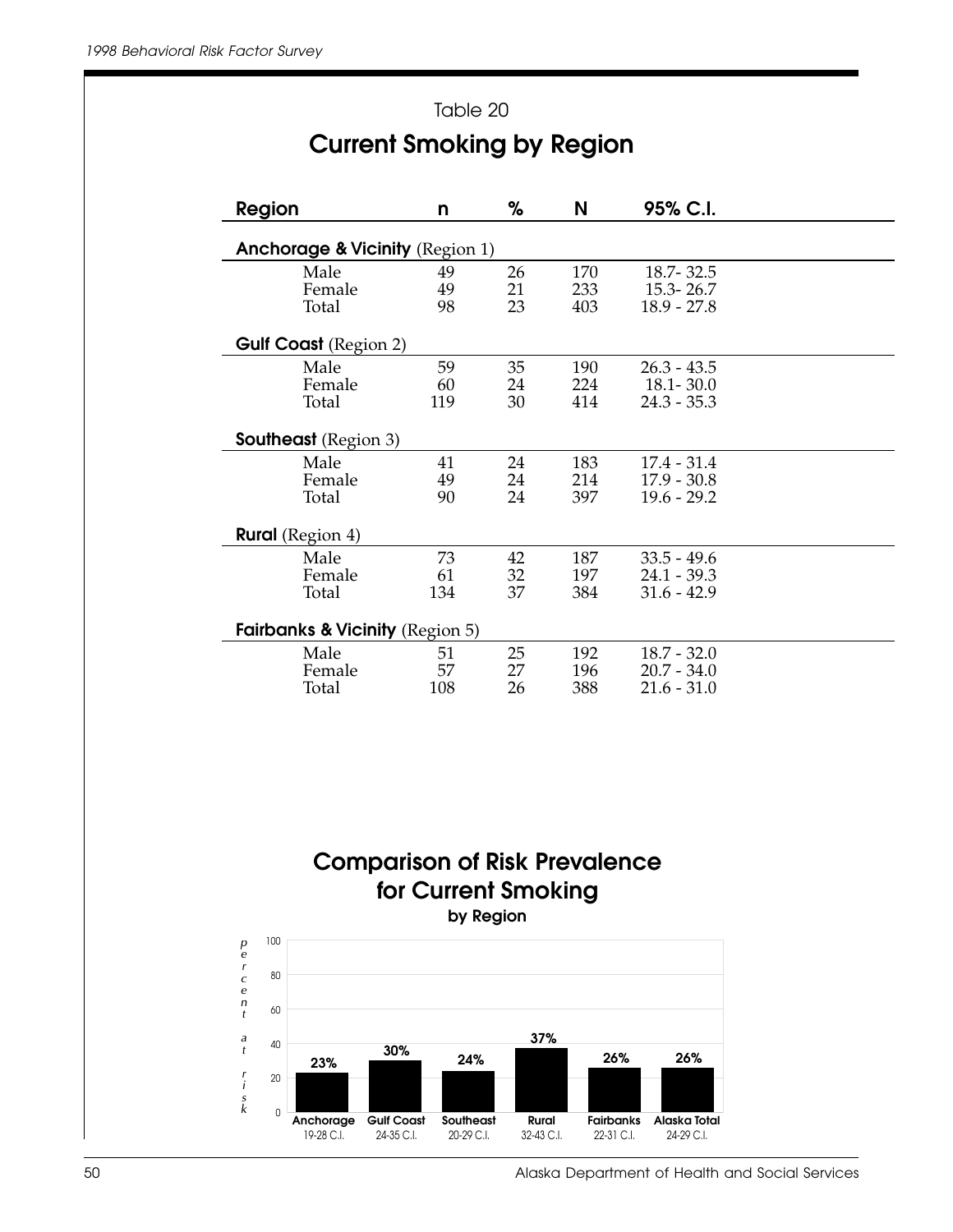## **No Health Care Plan by Region**

| Region                                     | n              | %              | N                 | 95% C.I.                                        |  |
|--------------------------------------------|----------------|----------------|-------------------|-------------------------------------------------|--|
| <b>Anchorage &amp; Vicinity (Region 1)</b> |                |                |                   |                                                 |  |
| Male<br>Female<br>Total                    | 26<br>20<br>46 | 16<br>8<br>12  | 170<br>233<br>403 | $9.7 - 22.0$<br>$4.6 - 12.2$<br>$8.5 - 15.9$    |  |
| <b>Gulf Coast</b> (Region 2)               |                |                |                   |                                                 |  |
| Male<br>Female<br>Total                    | 40<br>50<br>90 | 23<br>23<br>23 | 189<br>224<br>413 | $15.6 - 30.0$<br>$17.2 - 29.6$<br>$18.3 - 27.9$ |  |
| <b>Southeast</b> (Region 3)                |                |                |                   |                                                 |  |
| Male<br>Female<br>Total                    | 21<br>21<br>42 | 13<br>13<br>13 | 183<br>214<br>397 | $7.3 - 18.6$<br>$7.2 - 18.9$<br>$8.9 - 17.0$    |  |
| <b>Rural</b> (Region 4)                    |                |                |                   |                                                 |  |
| Male<br>Female<br>Total                    | 24<br>22<br>46 | 11<br>12<br>12 | 185<br>196<br>381 | $6.8 - 16.0$<br>$6.4 - 17.3$<br>$8.1 - 15.1$    |  |
| Fairbanks & Vicinity (Region 5)            |                |                |                   |                                                 |  |
| Male<br>Female<br>Total                    | 19<br>22<br>41 | 11<br>11<br>11 | 192<br>196<br>388 | $6.0 - 16.4$<br>$6.6 - 15.9$<br>$7.7 - 14.7$    |  |



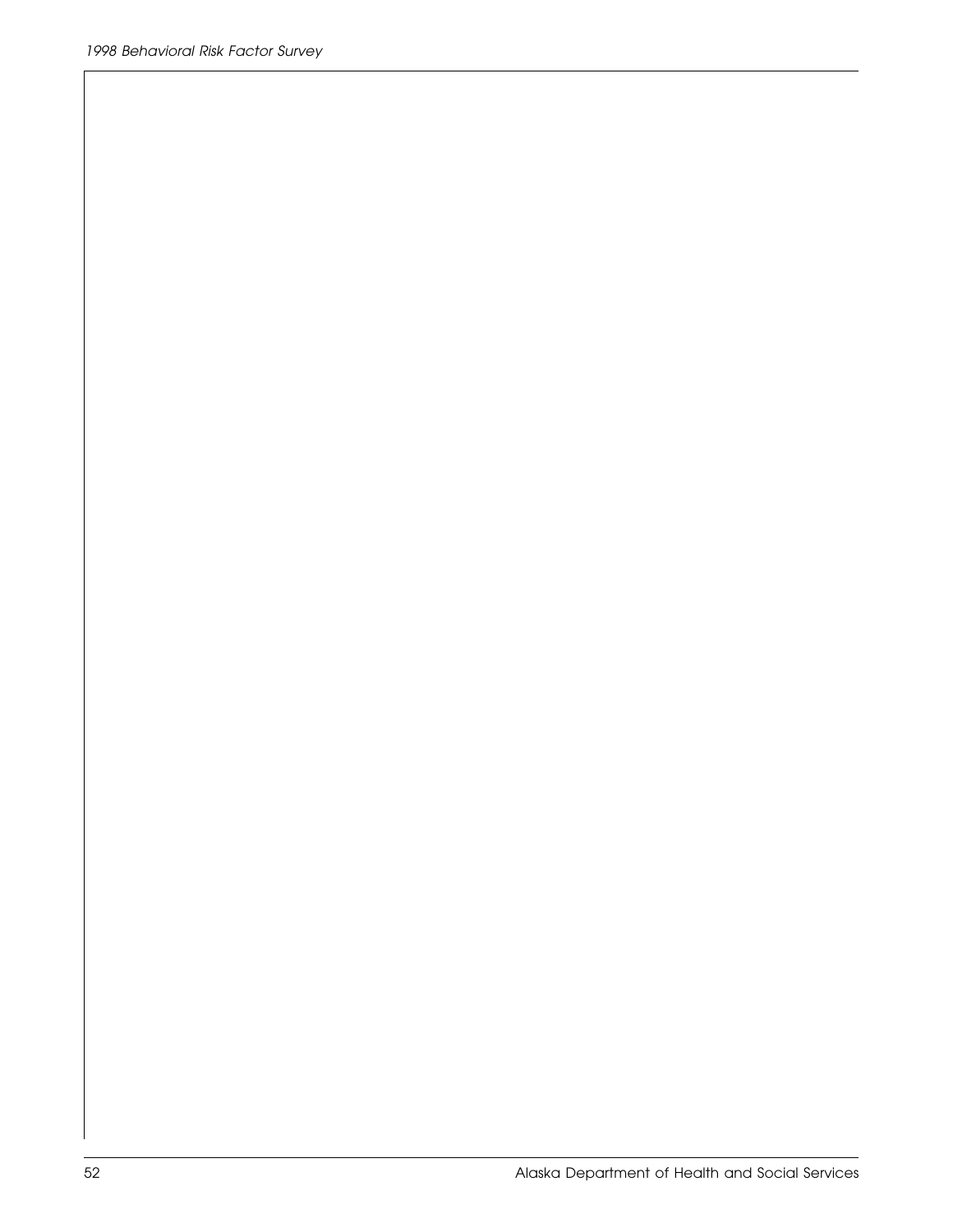# **Appendix A: BRFSS Definitions**

**Overweight** Females with body mass index [weight in kilograms divided by height in meters squared (W/H\*\*2)]>=27.3 and males with body mass index  $>= 27.8$ . **Pap Test** Females with intact cervixuteri who report they have never had a pap smear test. **Pap Test (3)** Females with intact cervixuteri who report they have not had a pap smear test within the past three years. **Physical Activity Physically Inactive** Respondents who report no leisure time physical activity during the past month.  **Regular and Sustained Physical Activity** Respondents who report physical activity 5 or more sessions per week, 30 or more minutes per session, regardless of intensity.  **Regular and Vigorous Physical Activity** Respondents who report physical activity or pair of activities for 3 or more sessions per week, 20 minutes or more per session, at 50% or more capacity. **Sedentary Lifestyle** Respondents who report no activity or a physical activity or pair of activities that were done for 20 minutes or less, fewer than three times per week. **Acute (Binge) Drinking** Respondents who report having five or more drinks on an occasion, one or more times in the past month. **Chronic Drinking** Respondents who report an average of 60 or more alcoholic drinks a month. **Current Smoking** Respondents who report ever smoking 100 cigarettes and smoke now (regularly and irregularly). **Diabetes Awareness** Respondents who report they were told by a doctor that they have diabetes. **Drinking and Driving** Respondents who report having driven after having too much to drink, one or more times in the past month. **Mammogram** Females 40 and older who report they have never had a mammogram. **Mammogram (2)** Females 50 and older who report they have not had a mammogram within the past two years. **Mammogram and Clinical Breast Exam** Females 40 and older who report that they have never had a mammogram and a breast exam. **Mammogram and Clinical Breast Exam (2)** Females 50 and older who report they have not had a mammogram and a breast exam within the past year.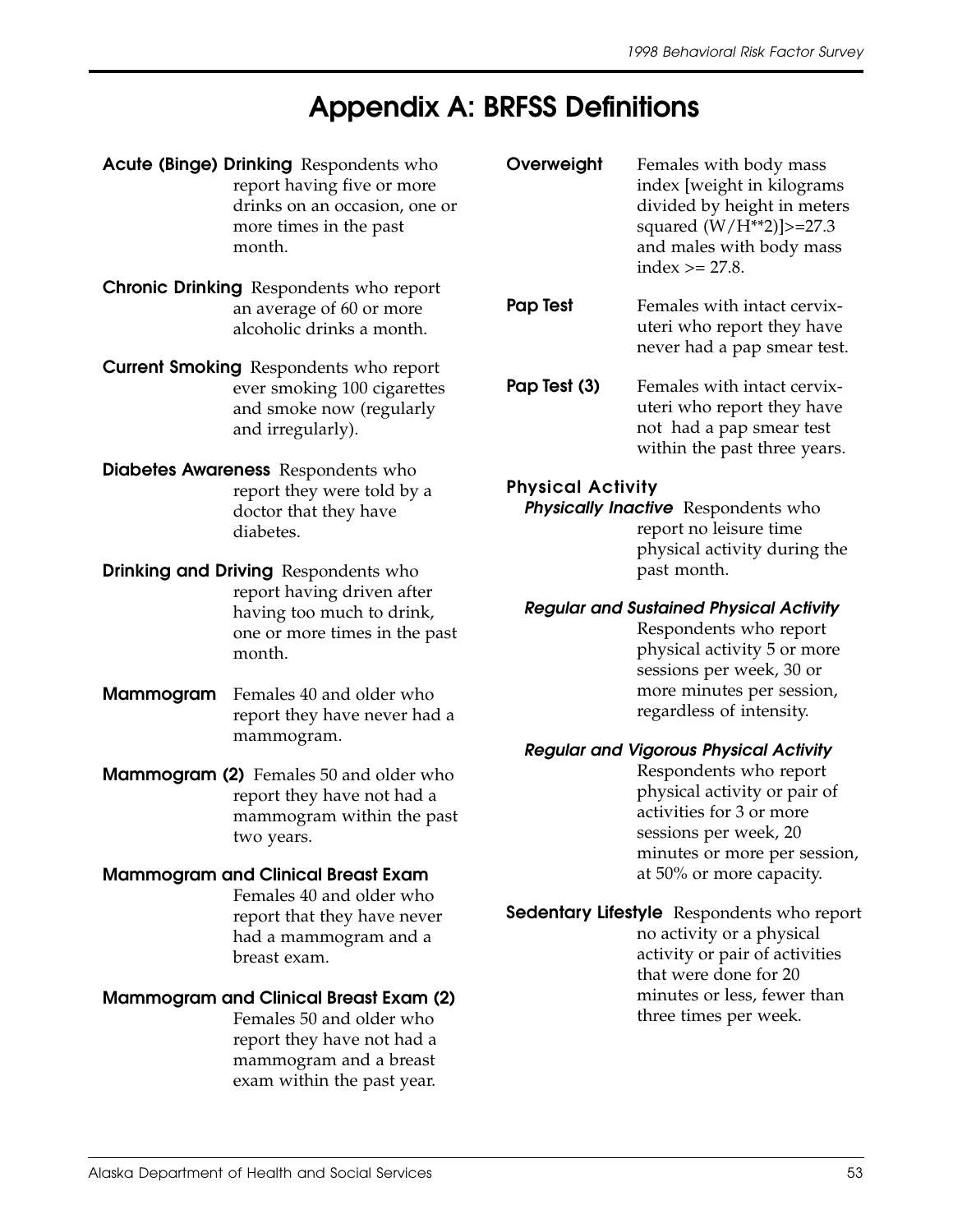

## **Appendix B: 1998 BRFSS Sampling Regions**

#### **The Alaska sample was stratified into five regions based on common demographics:**

|                                                                                                                  | Population<br>18 years<br>and older $\bullet$ | Number of<br>interviews<br>conducted |
|------------------------------------------------------------------------------------------------------------------|-----------------------------------------------|--------------------------------------|
|                                                                                                                  |                                               |                                      |
| Anchorage & vicinity                                                                                             |                                               |                                      |
| <b>Gulf Coast</b> (Region 2) <b><i>manufacture 120 <b>COAST</b></i></b> (Region 2) <b><i>manufacture 124</i></b> |                                               |                                      |
| Kenai, Kodiak, Valdez, Cordova & vicinity                                                                        |                                               |                                      |
|                                                                                                                  |                                               |                                      |
| All of Southeast Alaska                                                                                          |                                               |                                      |
| <b>Rural</b> (Region 4) <b><i>manufacture 386</i></b>                                                            |                                               |                                      |
| All other nonurban areas of Alaska                                                                               |                                               |                                      |
|                                                                                                                  |                                               |                                      |
| Fairbanks & vicinity                                                                                             |                                               |                                      |
|                                                                                                                  |                                               |                                      |

◆ Claritas. 1998 Race by Age by Sex Report for All Counties Nationwide. Ithaca, New York.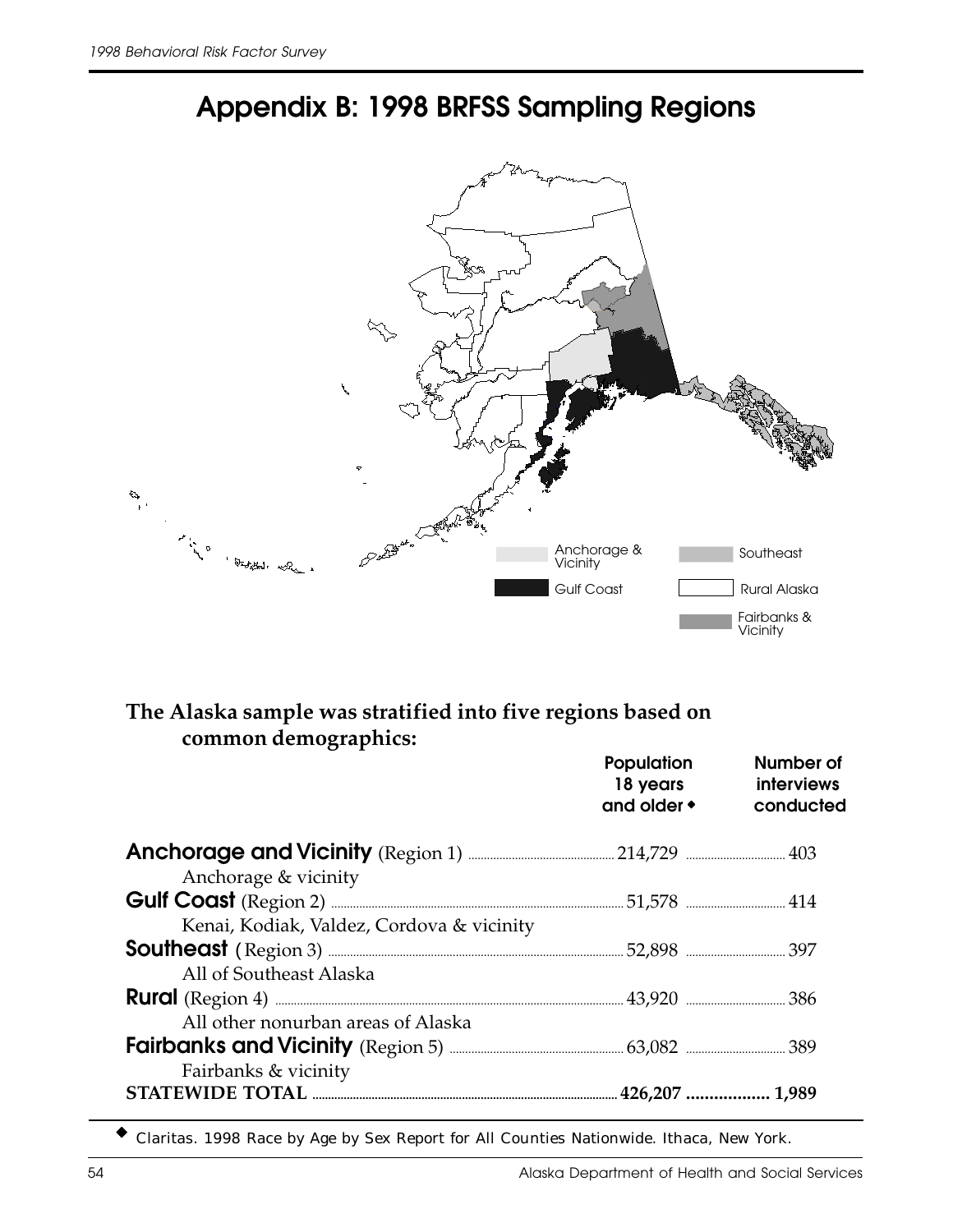|                                          | 18 years<br>and older |  |
|------------------------------------------|-----------------------|--|
| <b>Anchorage and Vicinity (Region 1)</b> |                       |  |
| Municipality of Anchorage                | 177,703               |  |
| Matanuska-Susitna Borough                | 37,026                |  |
| <b>TOTAL</b>                             | 214,729               |  |
| <b>Gulf Coast (Region 2)</b>             |                       |  |
| Kenai Peninsula Borough                  | 33,423                |  |
| Kodiak Island                            | 10,726                |  |
| Valdez Cordova                           | 7,429                 |  |
| <b>TOTAL</b>                             | 51,578                |  |
| <b>Southeast</b> (Region 3)              |                       |  |
| Haines Borough                           | 1,580                 |  |
| Juneau Borough                           | 21,773                |  |
| Ketchikan Gateway Borough                | 10,424                |  |
| Prince of Wales                          | 5,080                 |  |
| Sitka Borough                            | 5,876                 |  |
| Skagway, Angoon, Yakutat                 | 3,331                 |  |
| Wrangell, Petersburg                     | 4,834                 |  |
| <b>TOTAL</b>                             | 52,898                |  |
| <b>Rural</b> (Region 4)                  |                       |  |
| Aleutians East Borough                   | 1,729                 |  |
| <b>Aleutians West</b>                    | 3,905                 |  |
| Bethel                                   | 10,095                |  |
| Bristol Bay Borough                      | 962                   |  |
| Dillingham                               | 2,820                 |  |
| Lake and Peninsula Borough               | 1,056                 |  |
| Nome                                     | 5,711                 |  |
| North Slope Borough                      | 4,639                 |  |
| Northwest Arctic Borough                 | 3,870                 |  |
| Wade Hampton                             | 3,909                 |  |
| Yukon-Koyukuk                            | 5,224                 |  |
| <b>TOTAL</b>                             | 43,920                |  |
| <b>Fairbanks and Vicinity (Region 5)</b> |                       |  |
| Fairbanks-Northstar Borough              | 59,324                |  |
| Southeast Fairbanks                      | 3,758                 |  |
| <b>TOTAL</b>                             | 63,082                |  |
| <b>STATEWIDE TOTAL</b>                   | 426,207               |  |

## **Appendix C: Alaska BRFSS Sample Design** ◆

◆ Claritas. 1998 Race by Age by Sex Report for All Counties Nationwide. Ithaca, New York.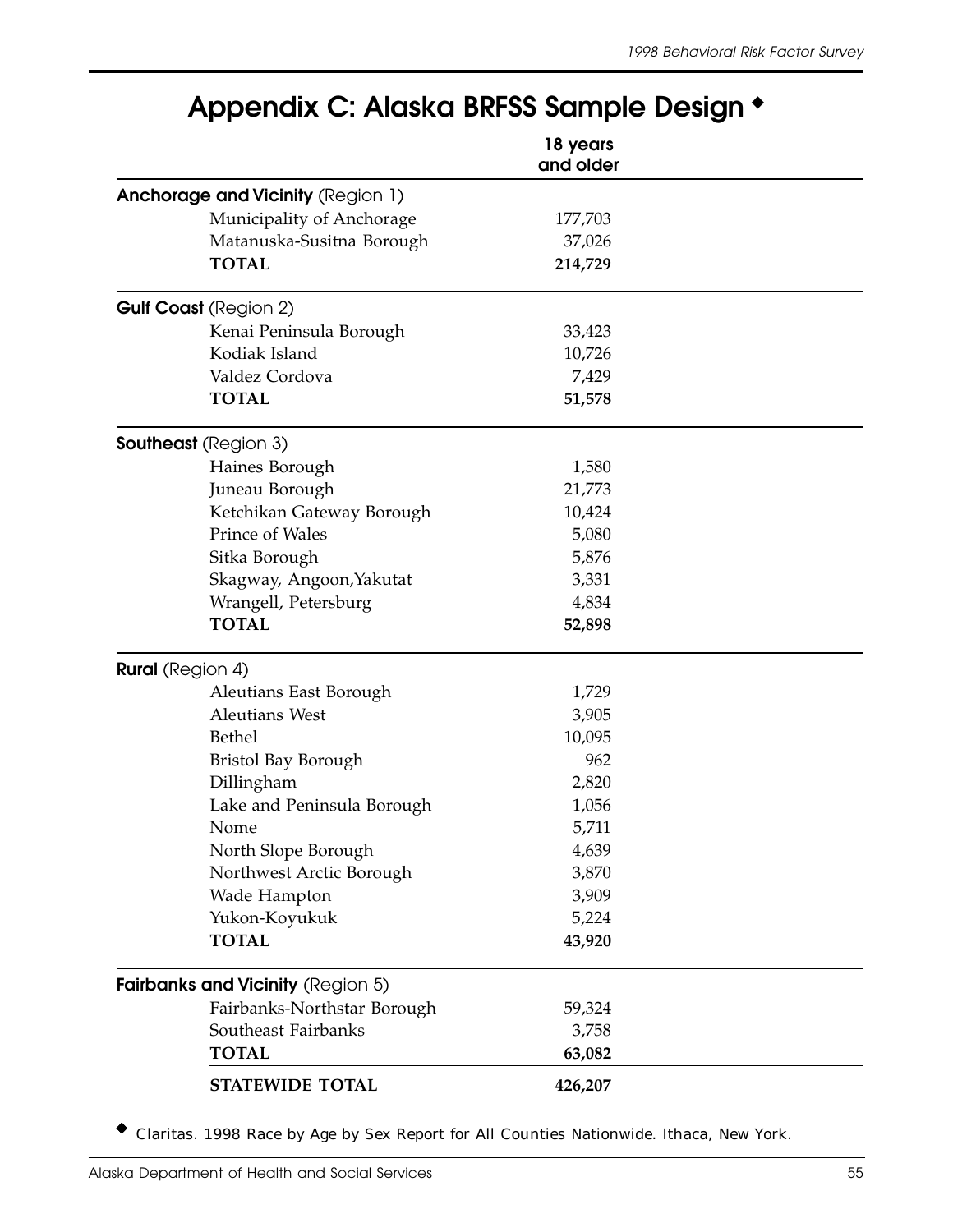# **Appendix D: Alaska BRFSS Region Description** ◆

| Age                                      | <b>Male</b>    | Female  | <b>Total Population</b> |
|------------------------------------------|----------------|---------|-------------------------|
| <b>Anchorage and Vicinity (Region 1)</b> |                |         |                         |
| 18-24                                    | 14,113         | 12,110  | 26,223                  |
| 25-34                                    | 25,379         | 24,597  | 49,976                  |
| 35-44                                    | 30,371         | 28,462  | 58,833                  |
| 45-54                                    | 20,331         | 19,694  | 40,025                  |
| 55-64                                    | 11,313         | 11,005  | 22,318                  |
| $65+$                                    | 8,079          | 9,275   | 17,354                  |
| <b>TOTAL</b>                             | 109,586        | 105,143 | 214,729                 |
| <b>Gulf Coast (Region 2)</b>             |                |         |                         |
| 18-34                                    | 9,045          | 7,624   | 36,784                  |
| 35-44                                    | 8,002          | 6,703   | 73,958                  |
| 45-54                                    | 5,207          | 4,777   | 79,216                  |
| 55-64                                    | 2,930          | 2,543   | 50,457                  |
| $65+$                                    | 2,370          | 2,377   | 29,509                  |
| <b>TOTAL</b>                             | 27,554         | 24,024  | 51,578                  |
| <b>Southeast</b> (Region 3)              |                |         |                         |
| 18-24                                    | 3,103          | 2,631   | 5,734                   |
| 25-34                                    | 5,847          | 5,259   | 11,106                  |
| 35-44                                    | 7,743          | 6,980   | 14,723                  |
| 45-54                                    | 5,467          | 4841    | 10,308                  |
| 55-64                                    | 2,942          | 2,717   | 5,659                   |
| $65+$                                    | 2,510          | 2,858   | 5,368                   |
| <b>TOTAL</b>                             | 27,612         | 25,286  | 52,898                  |
| <b>Rural</b> (Region 4)                  |                |         |                         |
| $8 - 24$                                 | 4,086          | 3,103   | 7,189                   |
| 25-34                                    | 6,534          | 4,770   | 11,304                  |
| 35-44                                    | 6,123          | 4,795   | 10,918                  |
| 45-54                                    | 3,740          | 2,997   | 6,737                   |
| $55+$                                    | 4,048          | 3,724   | 7,772                   |
| <b>TOTAL</b>                             | 24,531         | 19,389  | 43,920                  |
|                                          |                |         |                         |
| <b>Fairbanks and Vicinity (Region 5)</b> |                |         |                         |
| 18-24                                    | 5,795          | 4,101   | 9,896                   |
| 25-34                                    | 8,265          | 7,406   | 15,671                  |
| 35-44<br>45-54                           | 8,827<br>5,628 | 7,735   | 16,562                  |
|                                          |                | 5,423   | 11,051                  |
| $55+$                                    | 5,066          | 4,836   | 9,902                   |
| <b>TOTAL</b>                             | 33,581         | 29,501  | 63,082                  |

◆ Claritas. 1998 Race by Age by Sex Report for All Counties Nationwide. Ithaca, New York.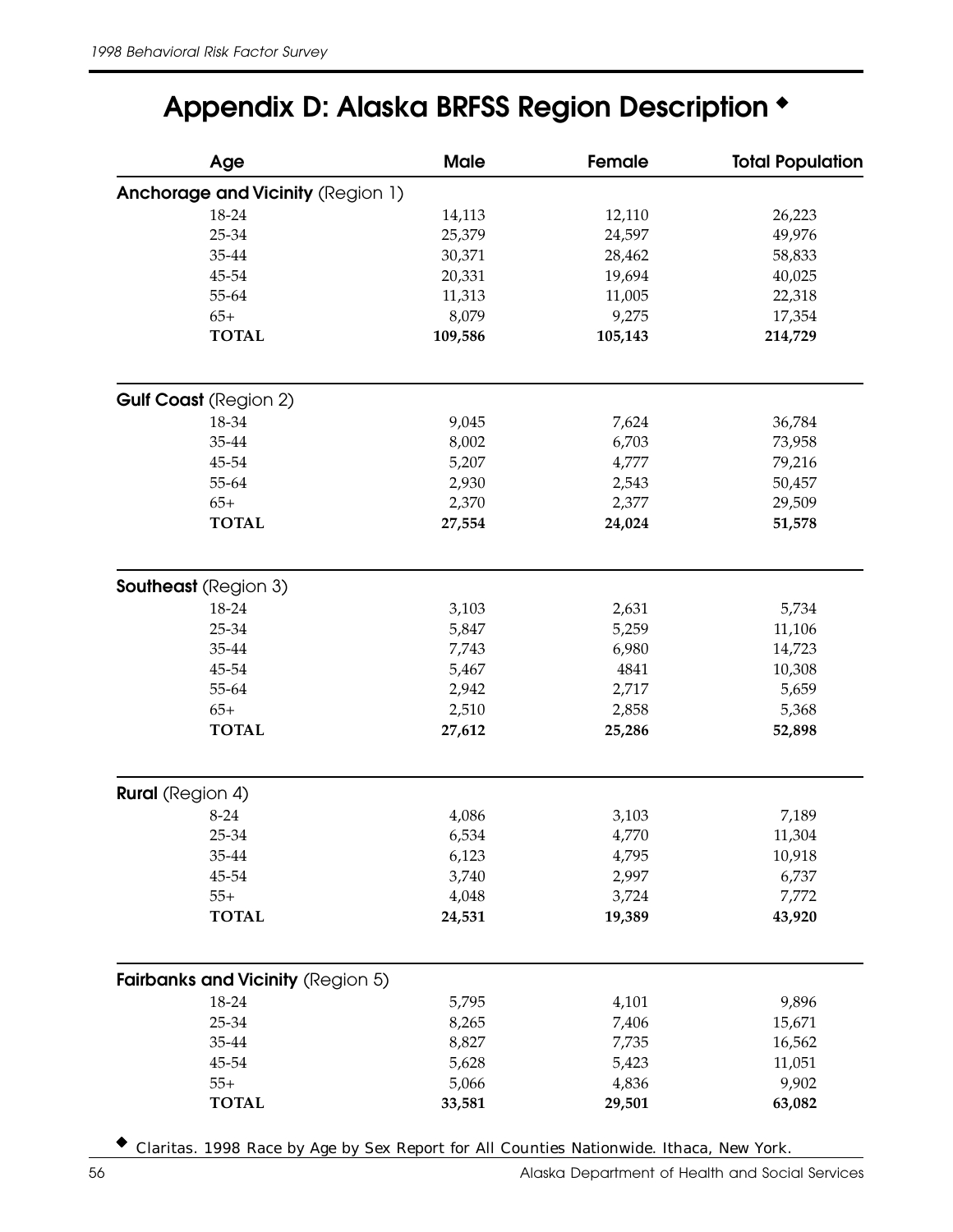| <b>Total</b><br>45<br>99<br>103<br>92<br>29<br>33<br>$\overline{2}$<br>403<br>27<br>65<br>117<br>105 |
|------------------------------------------------------------------------------------------------------|
|                                                                                                      |
|                                                                                                      |
|                                                                                                      |
|                                                                                                      |
|                                                                                                      |
|                                                                                                      |
|                                                                                                      |
|                                                                                                      |
|                                                                                                      |
|                                                                                                      |
|                                                                                                      |
|                                                                                                      |
|                                                                                                      |
|                                                                                                      |
|                                                                                                      |
|                                                                                                      |
| 51                                                                                                   |
| 46                                                                                                   |
| $\mathfrak{Z}$                                                                                       |
|                                                                                                      |
| 414                                                                                                  |
|                                                                                                      |
| 25                                                                                                   |
| 76                                                                                                   |
| 118                                                                                                  |
| 92                                                                                                   |
| 38                                                                                                   |
| 48                                                                                                   |
| $\boldsymbol{0}$                                                                                     |
| 397                                                                                                  |
|                                                                                                      |
|                                                                                                      |
| 37                                                                                                   |
| 90                                                                                                   |
| 110                                                                                                  |
| 81                                                                                                   |
| $\bf 44$                                                                                             |
| 21                                                                                                   |
| $\mathfrak{Z}$                                                                                       |
| 386                                                                                                  |
|                                                                                                      |
|                                                                                                      |
| 71                                                                                                   |
| 95                                                                                                   |
| 192                                                                                                  |
| 77                                                                                                   |
| 28                                                                                                   |
| 24                                                                                                   |
| $\overline{2}$                                                                                       |
| 389                                                                                                  |
|                                                                                                      |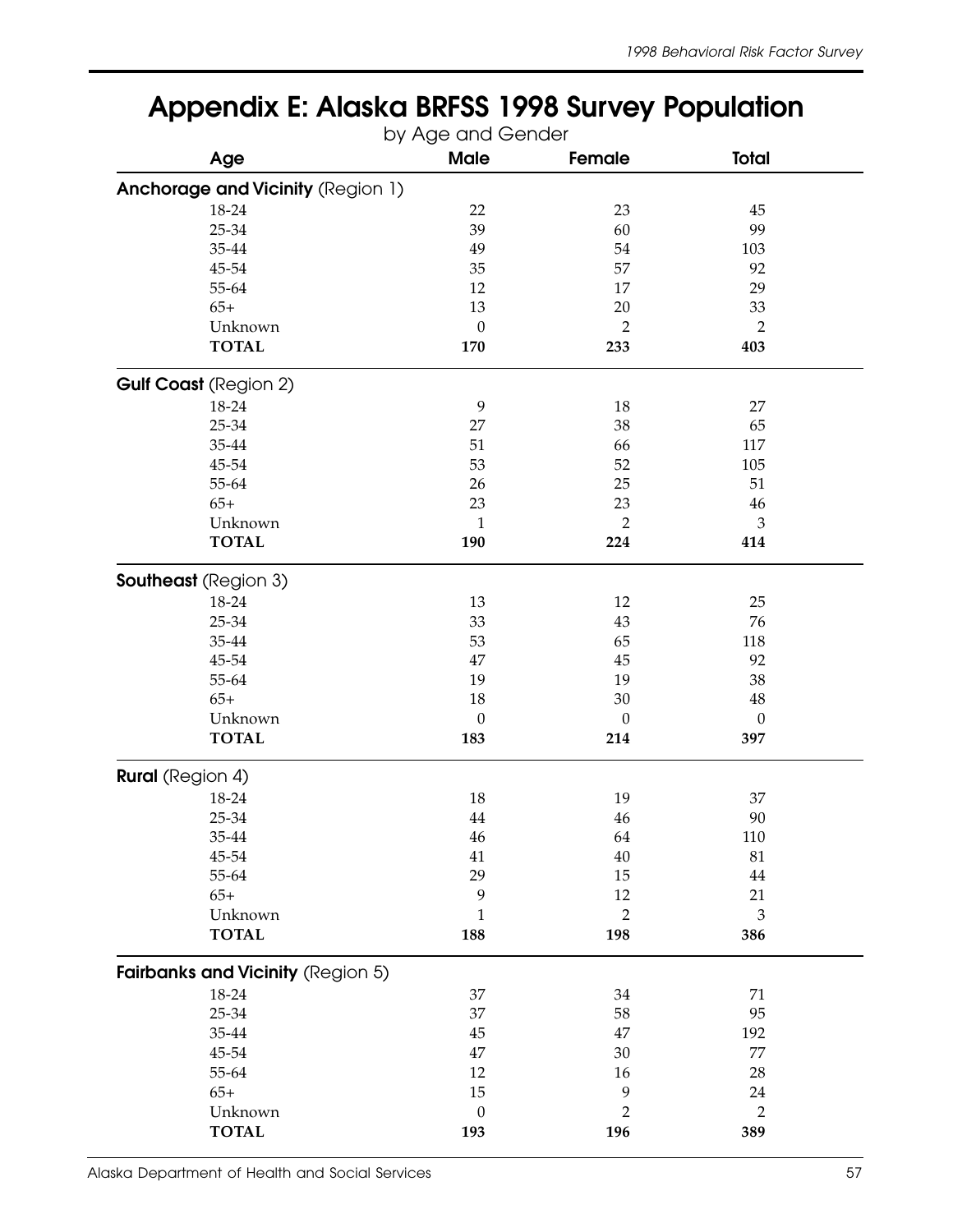# **Appendix F: Alaska BRFSS 1998 Survey Population**

by Age and Race

| Age                                               | <b>Non-Native</b> | <b>Native</b>               | <b>Unknown</b>   | <b>Total</b>     |
|---------------------------------------------------|-------------------|-----------------------------|------------------|------------------|
| <b>Anchorage and Vicinity (Region 1)</b>          |                   |                             |                  |                  |
| 18-24                                             | $40\,$            | $\ensuremath{\mathfrak{Z}}$ | $\overline{2}$   | 45               |
| 25-34                                             | 90                | 7                           | $\overline{c}$   | 99               |
| $35 - 44$                                         | 94                | 7                           | $\overline{c}$   | 103              |
| 45-54                                             | 89                | 1                           | $\mathbf 2$      | 92               |
| 55-64                                             | 25                | $\overline{4}$              | $\boldsymbol{0}$ | 29               |
| $65+$                                             | 30                | 2                           | 1                | 33               |
| Unknown                                           | $\mathbf{1}$      | $\mathbf{1}$                | $\boldsymbol{0}$ | $\overline{2}$   |
| <b>TOTAL</b>                                      | 369               | 25                          | $\boldsymbol{9}$ | 403              |
| <b>Gulf Coast (Region 2)</b>                      |                   |                             |                  |                  |
| 18-24                                             | 24                | $\mathfrak 3$               | $\boldsymbol{0}$ | 27               |
| 25-34                                             | 56                | $\boldsymbol{6}$            | $\mathfrak{Z}$   | 65               |
| 35-44                                             | 110               | 7                           | $\boldsymbol{0}$ | 117              |
| 45-54                                             | 99                | 6                           | $\boldsymbol{0}$ | 105              |
| 55-64                                             | 47                | 3                           |                  |                  |
|                                                   |                   |                             | $\mathbf{1}$     | 51               |
| $65+$                                             | 39                | 7                           | $\boldsymbol{0}$ | 46               |
| Unknown                                           | $\overline{2}$    | 1                           | $\boldsymbol{0}$ | $\mathfrak{Z}$   |
| <b>TOTAL</b>                                      | 377               | 33                          | $\boldsymbol{4}$ | 414              |
| <b>Southeast</b> (Region 3)                       |                   |                             |                  |                  |
| 18-24                                             | 17                | 6                           | $\sqrt{2}$       | 25               |
| 25-34                                             | 67                | 9                           | $\boldsymbol{0}$ | 76               |
| 35-44                                             | 107               | 11                          | $\boldsymbol{0}$ | 118              |
| 45-54                                             | 83                | $8\,$                       | 1                | 92               |
| 55-64                                             | 29                | 9                           | $\boldsymbol{0}$ | 38               |
| $65+$                                             | 41                | 6                           | $\mathbf{1}$     | 48               |
| Unknown                                           | $\boldsymbol{0}$  | $\boldsymbol{0}$            | $\boldsymbol{0}$ | $\boldsymbol{0}$ |
| <b>TOTAL</b>                                      | 344               | 49                          | 4                | 397              |
| <b>Rural</b> (Region 4)                           |                   |                             |                  |                  |
| 18-24                                             | $\,8\,$           | 29                          | $\boldsymbol{0}$ | 37               |
| 25-34                                             | 24                | 63                          | 3                | 90               |
| 35-44                                             | 45                | 64                          | $\mathbf{1}$     | 110              |
| $45 - 54$                                         | 50                | 30                          | $\mathbf 1$      | 81               |
| 55-64                                             | 17                | 27                          | $\boldsymbol{0}$ | 44               |
| $65+$                                             | $\mathbf 5$       | 14                          | 2                | 21               |
| Unknown                                           | $\boldsymbol{0}$  | $\overline{2}$              | $\mathbf{1}$     | 3                |
| <b>TOTAL</b>                                      | 149               | 229                         | $\bf 8$          | 386              |
|                                                   |                   |                             |                  |                  |
| <b>Fairbanks and Vicinity (Region 5)</b><br>18-24 | 63                |                             | $\overline{2}$   | 71               |
|                                                   |                   | 6                           |                  |                  |
| 25-34                                             | 89                | 6                           | $\theta$         | 95               |
| 35-44                                             | 82                | 9                           | 1                | 92               |
| 45-54                                             | 75                | 1                           | 1                | 77               |
| 55-64                                             | 25                | 3                           | $\boldsymbol{0}$ | 28               |
| $65+$                                             | 23                | 1                           | $\boldsymbol{0}$ | 24               |
| Unknown                                           | $\boldsymbol{0}$  | 1                           | 1                | 2                |
| <b>TOTAL</b>                                      | 357               | 27                          | 5                | 389              |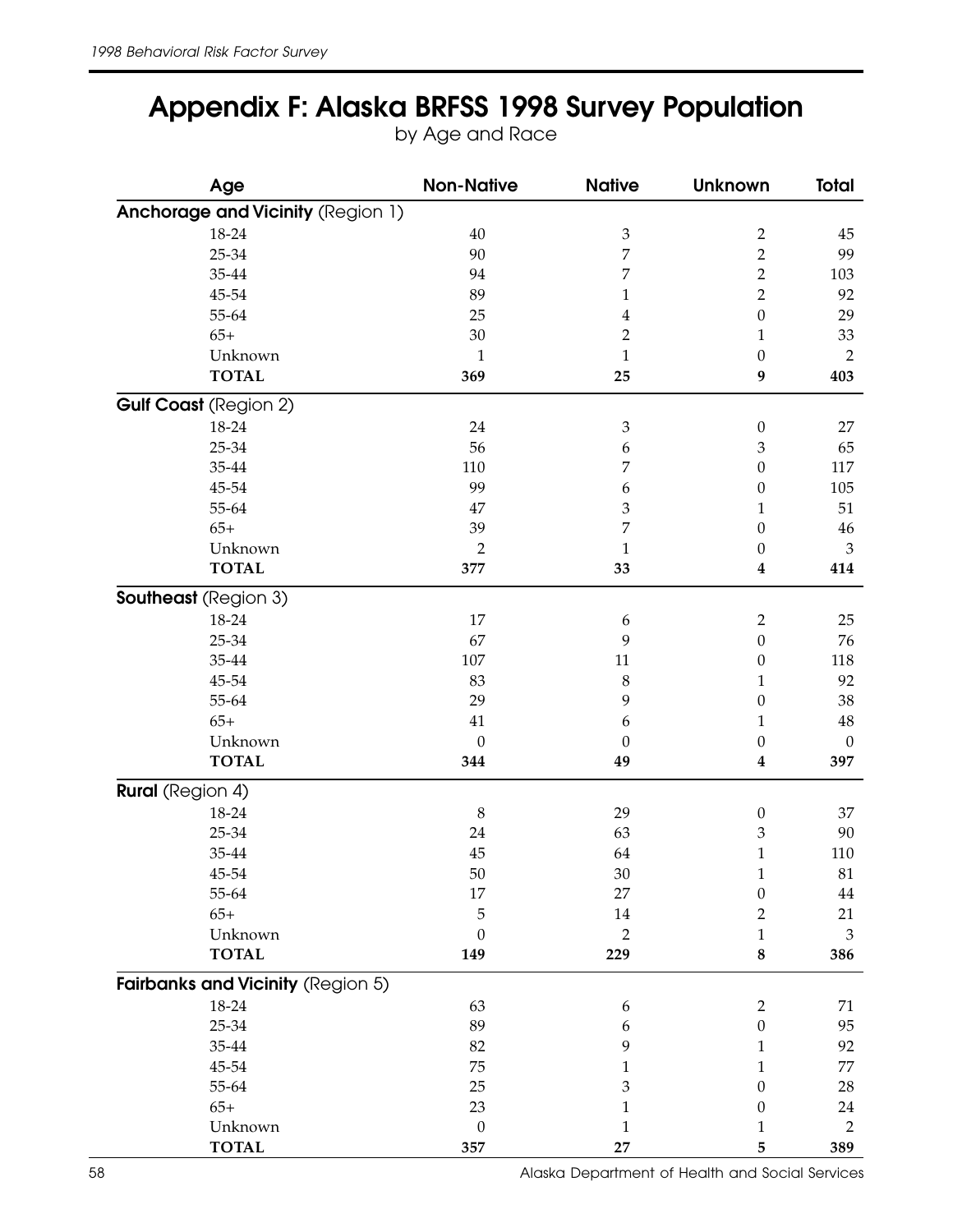|                                          | Occupied | <b>Number</b><br>with Phones | Appendix G: Telephone Coverage in Alaska *<br><b>Percent</b><br><b>Total</b> |
|------------------------------------------|----------|------------------------------|------------------------------------------------------------------------------|
|                                          | Housing  |                              |                                                                              |
| <b>Anchorage and Vicinity (Region 1)</b> |          |                              |                                                                              |
| Municipality of Anchorage                | 82,702   | 79,890                       | 96.59                                                                        |
| Matanuska-SusitnaBorough                 | 13,394   | 12,357                       | 92.25                                                                        |
| <b>TOTAL</b>                             | 96,096   | 92,247                       | 95.99                                                                        |
| <b>Gulf Coast (Region 2)</b>             |          |                              |                                                                              |
| Kenai PeninsulaBorough                   | 14,250   | 12,858                       | 90.23                                                                        |
| Kodiak Island                            | 4,083    | 3,752                        | 91.89                                                                        |
| Valdez Cordova                           | 3,425    | 2,834                        | 82.74                                                                        |
| <b>TOTAL</b>                             | 21,758   | 19,444                       | 89.36                                                                        |
| <b>Southeast</b> (Region 3)              |          |                              |                                                                              |
| Haines Borough                           | 791      | 589                          | 74.46                                                                        |
| Juneau Borough                           | 9,902    | 9,422                        | 95.15                                                                        |
| Ketchikan GatewayBorough                 | 5,030    | 4,720                        | 93.83                                                                        |
| Prince of Wales                          | 2,061    | 1,404                        | 68.12                                                                        |
| Sitka                                    | 2,939    | 2,720                        | 92.54                                                                        |
| Skagway, Yakutat, Angoon                 | 1,422    | 1,117                        | 78.55                                                                        |
| Wrangell, Petersburg                     | 2,514    | 2,172                        | 86.39                                                                        |
| <b>TOTAL</b>                             | 24,659   | 22,144                       | 89.80                                                                        |
| <b>Rural</b> (Region 4)                  |          |                              |                                                                              |
| Aleutians EastBorough                    | 533      | 469                          | 87.99                                                                        |
| Aleutian Islands                         | 1,845    | 1,674                        | 90.73                                                                        |
| Bethel                                   | 3,605    | 2,507                        | 69.54                                                                        |
| Bristol Bay Borough                      | 407      | 366                          | 89.92                                                                        |
| Dillingham                               | 1,215    | 1,006                        | 82.79                                                                        |
| Lake and Peninsula Borough               | 509      | 342                          | 67.19                                                                        |
| Nome                                     | 2,371    | 1,727                        | 72.83                                                                        |
| North Slope Borough                      | 1,673    | 1,342                        | 80.21                                                                        |
| Northwest ArcticBorough                  | 1,526    | 1,031                        | 67.56                                                                        |
| Wade Hampton                             | 1,368    | 722                          | 52.77                                                                        |
| Yukon-Koyukuk                            | 2,748    | 1,683                        | 61.24                                                                        |
| <b>TOTAL</b>                             | 17,800   | 12,869                       | 72.30                                                                        |
| <b>Fairbanks and Vicinity (Region 5)</b> |          |                              |                                                                              |
| Fairbanks-NorthstarBorough               | 26,693   | 24,960                       | 93.50                                                                        |
| Southeast Fairbanks                      | 1,909    | 1,521                        | 79.67                                                                        |
| <b>TOTAL</b>                             | 28,602   | 26,481                       | 92.58                                                                        |
| <b>STATEWIDE TOTAL</b>                   | 188,915  | 173,185                      | 91.67                                                                        |

◆ **Census of Population and Housing, 1990: Summary Tape File 2 (Alaska).**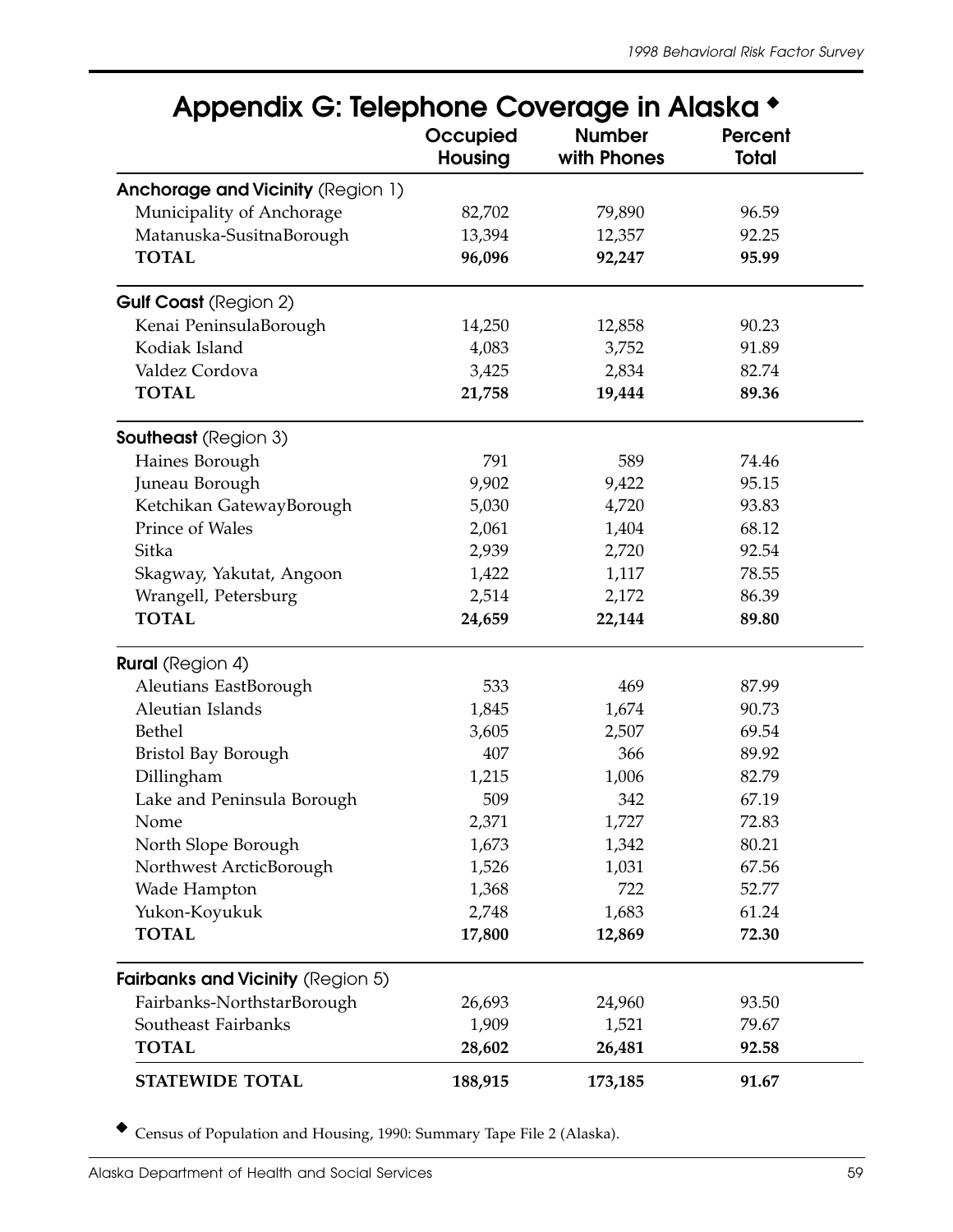## **Appendix H: Alaska BRFSS Telephone Sample Generation**

In 1998, the statewide sample was stratified into five regions for the study. Within each region's sample, the proportion of interviews in each prefix is the same as the proportion of active residential lines in that prefix relative to all the active residential lines in the region.

The Institute of Social and Economic Research, University of Alaska Anchorage (ISER) generated the statewide random telephone number sample using a random digit dial sample generated by random telephone number generation program (RANDY) developed by Jim Kerr for Professor Jack Kruse. Input data for the program was developed using information from telephone companies, from commercially published CD-ROM data and published telephone books.

These data were used in the RANDY program to generate a random sample of numbers on each telephone prefix. This list assisted random number generation has several advantages:

- ◗ unlisted as well as listed numbers are included in the sample;
- ◗ it is relatively inexpensive to generate;
- ◗ using the listed numbers to exclude blocks of numbers in small exchanges increases the efficiency of the sample.

A list of active prefixes and the number of active residential lines in each prefix was provided by the telephone utilities. This information was read into the RANDY program, which calculated the proportion of working residential lines

in each prefix to working residential lines in the region. Each proportion was expressed as a decimal between 0 and 1.

Information from CD-ROMS and telephone books was analyzed for 100 number blocks within each prefix. Every prefix has 100 possible 100 number blocks, from 00xx to 99xx. Using published information, it was determined for each 100-number block, whether it had no listed telephone numbers (zero bank) or one or more listed telephone numbers (plus one bank). The 100-number blocks that had no listed telephone numbers in a given prefix from the sample frame for that prefix were then excluded.

For prefixes with 2000 or more active residential lines (and for some smaller prefixes as well) this meant that no 100 number blocks were eliminated, because all of them had at least one listed residential telephone number. For most of Alaska's small prefixes, however, more than half of the possible numbers were eliminated, making random generation of the sample feasible. Because so many of Alaska's rural prefixes are very small (almost half of telephone exchanges outside of the Anchorage and Fairbanks areas have fewer than 50 residential lines) this was justified. Many communities have all their listed telephone numbers in one 100-block. Unlike larger prefixes, where there are likely to be some new or unlisted numbers in 100-blocks with no listed numbers, it was known that there were no active numbers in most of the very small prefixes. Although a few households with unlisted numbers in blocks that were eliminated may have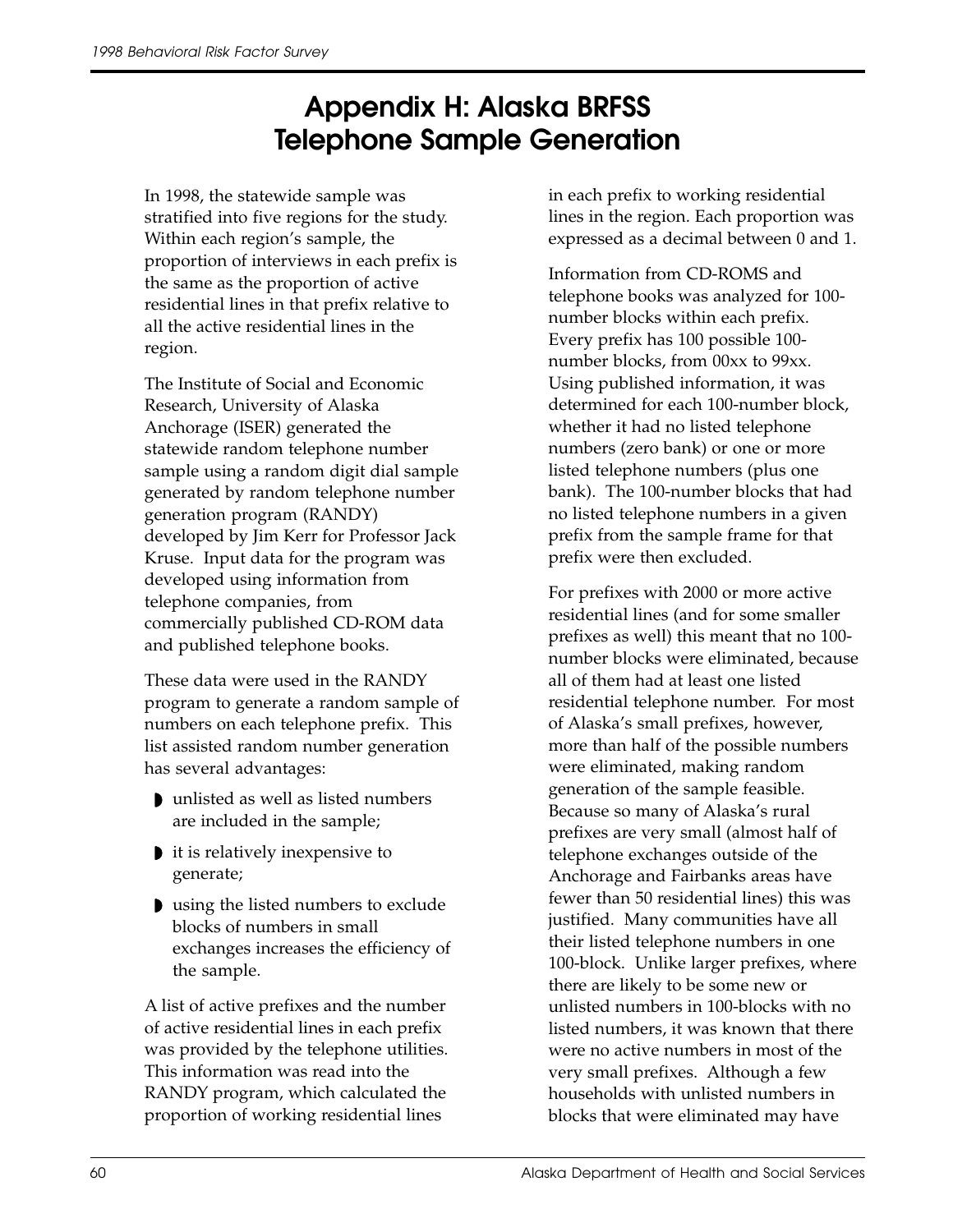been excluded, this method improved greatly on earlier telephone samples that chose randomly from among listed numbers only.

RANDY generates the sample, using prefix and block information, in an iterative process. Each iteration involves the following steps:

- ◗ A prefix is selected at random;
- ◗ RANDY selects a random number between 0 and 1, and compares it to the proportion calculated above for the selected prefix;
- ◗ If the random number is less than or equal to the prefix's proportion, the prefix is selected;
- ◗ If the random number is greater than the prefix's proportion, the prefix is dropped and the iteration starts over;
- ◗ Once a prefix is selected, RANDY generates random 4-digit suffixes, filtering out those that are known not to work, until it has generated 96 suffixes;
- ◗ The process is repeated until the desired sample is generated.

After RANDY has generated all the needed numbers, it uses a heap sort algorithm to index all the 7-digit telephone numbers, compare the numbers to each other and the second and subsequent occurrences of any repeating numbers. These deleted numbers are not replaced.

RANDY finally truncates each list of <prefix plus 96 or fewer suffixes> to <prefix plus exactly 48 suffixes>.

Each line of prefix-plus 48 suffixes represents one interview. Generating 48 non-duplicated suffixes assures that

even in the smallest prefixes, the line contains at least one working, residential number with residents willing to be interviewed.

Finally, in order to increase the efficiency of the survey (increase the hit rate), the survey sample was prescreened each month using the ID services purchased from GENESYS Sampling Systems (Philadelphia, Pennsylvania) which used telephone technology to dial and identify non-working and business phone numbers ahead of time.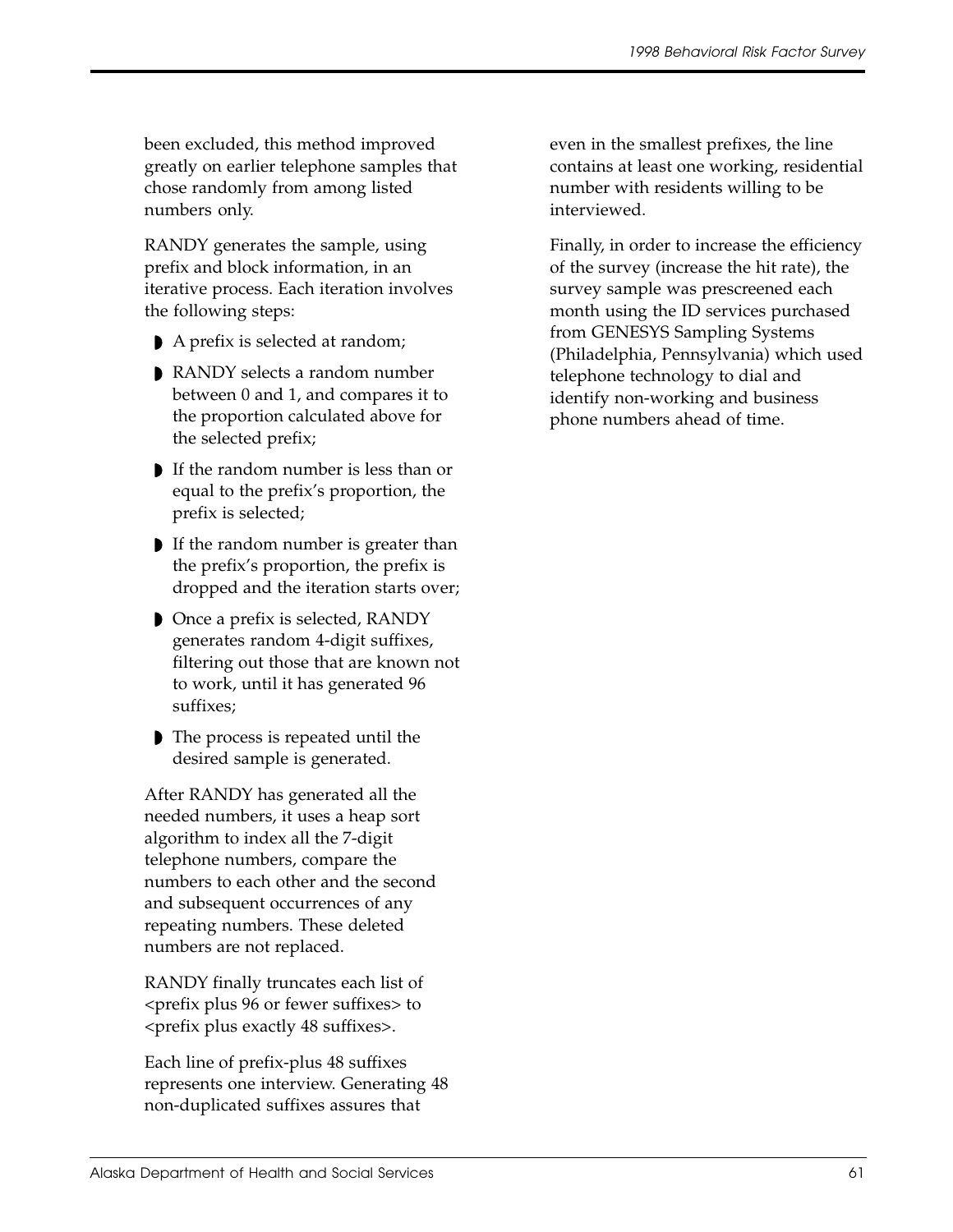## **Appendix I: 1998 BRFSS Response Rates**

| <b>Indicator</b>           | <b>BRFSS</b><br><b>Objective</b> | <b>BRFSS</b><br><b>Median</b> | Alaska<br><b>Achieved</b> |
|----------------------------|----------------------------------|-------------------------------|---------------------------|
| <b>CASRO Response Rate</b> |                                  |                               |                           |
| <b>Upper Bound Rate</b>    |                                  |                               |                           |
| <b>Percent Refusals</b>    |                                  |                               |                           |

#### **Response Rates**

The response rate measures the extent to which interviews were completed from among the telephone numbers selected for the sample. The higher the response rate, the lower the potential will be for bias in the data. The two estimates that are used for BRFSS provide a combination of monitoring information that is useful for program management. The formulas are described as follows:

#### **CASRO Response Rate**

The response rate developed by the Council of American Survey Research Organizations (CASRO), apportions dispositions with unknown eligibility status (ring no answer and busy) to dispositions representing eligible respondents in the same proportion as exists among calls of known status (all other BRFSS call dispositions). The resulting estimate reflects telephone sampling efficiency and the degree of cooperation among eligibles contacted.

#### **Upper Bound Response Rate**

The most liberal of response rates formulas, the upper bound calculation includes only refusals, terminations and completed interviews. The resulting estimates reflects the cooperation of eligibles contacted and is not affected by differences in telephone sampling efficiency.

#### **Refusals**

The percentage of refusals of total dispositions in a given interviewing period is an indicator of both interviewer performance and degree of potential bias in the survey data. Ten percent or less is a generally acceptable standard.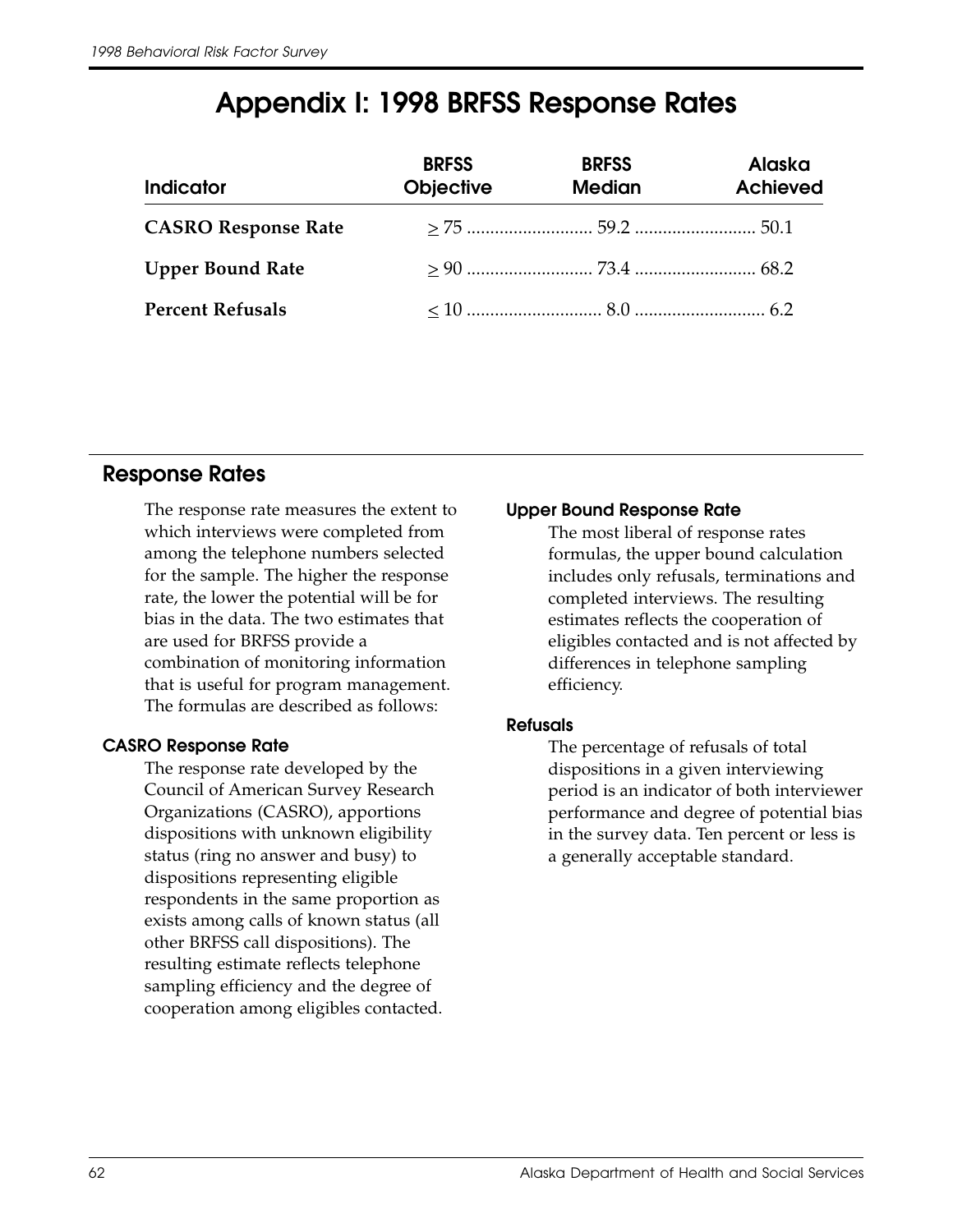## **Appendix J: Weighting**

By weighting the data, the responses of persons in various subgroups are adjusted to compensate for the overrepresentation or underrepresentation of these persons in the survey sample. Factors that are adjusted for include the following:

- ◗ The number of telephone numbers per household;
- ◗ The number of adults in a household;
- ◗ The geographic distribution of the sample; and
- ◗ The demographic distribution of the sample.

The first three factors address the problem of unequal selection probability, which could result in a biased sample that doesn't really represent the population. For example, an interviewee in a one-adult household has four times the chance of being selected for an interview as does an adult in a fouradult household. A household with two telephone numbers has twice the chance of being dialed as a household with one telephone number. The first two factors are combined to compute a raw (or unadjusted) weight. The third factor then adjusts for the differential sampling of telephone numbers in different geographic regions of the state.

Data are then further weighted. Poststratification is the method used to adjust the distribution of the sample data so that it reflects the total population of the sampled area. The poststratification factor is calculated by computing the ratio of the age, race, and sex distribution of the state population divided by that of the survey sample. This procedure is repeated for each of five regions of Alaska.

The poststratification factor is then multiplied by the raw weight to compute an adjusted, or final-weight, variable. Data from all regions are combined to form the total state's data for Alaska.

Thus, this weighting adjusts not only for variation in selection and sampling probability, but also for demographic characteristics in each region of the state. If the data were not weighted, projections could not be made from the sample to the region or to the general population.

In 1998, survey results were weighted using population estimates obtained from Claritas, 1998 Race by Age by Sex Report for All Counties Nationwide, Ithaca, New York.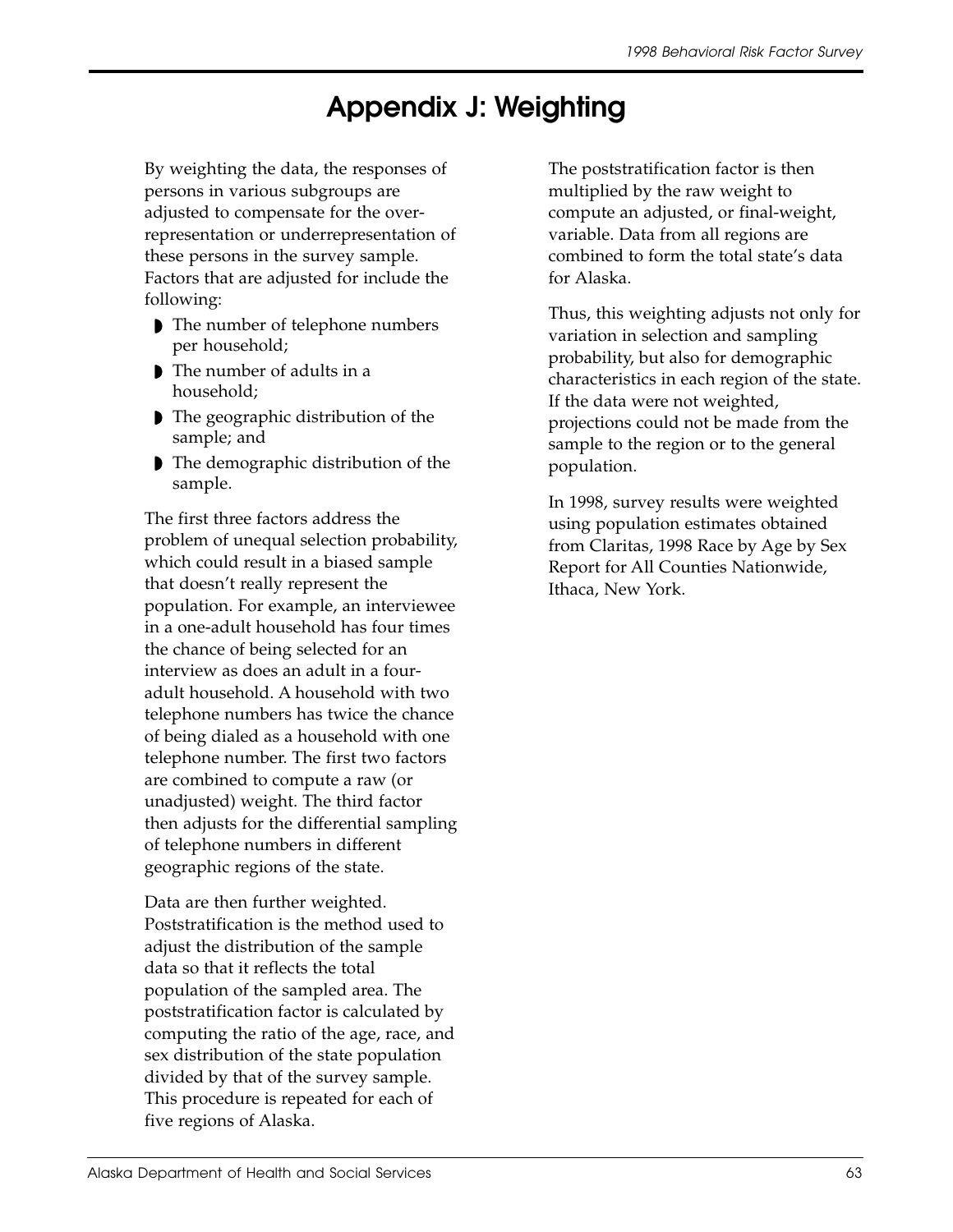## **Sources**

*1996 Cancer in Alaska, Cancer Incidence and Mortality.* Alaska Department of Health and Social Services, Anchorage, Alaska: February 1999.

*1998 BRFSS Summary Prevalence Report.* U.S. Department of Health and Human Services, Centers for Disease Control and Prevention. Atlanta, Georgia: June 1999.

*Alaska Bureau of Vital Statistics 1998 Annual Report.* Alaska Department of Health and Social Services. Juneau, Alaska: June 2000.

Alaska Diabetes Control Program: State of Alaska Diabetes Control Plan, Alaska Division of Public Health, 1999.

Alaska Youth Risk Behavior Survey 1999, Alaska Department of Health and Social Services and Department of Early Development and Education. Juneau, Alaska: May 2000.

*Alcohol-Related Mortality in Alaska: 1992-94.* State of Alaska Epidemiology Bulletin, No. 6, Alaska Department of Health and Social Services. Anchorage, Alaska: February 5, 1996.

American Diabetes Association. Clinical Practice Guidelines. *Diabetes Care* 1999. 22(S1), S1-S114.

American Diabetes Association. Economic consequences of diabetes mellitus in the United States in 1997. *Diabetes Care* 1998;21:296-309.

Centers for Disease Control and Prevention. Smokeless tobacco use in rural Alaska. *MMWR* 1987; 36:140-3.

*Cancer Facts and Figures 1999,* American Cancer Society Website

*Clinical Guidelines for Breast and Cervical Cancer Screening in Alaska.* Clinical Task Force Subcommittee, Alaska Breast and Cervical Cancer Coalition, Alaska Department of Health and Social Services. Anchorage, Alaska: March 1997.

Centers for Disease Control and Prevention. Alcohol-related mortality and years of potential life lost—United States 1987. *MMWR* 1990; 39:173-178.

Centers for Disease Control and Prevention. Fetal alcohol syndrome— United States 1979-1992. *MMWR* 1993; 42: 339-341.

Connolly, G.N., Winn, D., Hecht, S.S., et al. "The reemergence of smokeless tobacco." *NEJM* 1986; 314: 1020-1026.

*Diabetes: A Serious Public Health Problem At-A-Glance, 1996.* Centers for Disease Control and Prevention. Atlanta, Georgia: 1996.

*The Health Consequences of Using Smokeless Tobacco: A Report of the Advisory Committee to the Surgeon General.* Public Health Service, USDHSS, NIH #86-2874. Bethesda, Maryland: April, 1988.

*Health Risks in America.* U.S. Department of Health and Human Services, Centers for Disease Control and Prevention. Atlanta, Georgia: 1995.

*Healthy People 2000, National Health Promotion and Disease Prevention Objectives.* U.S. Department of Health and Human Services, Public Health Service, DHHS Publication No. (PHS) 91–50212. Washington, D. C.: 1990.